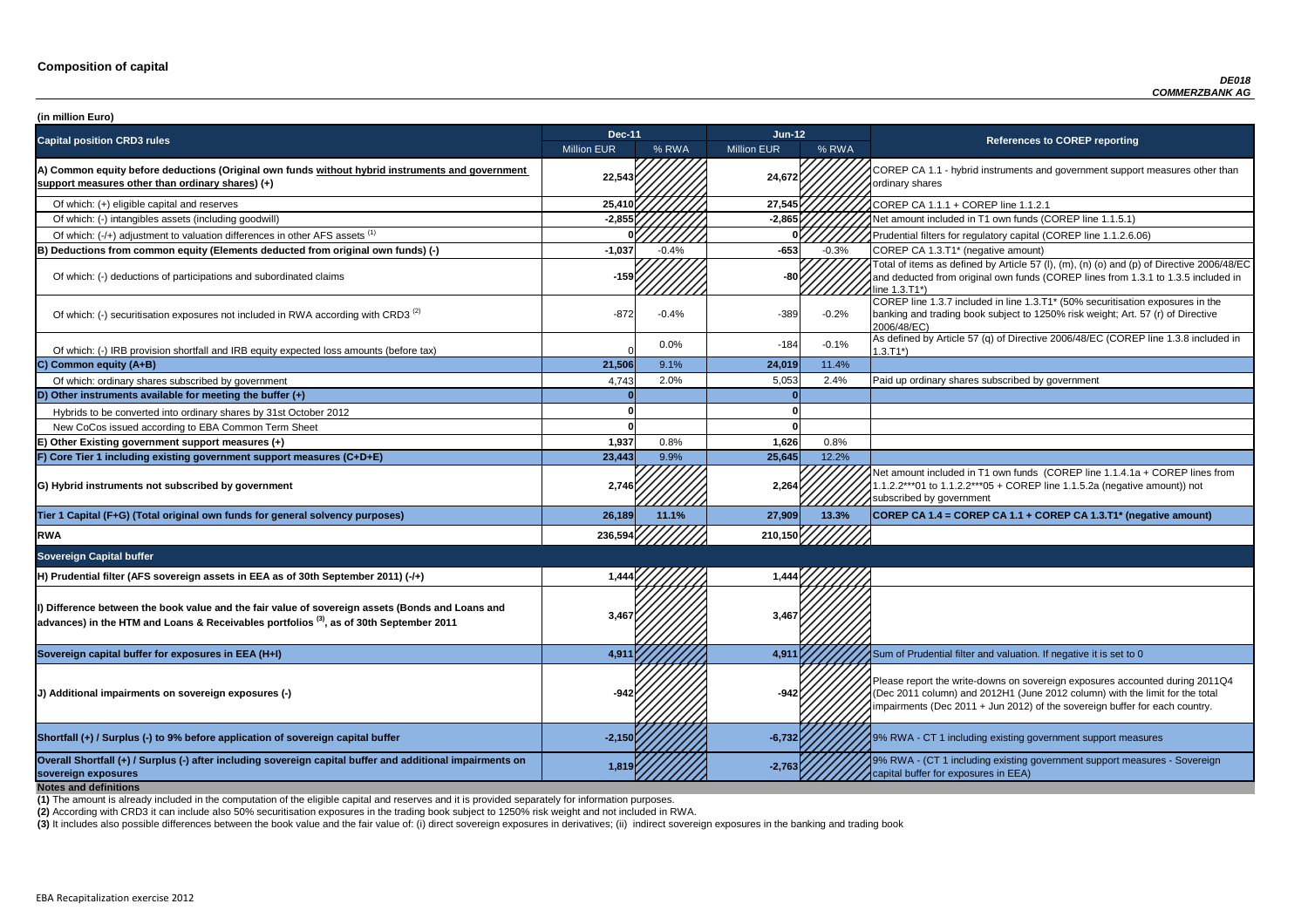### **Composition of RWA**

*DE018 COMMERZBANK AG*

### **(in million Euro)**

|                                                  | <b>Dec-11</b> | $Jun-12$ |
|--------------------------------------------------|---------------|----------|
| Total RWA <sup>(1)</sup>                         | 236,594       | 210,150  |
| <b>RWA</b> for credit risk                       | 189,769       | 175,062  |
| <b>RWA Securitisation and re-securitisations</b> | 6,027         | 4,840    |
| <b>RWA Other credit risk</b>                     | 183,742       | 170,222  |
| <b>RWA</b> for market risk                       | 20,500        | 13,038   |
| <b>RWA</b> operational risk                      | 26,325        | 22,050   |
| <b>Transitional floors</b>                       | 0             | 0        |
| <b>RWA Other</b>                                 | 0             | 0        |

### **Notes and definitions**

**(1)** The RWA calculated according to CRD III can be based on models that have not yet been approved by the National Supervisory Authority.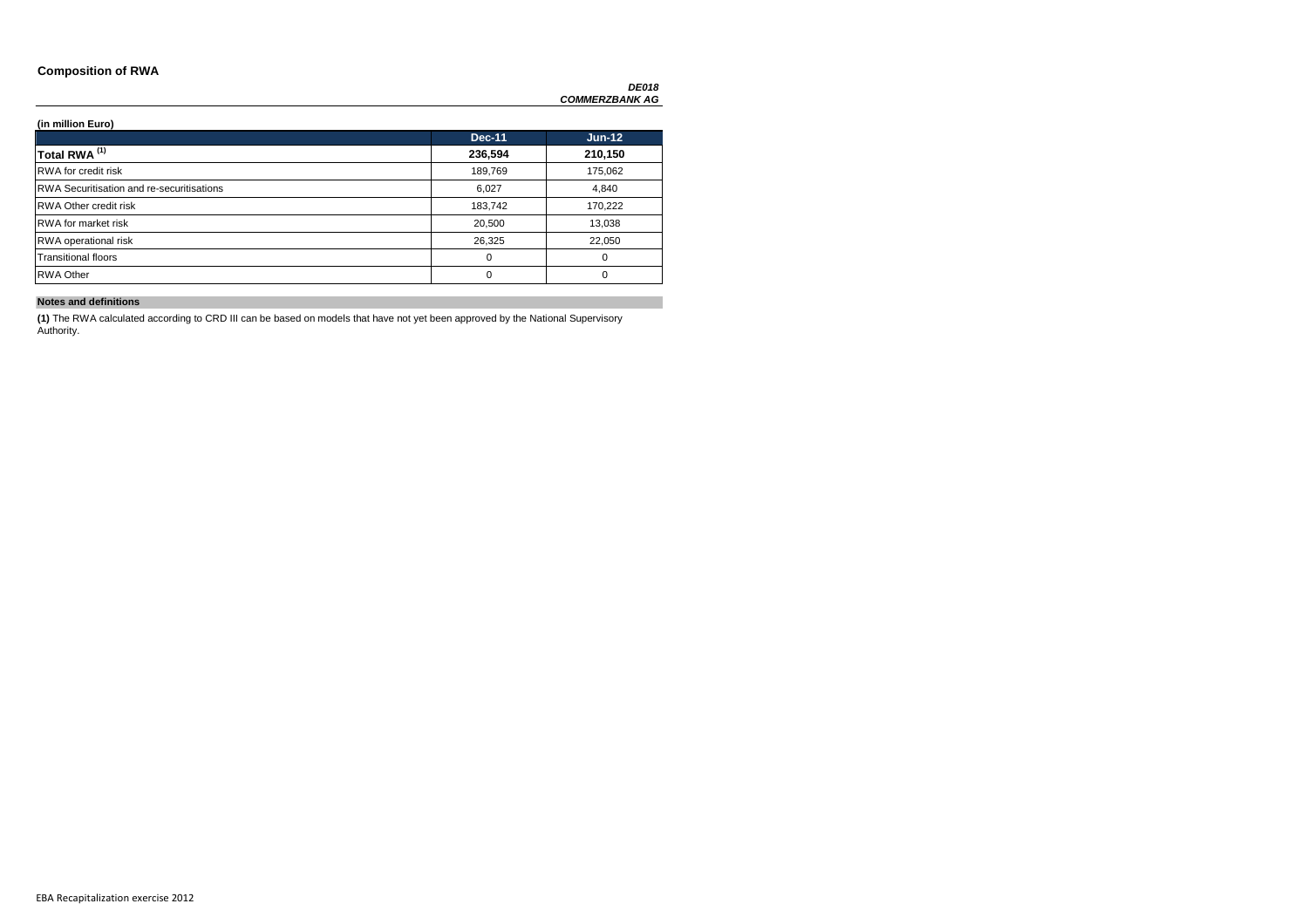#### *Dec-11 DE018 COMMERZBANK AG*

| (in million Euro)             |                 |                      |                                                                                             |                           |                                                                            |                                                                                              |                                                                                                     |                                                                                                                    |                                                                                                                    |                                                                                              |                                                                          |                                                                                                             |                                                                             |                                                                           |
|-------------------------------|-----------------|----------------------|---------------------------------------------------------------------------------------------|---------------------------|----------------------------------------------------------------------------|----------------------------------------------------------------------------------------------|-----------------------------------------------------------------------------------------------------|--------------------------------------------------------------------------------------------------------------------|--------------------------------------------------------------------------------------------------------------------|----------------------------------------------------------------------------------------------|--------------------------------------------------------------------------|-------------------------------------------------------------------------------------------------------------|-----------------------------------------------------------------------------|---------------------------------------------------------------------------|
| <b>Residual Maturity</b>      |                 |                      | <b>GROSS DIRECT LONG EXPOSURES</b><br>(accounting value gross of provisions) <sup>(1)</sup> |                           | other counterparties only where there is maturity matching) <sup>(1)</sup> | <b>NET DIRECT POSITIONS</b>                                                                  | (gross of provisions and write-off exposures (long) net of cash short position of sovereign debt to | <b>DIRECT SOVEREIGN</b><br><b>EXPOSURES IN</b><br><b>DERIVATIVES (1)</b>                                           | <b>INDIRECT SOVEREIGN</b><br><b>EXPOSURES<sup>(3)</sup></b><br>(on and off balance sheet)                          | <b>Memo Item</b>                                                                             | <b>Provisions and</b><br>write-off on                                    | <b>Prudential filter</b><br>AFS sovereign assets                                                            | Reserve<br>AFS sovereign assets<br>(gross the fair value of                 | Fair value of Cash<br>flow and fair value                                 |
|                               | <b>Country</b>  |                      | of which: loans and<br>advances in the HTM<br>and Loans and<br>receivables portfolios       |                           | of which: Available for<br>sale financial assets<br>(AFS)                  | of which: Financial<br>assets designated at fair<br>value through profit or<br>loss<br>(FVO) | of which: Financial assets<br>held for trading $(2)$                                                | Net position at fair values<br>(Derivatives with positive fair<br>value + Derivatives with<br>negative fair value) | Net position at fair values<br>(Derivatives with positive fair<br>value + Derivatives with<br>negative fair value) | <b>Nominal Value</b><br>Debt securities<br>in HTM and Loans<br>and Receivables<br>portfolios | Sovereign assets<br>(loans, advances<br>and debt<br>securities)<br>$(+)$ | (including the fair<br>value of Cash flow and<br>fair value hedging<br>contracts)<br>$(+/-)$ <sup>(4)</sup> | Cash flow and fair<br>value hedging<br>contracts)<br>$(+/-)$ <sup>(4)</sup> | hedging contracts<br>on AFS sovereign<br>assets<br>$(+/-)$ <sup>(4)</sup> |
| $[0 - 3M]$                    |                 | Q                    | $\Omega$<br>$\Omega$                                                                        | $\Omega$                  |                                                                            | $\cap$<br>$\Omega$                                                                           | $\overline{0}$                                                                                      | $\Omega$<br>$\Omega$                                                                                               | $\Omega$                                                                                                           | $\Omega$                                                                                     | 777777777                                                                | $\cap$<br>$\Omega$                                                                                          | $\overline{0}$                                                              | $\Omega$                                                                  |
| $[3M - 1Y]$<br>$[1Y - 2Y]$    |                 | $\Omega$             | $\Omega$                                                                                    | -1                        | 8<br>$\Omega$                                                              | $\Omega$                                                                                     | $-2$                                                                                                | 40                                                                                                                 | $\Omega$<br>$\Omega$                                                                                               | $\Omega$                                                                                     |                                                                          | $\Omega$                                                                                                    | $\Omega$<br>$\Omega$                                                        | $\overline{0}$<br>$\Omega$                                                |
| $[2Y - 3Y]$                   | Austria         | 11                   | $\mathbf{R}$                                                                                | $\overline{z}$            | $\Omega$                                                                   | Б.                                                                                           | $-1$                                                                                                | $\mathcal{D}$                                                                                                      | $\mathcal{P}$                                                                                                      | $\Omega$                                                                                     |                                                                          | $\Omega$                                                                                                    | $\overline{0}$                                                              | $\Omega$                                                                  |
| $[3Y - 5Y]$                   |                 | 175                  | Q                                                                                           | 175                       | 94                                                                         | $\Omega$                                                                                     | 31                                                                                                  | $-14$                                                                                                              |                                                                                                                    | 41                                                                                           |                                                                          |                                                                                                             | $-10$                                                                       | $-11$                                                                     |
| $[5Y - 10Y]$                  |                 | 29                   | $\overline{7}$                                                                              | 26                        | $\Omega$                                                                   | $\mathcal{R}$                                                                                | 16                                                                                                  | 10 <sup>1</sup>                                                                                                    | $\Omega$                                                                                                           | $\Omega$                                                                                     | <u>UMMA</u>                                                              | $\Omega$                                                                                                    | $-1$                                                                        | $-1$                                                                      |
| [10Y - more [<br><b>Total</b> |                 | 824<br>1,049         | 416<br>$-435$                                                                               | 819<br>1,035              | 262<br>365                                                                 | $\cap$                                                                                       | $-2$<br>43                                                                                          | 16<br>55                                                                                                           | $\Omega$                                                                                                           | 144<br>185                                                                                   |                                                                          | 24<br>25                                                                                                    | $-16$<br>$-26$                                                              | $-40$<br>$-52$                                                            |
| $[0 - 3M]$                    |                 | $\overline{4}$       | $\Omega$                                                                                    | $\boldsymbol{\Lambda}$    | $\overline{0}$                                                             | $\Omega$                                                                                     | $\overline{4}$                                                                                      | <u>___</u>                                                                                                         | $\Omega$                                                                                                           | _റ                                                                                           | <u>777777777</u>                                                         | $\Omega$                                                                                                    | $\overline{0}$                                                              | $\Omega$                                                                  |
| $[3M - 1Y]$                   |                 | $\Omega$             | $\overline{0}$                                                                              | $\Omega$                  | $\Omega$                                                                   | $\cap$                                                                                       | $\Omega$                                                                                            | 18                                                                                                                 | $\Omega$                                                                                                           | $\cap$                                                                                       |                                                                          | $\Omega$                                                                                                    | $\overline{0}$                                                              | $\Omega$                                                                  |
| $[1Y - 2Y]$                   |                 | $\overline{2}$       | $\overline{0}$                                                                              | $\overline{2}$            | $\overline{0}$                                                             | $\Omega$                                                                                     | $\overline{2}$                                                                                      | $-7$                                                                                                               | $\Omega$                                                                                                           | $\Omega$                                                                                     |                                                                          | $\Omega$                                                                                                    | $\overline{0}$                                                              | $\overline{0}$                                                            |
| $[2Y - 3Y]$                   | Belgium         | 107                  | $\overline{0}$                                                                              | 104                       | $\Omega$                                                                   | $\Omega$                                                                                     | 104                                                                                                 | $\Omega$<br>$\sqrt{2}$                                                                                             | $\mathcal{P}$                                                                                                      | $\cap$<br>$\cap$                                                                             |                                                                          | $\Omega$                                                                                                    | $\overline{0}$                                                              | $\overline{0}$                                                            |
| $[3Y - 5Y]$<br>$[5Y - 10Y]$   |                 | 88<br>-5             | 30<br>$\Omega$                                                                              | 86<br>$-2$                | 54<br>$\Omega$                                                             | $\Omega$<br>$\Omega$                                                                         | $\overline{2}$<br>$-3$                                                                              | $\overline{22}$                                                                                                    | $\Omega$                                                                                                           | $\cap$                                                                                       |                                                                          | $\overline{2}$<br>$\Omega$                                                                                  | $\overline{0}$<br>$\overline{0}$                                            | $-1$<br>$\Omega$                                                          |
| [10Y - more [                 |                 | -5                   | $\Omega$                                                                                    | ્ર                        | $\Omega$                                                                   | $\Omega$                                                                                     | $\mathbf{3}$                                                                                        | $\cap$                                                                                                             | $\Omega$                                                                                                           | $\cap$                                                                                       | <u> 777777777</u>                                                        | $\Omega$                                                                                                    | $\Omega$                                                                    | $\Omega$                                                                  |
| <b>Total</b>                  |                 | 212                  | 30                                                                                          | 197                       | 54                                                                         | $\Omega$                                                                                     | 112                                                                                                 | $\overline{38}$                                                                                                    | 10                                                                                                                 | $\Omega$                                                                                     |                                                                          | $\overline{2}$                                                                                              | $\Omega$                                                                    | $-1$                                                                      |
| $[0 - 3M]$                    |                 | $\Omega$             | $\Omega$                                                                                    | $\Omega$                  | $\Omega$                                                                   | $\Omega$                                                                                     | $\overline{0}$                                                                                      | $\Omega$                                                                                                           | $\Omega$                                                                                                           | $\cap$                                                                                       |                                                                          | $\Omega$                                                                                                    | $\Omega$                                                                    | $\Omega$                                                                  |
| $[3M - 1Y]$                   |                 | $\Omega$             | $\Omega$                                                                                    | $\Omega$                  | $\Omega$                                                                   | $\cap$                                                                                       | $\Omega$                                                                                            | $\Omega$                                                                                                           | $\Omega$                                                                                                           |                                                                                              |                                                                          | $\Omega$<br>$\Omega$                                                                                        | $\Omega$                                                                    | $\Omega$<br>$\Omega$                                                      |
| $[1Y - 2Y]$<br>[2Y - 3Y [     |                 | $\Omega$<br>$\Omega$ | $\Omega$<br>$\Omega$                                                                        | $\Omega$<br>$\Omega$      | $\Omega$<br>$\Omega$                                                       | $\Omega$<br>$\Omega$                                                                         | $\Omega$<br>$\Omega$                                                                                | $\cap$<br>$\cap$                                                                                                   | $\Omega$<br>$\Omega$                                                                                               | $\cap$                                                                                       | <i>ШША</i>                                                               | $\cap$                                                                                                      | $\Omega$<br>$\Omega$                                                        | $\cap$                                                                    |
| <u>[3Y - 5Y  </u>             | <b>Bulgaria</b> |                      |                                                                                             |                           |                                                                            |                                                                                              |                                                                                                     |                                                                                                                    | $-1$                                                                                                               |                                                                                              |                                                                          |                                                                                                             |                                                                             |                                                                           |
| $[5Y - 10Y]$                  |                 | $\Omega$             | $\Omega$                                                                                    | $\Omega$                  | $\Omega$                                                                   | $\Omega$                                                                                     | $\Omega$                                                                                            | $\Omega$                                                                                                           | $-1$                                                                                                               | $\Omega$                                                                                     | <u>Hittittii</u>                                                         | $\Omega$                                                                                                    | $\overline{0}$                                                              |                                                                           |
| [10Y - more [                 |                 | $\Omega$             | $\Omega$                                                                                    | $\Omega$                  | $\Omega$                                                                   | $\Omega$                                                                                     | $\Omega$                                                                                            | $\Omega$                                                                                                           | $\mathcal{P}$                                                                                                      | $\cap$                                                                                       |                                                                          | $\Omega$                                                                                                    | $\overline{0}$                                                              | $\Omega$                                                                  |
| <b>Total</b>                  |                 | $\Omega$             | $\overline{0}$<br>$\Omega$                                                                  | $\Omega$                  | $\Omega$<br>$\Omega$                                                       | $\Omega$<br>$\Omega$                                                                         | $\overline{0}$                                                                                      | $\Omega$<br>$\Omega$                                                                                               | $\Omega$<br>$\Omega$                                                                                               | $\Omega$<br>$\Omega$                                                                         |                                                                          | $\Omega$<br>$\Omega$                                                                                        | $\Omega$                                                                    | $\Omega$<br>$\Omega$                                                      |
| $[0 - 3M]$<br>$[3M - 1Y]$     |                 | $\Omega$<br>$\Omega$ | $\Omega$                                                                                    | $-1$<br>$\Omega$          | $\Omega$                                                                   | $\Omega$                                                                                     | $-1$<br>$\overline{0}$                                                                              | $\Omega$                                                                                                           | $\mathbf 0$                                                                                                        | $\Omega$                                                                                     | 77777777                                                                 | $\Omega$                                                                                                    | $\overline{0}$<br>$\overline{0}$                                            |                                                                           |
| $[1Y - 2Y]$                   |                 | $\overline{0}$       | $\Omega$                                                                                    | $\Omega$                  | $\Omega$                                                                   | ∩                                                                                            | $\Omega$                                                                                            | $\Omega$                                                                                                           | $\Omega$                                                                                                           | $\Omega$                                                                                     | 77777777                                                                 | $\Omega$                                                                                                    | $\Omega$                                                                    |                                                                           |
| $[2Y - 3Y]$                   | Cyprus          | $\overline{0}$       | $\Omega$                                                                                    | -1                        | $\Omega$                                                                   |                                                                                              | $-1$                                                                                                | $\Omega$                                                                                                           | $\overline{0}$                                                                                                     |                                                                                              | <u>VII</u> IIII.                                                         | $\Omega$                                                                                                    | $\overline{0}$                                                              |                                                                           |
| $[3Y - 5Y]$                   |                 | 0                    | $\Omega$                                                                                    | $\Omega$                  | - ೧                                                                        | $\Omega$                                                                                     | $\Omega$                                                                                            | $\Omega$                                                                                                           | $\Omega$                                                                                                           |                                                                                              | 777777777                                                                | - 0                                                                                                         | $\overline{0}$                                                              | $\Omega$                                                                  |
| [5Y - 10Y]<br>[10Y - more [   |                 | - 0<br>- റ           | $\Omega$<br>$\cap$                                                                          | $\Omega$<br>$\Omega$      | - 0<br>$\Omega$                                                            | $\Omega$<br>$\cap$                                                                           | $\Omega$<br>$\Omega$                                                                                | $\Omega$<br>$\Omega$                                                                                               | $\Omega$<br>$\Omega$                                                                                               | $\Omega$<br>$\cap$                                                                           | 777777777                                                                | $\Omega$<br>$\cap$                                                                                          | $\overline{0}$<br>$\Omega$                                                  | $\Omega$<br>$\Omega$                                                      |
| <b>Total</b>                  |                 | - റ                  | $\Omega$                                                                                    | $-2$                      | $\Omega$                                                                   |                                                                                              | $-2$                                                                                                |                                                                                                                    |                                                                                                                    |                                                                                              |                                                                          | $\Omega$                                                                                                    |                                                                             |                                                                           |
| $[0 - 3M]$                    |                 | $\Omega$             | $\Omega$                                                                                    | $\Omega$                  | $\Omega$                                                                   | $\Omega$                                                                                     | $\Omega$                                                                                            | $-39$                                                                                                              | $\Omega$                                                                                                           | $\Omega$                                                                                     |                                                                          | $\Omega$                                                                                                    | $\overline{0}$                                                              | $\Omega$                                                                  |
| $\sqrt{3M-1Y}$                |                 | 15                   | $\overline{0}$                                                                              | 15                        | 8                                                                          | $\Omega$                                                                                     | 8                                                                                                   | $\Omega$                                                                                                           | $\Omega$                                                                                                           | $\overline{0}$                                                                               | <i>077777777</i>                                                         | $\overline{0}$                                                                                              | $\overline{0}$                                                              | $\Omega$                                                                  |
| $[1Y - 2Y]$                   |                 | $\overline{2}$       | $\overline{0}$                                                                              | $\overline{2}$            | $\overline{0}$<br>$\overline{4}$                                           | $\Omega$<br>$\Omega$                                                                         | $\overline{2}$                                                                                      | $\Omega$<br>- 0                                                                                                    | $\Omega$<br>$\Omega$                                                                                               | $\Omega$                                                                                     | <u>777777777</u><br>77777777                                             | $\overline{0}$<br>$\Omega$                                                                                  | $\overline{0}$                                                              | $\Omega$<br>- 0                                                           |
| [2Y - 3Y [<br>$[3Y - 5Y]$     | Czech Republic  | 22<br>225            | $\overline{0}$<br>$\overline{0}$                                                            | 20<br>225                 | 112                                                                        | $\Omega$                                                                                     | $-2$<br>113                                                                                         | $\Omega$                                                                                                           | $\overline{0}$                                                                                                     | 18<br>$\overline{0}$                                                                         |                                                                          | $\overline{2}$                                                                                              | $\overline{0}$<br>$\overline{2}$                                            | $\Omega$                                                                  |
| $[5Y - 10Y]$                  |                 | 266                  | $\overline{0}$                                                                              | 266                       | $\Omega$                                                                   | $\Omega$                                                                                     | 10 <sup>1</sup>                                                                                     | $\Omega$                                                                                                           | $\Omega$                                                                                                           | 256                                                                                          |                                                                          | $\mathbf{B}$                                                                                                | $\mathbf{3}$                                                                | $\Omega$                                                                  |
| [10Y - more [                 |                 | $\Omega$             | $\Omega$                                                                                    | $\Omega$                  | $\Omega$                                                                   | $\Omega$                                                                                     | $\overline{0}$                                                                                      | $\cap$                                                                                                             | $\Omega$                                                                                                           | $\cap$                                                                                       | <u> 77777777</u>                                                         | $\Omega$                                                                                                    | $\Omega$                                                                    | $\Omega$                                                                  |
| <b>Total</b>                  |                 | 531<br>- 7           | $\overline{0}$<br>$\overline{7}$                                                            | 528<br>$\overline{7}$     | 124<br>$\Omega$                                                            | $\Omega$<br>$\Omega$                                                                         | 131<br>$\overline{0}$                                                                               | $-39$<br>$\Omega$                                                                                                  | $\Omega$<br>$\Omega$                                                                                               | 274<br>$\Omega$                                                                              |                                                                          | $\Omega$                                                                                                    | $\Omega$                                                                    | $\Omega$<br>$\Omega$                                                      |
| $[0 - 3M]$<br>$\sqrt{3M-11}$  |                 | $\Omega$             | $\Omega$                                                                                    | $\Omega$                  | $\Omega$                                                                   | $\Omega$                                                                                     | $\overline{0}$                                                                                      | $\cap$                                                                                                             | $\Omega$                                                                                                           | $\cap$                                                                                       |                                                                          | $\Omega$                                                                                                    | $\overline{0}$                                                              | $\Omega$                                                                  |
| $[1Y - 2Y]$                   |                 | $\Omega$             | $\Omega$                                                                                    | $\Omega$                  | $\Omega$                                                                   | $\Omega$                                                                                     | $\overline{0}$                                                                                      | $\Omega$                                                                                                           | $\Omega$                                                                                                           | $\cap$                                                                                       |                                                                          | $\Omega$                                                                                                    | $\overline{0}$                                                              | $\Omega$                                                                  |
| $[2Y - 3Y]$                   | Denmark         | $\Omega$             | $\Omega$                                                                                    | $\Omega$                  | $\Omega$                                                                   | $\Omega$                                                                                     | $\overline{0}$                                                                                      | $\Omega$                                                                                                           | $\Omega$                                                                                                           | $\cap$                                                                                       |                                                                          | $\Omega$                                                                                                    | $\overline{0}$                                                              | $\Omega$                                                                  |
| $[3Y - 5Y]$                   |                 | $\Omega$<br>-8       | $\Omega$<br>$\Omega$                                                                        | $\Omega$<br>$\mathcal{R}$ | $\Omega$<br>$\Omega$                                                       | $\Omega$<br>$\Omega$                                                                         | $\overline{0}$                                                                                      | -6<br>$\Omega$                                                                                                     | $\Omega$<br>$\Omega$                                                                                               | $\cap$<br>$\mathbf{R}$                                                                       | HHHH                                                                     | $\Omega$<br>$\Omega$                                                                                        | $\overline{0}$<br>$\overline{0}$                                            | $\Omega$<br>$\Omega$                                                      |
| $[5Y - 10Y]$<br>[10Y - more [ |                 | $\Omega$             | $\Omega$                                                                                    | $\Omega$                  | $\Omega$                                                                   | $\Omega$                                                                                     | $\overline{0}$<br>$\Omega$                                                                          | $\Omega$                                                                                                           | $\Omega$                                                                                                           | $\cap$                                                                                       |                                                                          | $\cap$                                                                                                      | $\Omega$                                                                    | $\Omega$                                                                  |
| <b>Total</b>                  |                 | 16                   | $\overline{7}$                                                                              | 15                        | $\Omega$                                                                   | $\Omega$                                                                                     | $\Omega$                                                                                            | $-6$                                                                                                               | $\Omega$                                                                                                           | 8                                                                                            |                                                                          | $\Omega$                                                                                                    | $\overline{0}$                                                              | $\Omega$                                                                  |
| $[0 - 3M]$                    |                 | $\Omega$             | $\Omega$                                                                                    | $\Omega$                  | $\Omega$                                                                   | $\Omega$                                                                                     | $\Omega$                                                                                            | $\Omega$                                                                                                           | $\Omega$                                                                                                           | $\Omega$                                                                                     |                                                                          | $\Omega$                                                                                                    | $\Omega$                                                                    | $\Omega$                                                                  |
| $[3M - 1Y]$                   |                 | $\Omega$             | $\Omega$                                                                                    | $\Omega$                  | $\Omega$                                                                   | $\cap$                                                                                       | $\Omega$                                                                                            | $\Omega$                                                                                                           | $\Omega$                                                                                                           |                                                                                              |                                                                          | $\cap$                                                                                                      | $\Omega$                                                                    |                                                                           |
| $[1Y - 2Y]$<br>$[2Y - 3Y]$    |                 | $\Omega$<br>$\Omega$ | $\cap$<br>$\Omega$                                                                          | $\Omega$<br>$\Omega$      | $\Omega$<br>$\Omega$                                                       | $\Omega$                                                                                     | $\Omega$<br>$\Omega$                                                                                | $\Omega$                                                                                                           | $\Omega$<br>$\Omega$                                                                                               |                                                                                              |                                                                          | $\Omega$                                                                                                    | $\Omega$<br>$\overline{0}$                                                  |                                                                           |
| $[3Y - 5Y]$                   | Estonia         | $\Omega$             |                                                                                             | $\Omega$                  | $\Omega$                                                                   |                                                                                              | $\Omega$                                                                                            |                                                                                                                    | $\Omega$                                                                                                           |                                                                                              | 77777777                                                                 |                                                                                                             | $\Omega$                                                                    |                                                                           |
| [5Y - 10Y]                    |                 | 14                   | 14                                                                                          | 14                        | $\Omega$                                                                   | $\Omega$                                                                                     | $\Omega$                                                                                            | $\Omega$                                                                                                           | $\Omega$                                                                                                           |                                                                                              |                                                                          | $\Omega$                                                                                                    | $\Omega$                                                                    | $\Omega$                                                                  |
| [10Y - more [                 |                 | - 0                  | $\Omega$                                                                                    | $\Omega$                  | $\Omega$                                                                   | $\Omega$                                                                                     | $\Omega$                                                                                            | $\Omega$                                                                                                           | $\Omega$                                                                                                           | $\cap$                                                                                       | 77777777                                                                 | $\Omega$                                                                                                    | $\Omega$                                                                    | $\Omega$                                                                  |
| <b>Total</b><br>$[0 - 3M]$    |                 | 14<br>$\Omega$       | 14<br>$\cap$                                                                                | 14<br>$\Omega$            | - 0<br>$\Omega$                                                            |                                                                                              | $\Omega$<br>$\Omega$                                                                                | $\cap$                                                                                                             | $\Omega$                                                                                                           |                                                                                              | 777777777                                                                | $\Omega$<br>$\Omega$                                                                                        | $\Omega$                                                                    |                                                                           |
| $[3M - 1Y]$                   |                 | 11                   | $\overline{0}$                                                                              | 11                        | 8                                                                          | $\Omega$                                                                                     | $\mathbf{3}$                                                                                        | $\mathbf 0$                                                                                                        | $\mathbf 0$                                                                                                        | $\overline{0}$                                                                               |                                                                          | $\mathbf 0$                                                                                                 | $\overline{0}$                                                              |                                                                           |
| $[1Y - 2Y]$                   |                 | -8                   | $\overline{0}$                                                                              | -8                        | $\overline{0}$                                                             | $\Omega$                                                                                     | - 8                                                                                                 | $\overline{0}$                                                                                                     | $\overline{0}$                                                                                                     | $\overline{0}$                                                                               | William                                                                  | $\overline{0}$                                                                                              | $\overline{0}$                                                              | $\overline{0}$                                                            |
| $[2Y - 3Y]$                   | Finland         | $\overline{0}$       | $\overline{0}$                                                                              | $\overline{0}$            | $\overline{0}$                                                             | $\Omega$                                                                                     | $\overline{0}$                                                                                      | $\overline{0}$                                                                                                     | $\Omega$                                                                                                           | $\Omega$                                                                                     |                                                                          | $\overline{0}$                                                                                              | $\overline{0}$                                                              | $\Omega$                                                                  |
| $[3Y - 5Y]$                   |                 | 11                   | $\overline{0}$                                                                              | 11                        | $\overline{0}$                                                             | $\overline{0}$                                                                               | 11                                                                                                  | $\overline{0}$                                                                                                     | $\overline{0}$                                                                                                     | $\overline{0}$                                                                               |                                                                          | $\overline{0}$                                                                                              | $\overline{0}$                                                              | $\overline{0}$                                                            |
| $[5Y - 10Y]$<br>[10Y - more [ |                 | 74<br>114            | $\overline{0}$<br>114                                                                       | 56<br>114                 | 70<br>$\Omega$                                                             | $\overline{0}$<br>$\Omega$                                                                   | $-14$<br>$-1$                                                                                       | 17<br>$\Omega$                                                                                                     | $\overline{0}$<br>$\Omega$                                                                                         | $\overline{0}$<br>$\Omega$                                                                   | 77777777                                                                 | - 0<br>$\Omega$                                                                                             | -1<br>$\Omega$                                                              | $-1$<br>$\Omega$                                                          |
| <b>Total</b>                  |                 | 219                  | 114                                                                                         | 201                       | 78                                                                         |                                                                                              |                                                                                                     | 17                                                                                                                 |                                                                                                                    |                                                                                              |                                                                          | - 0                                                                                                         | $-1$                                                                        | $-1$                                                                      |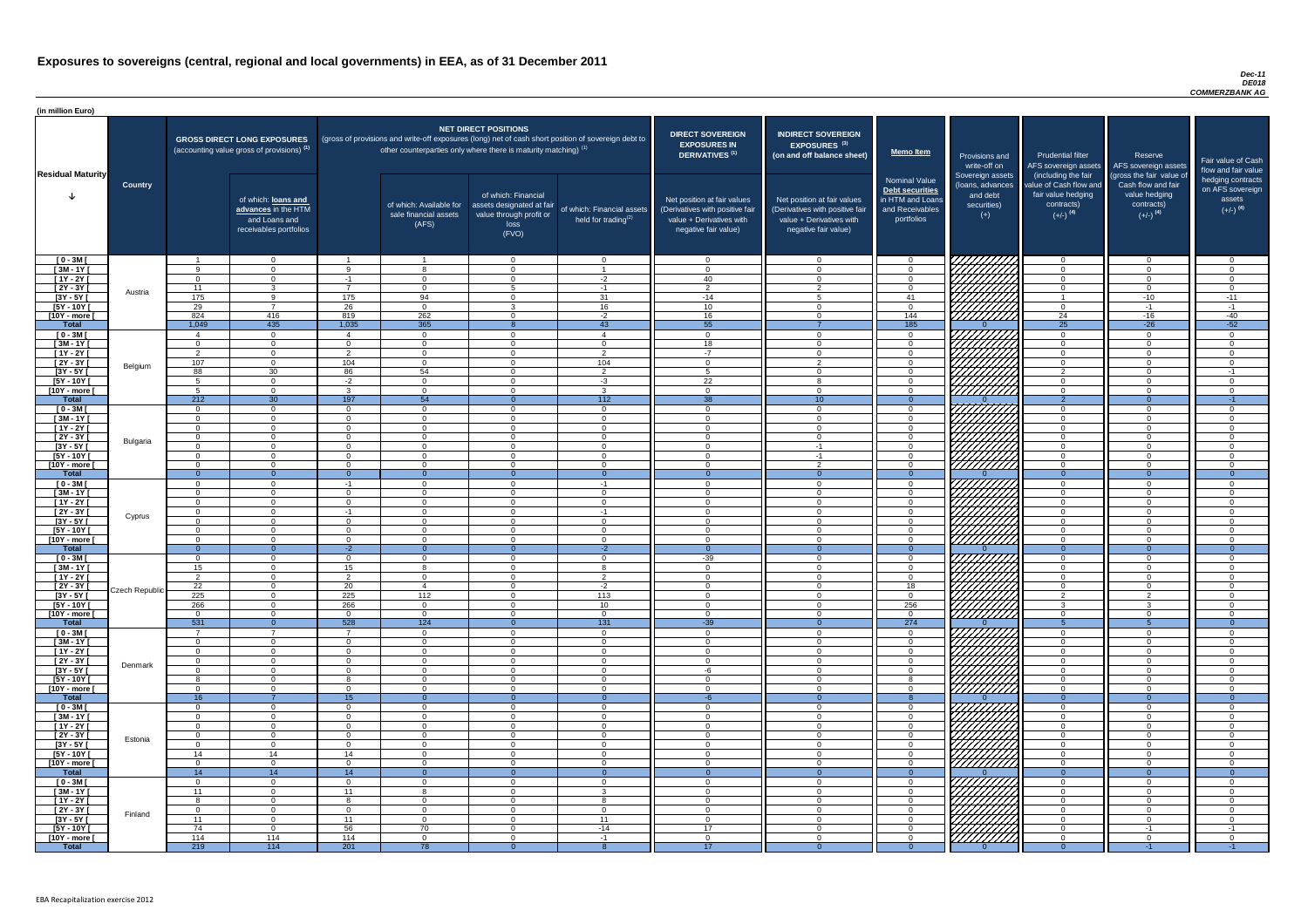#### *Dec-11 DE018 COMMERZBANK AG*

| (in million Euro)             |                       |                      |                                                                                             |                        |                                                                                                     |                                                                                                           |                                                      |                                                                                                                    |                                                                                                                    |                                                                                              |                                                                          |                                                                                                             |                                                                                                         |                                                                           |
|-------------------------------|-----------------------|----------------------|---------------------------------------------------------------------------------------------|------------------------|-----------------------------------------------------------------------------------------------------|-----------------------------------------------------------------------------------------------------------|------------------------------------------------------|--------------------------------------------------------------------------------------------------------------------|--------------------------------------------------------------------------------------------------------------------|----------------------------------------------------------------------------------------------|--------------------------------------------------------------------------|-------------------------------------------------------------------------------------------------------------|---------------------------------------------------------------------------------------------------------|---------------------------------------------------------------------------|
| <b>Residual Maturity</b>      |                       |                      | <b>GROSS DIRECT LONG EXPOSURES</b><br>(accounting value gross of provisions) <sup>(1)</sup> |                        | (gross of provisions and write-off exposures (long) net of cash short position of sovereign debt to | <b>NET DIRECT POSITIONS</b><br>other counterparties only where there is maturity matching) <sup>(1)</sup> |                                                      | <b>DIRECT SOVEREIGN</b><br><b>EXPOSURES IN</b><br><b>DERIVATIVES (1)</b>                                           | <b>INDIRECT SOVEREIGN</b><br><b>EXPOSURES<sup>(3)</sup></b><br>(on and off balance sheet)                          | <b>Memo Item</b>                                                                             | Provisions and<br>write-off on                                           | <b>Prudential filter</b>                                                                                    | Reserve<br>AFS sovereign assets AFS sovereign assets                                                    | Fair value of Cash<br>flow and fair value                                 |
|                               | <b>Country</b>        |                      | of which: loans and<br>advances in the HTM<br>and Loans and<br>receivables portfolios       |                        | of which: Available for<br>sale financial assets<br>(AFS)                                           | of which: Financial<br>assets designated at fair<br>value through profit or<br>loss<br>(FVO)              | of which: Financial assets<br>held for trading $(2)$ | Net position at fair values<br>(Derivatives with positive fair<br>value + Derivatives with<br>negative fair value) | Net position at fair values<br>(Derivatives with positive fair<br>value + Derivatives with<br>negative fair value) | <b>Nominal Value</b><br>Debt securities<br>in HTM and Loans<br>and Receivables<br>portfolios | Sovereign assets<br>(loans, advances<br>and debt<br>securities)<br>$(+)$ | (including the fair<br>value of Cash flow and<br>fair value hedging<br>contracts)<br>$(+/-)$ <sup>(4)</sup> | (gross the fair value of<br>Cash flow and fair<br>value hedging<br>contracts)<br>$(+/-)$ <sup>(4)</sup> | hedging contracts<br>on AFS sovereign<br>assets<br>$(+/-)$ <sup>(4)</sup> |
| $[0 - 3M]$                    |                       | 351                  | 140                                                                                         | 351                    | 5 <sup>5</sup>                                                                                      | $\Omega$                                                                                                  | 205                                                  | -9                                                                                                                 | $\overline{0}$                                                                                                     | $\Omega$                                                                                     |                                                                          | റ                                                                                                           | $\overline{0}$                                                                                          | $\overline{0}$                                                            |
| $[3M - 1Y]$                   |                       | 411<br>32            | $\overline{4}$<br>$\Omega$                                                                  | 405<br>28              | 15<br>$\Omega$                                                                                      | $\Omega$<br>$\Omega$                                                                                      | 387<br>21                                            | $\cap$                                                                                                             | $\Omega$<br>$\Omega$                                                                                               |                                                                                              |                                                                          | $\cap$<br>$\Omega$                                                                                          | $\Omega$<br>$\Omega$                                                                                    | $\Omega$<br>$\Omega$                                                      |
| $[1Y - 2Y]$<br>$[2Y - 3Y]$    |                       | 66                   | $\Omega$                                                                                    | 62                     | $\Omega$                                                                                            | $\Omega$                                                                                                  | 62                                                   | 11<br>$\Omega$                                                                                                     | $\Omega$                                                                                                           | $\cap$                                                                                       |                                                                          | $\cap$                                                                                                      | $\overline{0}$                                                                                          | $\Omega$                                                                  |
| $[3Y - 5Y]$                   | France                | 73                   | 15                                                                                          | 42                     | 5 <sup>5</sup>                                                                                      | $\Omega$                                                                                                  | $-6$                                                 | $-21$                                                                                                              |                                                                                                                    | 28                                                                                           | HAAAA<br>HAAAAA                                                          | $\cap$                                                                                                      | $\overline{0}$                                                                                          | $\Omega$                                                                  |
| [5Y - 10Y [                   |                       | 84                   | $\Omega$                                                                                    | 43                     | $\Omega$                                                                                            | $\Omega$                                                                                                  | 2                                                    | ່າ                                                                                                                 |                                                                                                                    | 33                                                                                           |                                                                          | $\cap$                                                                                                      | $\overline{0}$                                                                                          | $\Omega$                                                                  |
| [10Y - more [                 |                       | 737                  | 97                                                                                          | 454                    | $\overline{0}$                                                                                      | $\Omega$                                                                                                  | $-161$                                               | $\Omega$                                                                                                           | $\Omega$                                                                                                           | 516                                                                                          |                                                                          | 14                                                                                                          | 14                                                                                                      | $\Omega$                                                                  |
| <b>Total</b>                  |                       | 1,754                | $\overline{263}$                                                                            | 1,384<br>2,287         | $\overline{25}$                                                                                     | $\Omega$<br>$\Omega$                                                                                      | 511                                                  | $-16$                                                                                                              | $\Omega$                                                                                                           | 584                                                                                          |                                                                          | 15<br>$\Omega$                                                                                              | 15                                                                                                      | $\overline{0}$                                                            |
| $[0 - 3M]$<br>$[3M - 1Y]$     |                       | 2,288<br>3,060       | 781<br>911                                                                                  | 3,031                  | 69<br>518                                                                                           | $\cap$                                                                                                    | 1,351<br>1,217                                       | 369<br>1,065                                                                                                       | $\Omega$                                                                                                           | 85<br>385                                                                                    |                                                                          | $-1$                                                                                                        | $-5$<br>$-5$                                                                                            | $-5$<br>$-4$                                                              |
| $\boxed{1Y - 2Y}$             |                       | 3,038                | 1,549                                                                                       | 3,007                  | 177                                                                                                 | $\cap$                                                                                                    | 833                                                  | 23                                                                                                                 | $\Omega$                                                                                                           | 448                                                                                          | 77777777                                                                 | $\Omega$                                                                                                    | $-4$                                                                                                    | $-4$                                                                      |
| [2Y - 3Y [                    | Germany               | 1,928                | 600                                                                                         | 1,861                  | 766                                                                                                 | $\Omega$                                                                                                  | 178                                                  | $-180$                                                                                                             | $\Omega$                                                                                                           | 317                                                                                          | ,,,,,,,,,,,,                                                             | $\overline{2}$                                                                                              | $-40$                                                                                                   | $-42$                                                                     |
| $[3Y - 5Y]$                   |                       | 2,526                | 899                                                                                         | 2,454                  | 953                                                                                                 |                                                                                                           | $\overline{134}$                                     | $-11$                                                                                                              | $\Omega$                                                                                                           | 468                                                                                          |                                                                          |                                                                                                             | $-16$                                                                                                   | $-17$                                                                     |
| $[5Y - 10Y]$                  |                       | 7,044                | 2,953<br>8,563                                                                              | 6,941<br>9,343         | 3,340<br>$\Omega$                                                                                   | $\cap$<br>$\cap$                                                                                          | 212<br>$-4$                                          | 562                                                                                                                | $-8$<br>$-1$                                                                                                       | 436<br>783                                                                                   |                                                                          | $-35$<br>-8                                                                                                 | -91<br>$\overline{4}$                                                                                   | $-56$<br>$-4$                                                             |
| [10Y - more [<br><b>Total</b> |                       | 9,813<br>29,698      | 16,256                                                                                      | 28,924                 | 5,823                                                                                               | $\Omega$                                                                                                  | 3,921                                                | 1,835                                                                                                              | $-9$                                                                                                               | 2,923                                                                                        |                                                                          | $-25$                                                                                                       | $-157$                                                                                                  | $-132$                                                                    |
| $[0 - 3M]$                    |                       |                      | $\Omega$                                                                                    |                        | $\Omega$                                                                                            | $\cap$                                                                                                    | $\overline{1}$                                       | - റ                                                                                                                | $\Omega$                                                                                                           | $\cap$                                                                                       | 777777777                                                                | $\Omega$                                                                                                    | $\Omega$                                                                                                | $\Omega$                                                                  |
| $[3M - 1Y]$                   |                       | $\alpha$             | $\Omega$                                                                                    | $\alpha$               | $\mathbf{Q}$                                                                                        | $\cap$                                                                                                    | $\overline{0}$                                       | $\cap$                                                                                                             | $-1$                                                                                                               | $\cap$                                                                                       |                                                                          | $\Omega$                                                                                                    | $\overline{0}$                                                                                          | $\Omega$                                                                  |
| $\sqrt{1Y-2Y}$                |                       | $\mathbf{Q}$         | $\Omega$                                                                                    | $\Omega$               | $\overline{\mathbf{1}}$                                                                             | $\cap$                                                                                                    | $\overline{0}$                                       | - 0                                                                                                                | $-10$                                                                                                              | $\Omega$                                                                                     |                                                                          | $\overline{0}$                                                                                              | $\overline{0}$                                                                                          | $\overline{0}$                                                            |
| $[2Y - 3Y]$<br>$[3Y - 5Y]$    | Greece <sup>(5)</sup> | $\mathbf{3}$         | $\Omega$                                                                                    | $-2$                   | $\Omega$                                                                                            | $\cap$                                                                                                    | $-2$                                                 | $\cap$                                                                                                             | 10 <sup>1</sup>                                                                                                    | $\Omega$                                                                                     | <i>WHITA</i>                                                             | $\Omega$                                                                                                    | $\Omega$                                                                                                | $\Omega$                                                                  |
| $[5Y - 10Y]$                  |                       | -5                   | $\Omega$                                                                                    | $\boldsymbol{\Lambda}$ | $\overline{4}$                                                                                      | $\Omega$                                                                                                  | $\Omega$                                             | $\Omega$                                                                                                           | -5                                                                                                                 | - റ                                                                                          | VIIIIII                                                                  | $\Omega$                                                                                                    | $-2$                                                                                                    | $-2$                                                                      |
| [10Y - more [                 |                       | 2,887                | $\Omega$                                                                                    | 2,887                  | 53                                                                                                  | $\Omega$                                                                                                  | $\Omega$                                             | $\Omega$                                                                                                           | $-1$                                                                                                               | 2,833                                                                                        | 777777777                                                                | $\Omega$                                                                                                    | $\Omega$                                                                                                | $\Omega$                                                                  |
| <b>Total</b>                  |                       | 2,913                | $\overline{0}$                                                                              | 2,898                  | 66                                                                                                  |                                                                                                           | $-1$                                                 |                                                                                                                    | $-7$                                                                                                               | 2,833                                                                                        | 2,167                                                                    |                                                                                                             | $-3$                                                                                                    | $-3$                                                                      |
| $[0 - 3M]$<br>$[3M - 1Y]$     |                       | 90                   | $\Omega$                                                                                    | 84                     | $\Omega$<br>$\Omega$                                                                                | $\Omega$<br>$\Omega$                                                                                      | $\Omega$<br>$-6$                                     | $\Omega$<br>$\Omega$                                                                                               | $\Omega$                                                                                                           | $\cap$<br>90                                                                                 |                                                                          | $\Omega$<br>$\Omega$                                                                                        | $\overline{0}$<br>$\overline{0}$                                                                        | $\Omega$<br>$\Omega$                                                      |
| $[1Y - 2Y]$                   |                       | -6                   |                                                                                             | -6                     | $\Omega$                                                                                            | $\Omega$                                                                                                  | $-11$                                                | $\Omega$                                                                                                           | $-10$                                                                                                              | $\overline{4}$                                                                               |                                                                          | $\Omega$                                                                                                    | $\Omega$                                                                                                | $\Omega$                                                                  |
| [2Y - 3Y [                    | Hungary               | 54                   |                                                                                             | 54                     | $\Omega$                                                                                            | $\mathbf{3}$                                                                                              | 13                                                   | $\Omega$                                                                                                           | $-1$                                                                                                               | 36                                                                                           |                                                                          | $\overline{1}$                                                                                              |                                                                                                         | $\Omega$                                                                  |
| $[3Y - 5Y]$                   |                       | 224                  | ູ                                                                                           | 224                    | $\Omega$                                                                                            | $\Omega$                                                                                                  | $\mathsf{Q}$                                         | $\Omega$                                                                                                           | $-2$                                                                                                               | 213                                                                                          |                                                                          | $\mathcal{D}$                                                                                               | $\overline{2}$                                                                                          | $\Omega$                                                                  |
| $[5Y - 10Y]$                  |                       | 341<br><b>Q</b>      | $\overline{7}$<br>$\overline{7}$                                                            | 341<br>$\alpha$        | $\Omega$                                                                                            | $\Omega$<br>$\cap$                                                                                        | $\overline{7}$                                       | $\Omega$<br>$\cap$                                                                                                 | $\overline{7}$<br>$\overline{z}$                                                                                   | 327                                                                                          | *####                                                                    | 14<br>$\Omega$                                                                                              | 14                                                                                                      | $\Omega$<br>$\Omega$                                                      |
| [10Y - more [<br><b>Total</b> |                       | 725                  | 21                                                                                          | 707                    | $\Omega$<br>$\Omega$                                                                                |                                                                                                           | $\overline{2}$<br>13 <sup>°</sup>                    | $\Omega$                                                                                                           | $\mathcal{D}$                                                                                                      | $\cap$<br>670                                                                                |                                                                          | 16                                                                                                          | $\overline{0}$<br>16                                                                                    | $\Omega$                                                                  |
| $[0 - 3M]$                    |                       | $\Omega$             | $\overline{0}$                                                                              | $\overline{0}$         | $\Omega$                                                                                            | $\Omega$                                                                                                  | $\overline{0}$                                       | $\Omega$                                                                                                           | $\Omega$                                                                                                           | $\cap$                                                                                       |                                                                          | $\Omega$                                                                                                    | $\overline{0}$                                                                                          | $\Omega$                                                                  |
| $[3M-1Y]$                     |                       | $\Omega$             | $\Omega$                                                                                    | $\Omega$               | $\Omega$                                                                                            | $\Omega$                                                                                                  | $\Omega$                                             | $\Omega$                                                                                                           | $\Omega$                                                                                                           | $\Omega$                                                                                     |                                                                          | $\Omega$                                                                                                    | $\overline{0}$                                                                                          | $\Omega$                                                                  |
| $[1Y - 2Y]$                   |                       | $\Omega$             | $\Omega$                                                                                    | $\Omega$               | $\Omega$                                                                                            | $\Omega$                                                                                                  | $\Omega$                                             | $\Omega$                                                                                                           | $\Omega$                                                                                                           |                                                                                              |                                                                          | $\Omega$                                                                                                    | $\Omega$                                                                                                | ∩                                                                         |
| $[2Y - 3Y]$<br>$[3Y - 5Y]$    | Iceland               | $\Omega$<br>$\Omega$ | $\Omega$                                                                                    | $\Omega$<br>$\Omega$   | $\Omega$<br>$\Omega$                                                                                | $\Omega$                                                                                                  | $\Omega$<br>$\Omega$                                 | $\Omega$                                                                                                           | $\Omega$<br>U                                                                                                      |                                                                                              |                                                                          | $\cap$                                                                                                      | $\Omega$<br>$\Omega$                                                                                    |                                                                           |
| $[5Y - 10Y]$                  |                       | - 0                  |                                                                                             | $\Omega$               | $\Omega$                                                                                            | $\Omega$                                                                                                  | $\Omega$                                             |                                                                                                                    | U                                                                                                                  |                                                                                              |                                                                          | $\Omega$                                                                                                    | $\Omega$                                                                                                |                                                                           |
| [10Y - more [                 |                       | - റ                  |                                                                                             | $\Omega$               | $\Omega$                                                                                            | $\Omega$                                                                                                  | $\Omega$                                             | $\Omega$                                                                                                           | $\Omega$                                                                                                           |                                                                                              | //////////                                                               | $\Omega$                                                                                                    | $\Omega$                                                                                                |                                                                           |
| <b>Total</b>                  |                       | - റ                  | $\Omega$                                                                                    | $\Omega$               | $\Omega$                                                                                            | $\Omega$                                                                                                  | $\Omega$                                             |                                                                                                                    | $\Omega$                                                                                                           | $\Omega$                                                                                     |                                                                          | $\Omega$                                                                                                    | $\Omega$                                                                                                | $\Omega$                                                                  |
| $[0 - 3M]$<br>$[3M - 1Y]$     |                       | - റ                  | $\cap$<br>$\Omega$                                                                          | $\Omega$               | $\Omega$<br>$\Omega$                                                                                | $\cap$<br>$\cap$                                                                                          | $\Omega$                                             | $\cap$<br>$\Omega$                                                                                                 | $\Omega$<br>$\Omega$                                                                                               | $\cap$<br>$\Omega$                                                                           |                                                                          | $\Omega$<br>$\overline{0}$                                                                                  | $\Omega$<br>$\overline{0}$                                                                              | $\Omega$                                                                  |
| $[1Y - 2Y]$                   |                       | $\Omega$             | $\Omega$                                                                                    | -1                     | $\Omega$                                                                                            | $\Omega$                                                                                                  | -1                                                   | $\cap$                                                                                                             | $\Omega$                                                                                                           | $\Omega$                                                                                     |                                                                          | $\Omega$                                                                                                    | $\overline{0}$                                                                                          | $\Omega$                                                                  |
| $[2Y - 3Y]$                   | Ireland               |                      | $\Omega$                                                                                    |                        | $\Omega$                                                                                            | $\cap$                                                                                                    |                                                      | $\Omega$                                                                                                           | $\Omega$                                                                                                           | $\cap$                                                                                       |                                                                          | $\Omega$                                                                                                    | $\overline{0}$                                                                                          | $\Omega$                                                                  |
| $[3Y - 5Y]$                   |                       | $\Omega$             | $\Omega$                                                                                    | $\Omega$               | $\Omega$                                                                                            | $\Omega$                                                                                                  | $\Omega$                                             | $\Omega$                                                                                                           | $\Omega$                                                                                                           | $\Omega$                                                                                     | 77777777                                                                 | $\Omega$                                                                                                    | $\overline{0}$                                                                                          | $\Omega$                                                                  |
| $[5Y - 10Y]$                  |                       | $\Omega$<br>$\Omega$ | $\Omega$<br>$\Omega$                                                                        | $\Omega$<br>$\Omega$   | $\Omega$<br>$\Omega$                                                                                | $\Omega$<br>$\Omega$                                                                                      | $\Omega$<br>$\Omega$                                 | $\Omega$<br>$\Omega$                                                                                               | -5<br>$\mathbf{3}$                                                                                                 | $\cap$<br>$\Omega$                                                                           | 777777777<br>777777777                                                   | $\Omega$<br>$\Omega$                                                                                        | $\overline{0}$<br>$\Omega$                                                                              | $\Omega$<br>$\Omega$                                                      |
| [10Y - more [<br><b>Total</b> |                       |                      | $\overline{0}$                                                                              |                        | - 0                                                                                                 |                                                                                                           |                                                      |                                                                                                                    | $-2$                                                                                                               |                                                                                              |                                                                          |                                                                                                             |                                                                                                         |                                                                           |
| $[0 - 3M]$                    |                       | 122                  | $\Omega$                                                                                    | 106                    | $\Omega$                                                                                            | $\Omega$                                                                                                  | 106                                                  | $\Omega$                                                                                                           | $\Omega$                                                                                                           |                                                                                              | 77777777                                                                 | $\Omega$                                                                                                    | $\Omega$                                                                                                |                                                                           |
| $[3M - 1Y]$                   |                       | 51                   | $\Omega$                                                                                    | 48                     | $\Omega$                                                                                            | $\Omega$                                                                                                  | 44                                                   | $\Omega$                                                                                                           | $\Omega$                                                                                                           |                                                                                              |                                                                          | $\Omega$                                                                                                    | $\Omega$                                                                                                | $\Omega$                                                                  |
| $[1Y - 2Y]$                   |                       | 30                   | $\Omega$                                                                                    |                        | $\Omega$                                                                                            | $\Omega$                                                                                                  |                                                      | $\Omega$                                                                                                           | $\Omega$                                                                                                           | $\Omega$                                                                                     |                                                                          | $\Omega$                                                                                                    | $\overline{0}$                                                                                          | $\Omega$                                                                  |
| $[2Y - 3Y]$<br>$[3Y - 5Y]$    | Italy                 | 50<br>531            | $\Omega$<br>$\Omega$                                                                        | 23<br>466              | $\Omega$<br>$\Omega$                                                                                | $\Omega$<br>$\Omega$                                                                                      | 20<br>$-2$                                           | $\Omega$<br>$\Omega$                                                                                               | $\Omega$                                                                                                           | $\mathcal{R}$<br>468                                                                         |                                                                          | $\Omega$<br>$\mathcal{D}$                                                                                   | $\overline{0}$<br>$\overline{2}$                                                                        | $\Omega$<br>$\Omega$                                                      |
| $[5Y - 10Y]$                  |                       | 464                  | $\Omega$                                                                                    | $-219$                 | $\Omega$                                                                                            | $\Omega$                                                                                                  | $-555$                                               |                                                                                                                    | 78                                                                                                                 | 336                                                                                          |                                                                          | 6                                                                                                           | -6                                                                                                      | $\overline{0}$                                                            |
| [10Y - more [                 |                       | 8,348                | $\Omega$                                                                                    | 7,720                  | 3,104                                                                                               | $\cap$                                                                                                    | $-58$                                                | 19                                                                                                                 | -6                                                                                                                 | 4,674                                                                                        | V <i>UUUU</i>                                                            | 1,623                                                                                                       | 690                                                                                                     | $-932$                                                                    |
| <b>Total</b>                  |                       | 9,596                | $\overline{0}$                                                                              | 8,145                  | 3,104                                                                                               |                                                                                                           | $-444$                                               | 21                                                                                                                 | 73                                                                                                                 | 5,485                                                                                        |                                                                          | 1,630                                                                                                       | 698                                                                                                     | $-932$                                                                    |
| $[0 - 3M]$<br>$[3M - 1Y]$     |                       | $\Omega$<br>$\Omega$ | $\Omega$<br>$\Omega$                                                                        | $\Omega$<br>$\Omega$   | $\Omega$<br>$\overline{0}$                                                                          | $\Omega$                                                                                                  | $\Omega$<br>$\overline{0}$                           | $\cap$<br>$\Omega$                                                                                                 | $\Omega$<br>$\Omega$                                                                                               | $\cap$<br>$\cap$                                                                             | 777777777                                                                | $\cap$<br>$\Omega$                                                                                          | $\Omega$<br>$\overline{0}$                                                                              | $\Omega$                                                                  |
| $[1Y - 2Y]$                   |                       | - റ                  | $\Omega$                                                                                    | $\Omega$               | $\Omega$                                                                                            | $\Omega$                                                                                                  | $\overline{0}$                                       | $\Omega$                                                                                                           | $\Omega$                                                                                                           | $\cap$                                                                                       |                                                                          |                                                                                                             | $\Omega$                                                                                                | $\Omega$                                                                  |
| $[2Y - 3Y]$                   | Latvia                | 60                   | $\Omega$                                                                                    | 60                     | - 0                                                                                                 | $\Omega$                                                                                                  | $\Omega$                                             | $\Omega$                                                                                                           | $\Omega$                                                                                                           | 60                                                                                           |                                                                          | - 1                                                                                                         |                                                                                                         | $\Omega$                                                                  |
| $[3Y - 5Y]$                   |                       | $\Omega$             | $\Omega$                                                                                    | $\Omega$               | $\Omega$                                                                                            | $\Omega$                                                                                                  | $\Omega$                                             | $\Omega$                                                                                                           | $\Omega$                                                                                                           | $\cap$                                                                                       |                                                                          | ∩                                                                                                           | $\Omega$                                                                                                | ∩                                                                         |
| $[5Y - 10Y]$<br>[10Y - more [ |                       | 83<br>- റ            | $\Omega$<br>$\Omega$                                                                        | 80<br>$\Omega$         | $\Omega$<br>$\Omega$                                                                                | $\Omega$<br>$\Omega$                                                                                      | $-3$<br>$\Omega$                                     | $\Omega$<br>$\Omega$                                                                                               | $\Omega$<br>ົ                                                                                                      | 83<br>$\Omega$                                                                               | HATHAR<br>HATHAR                                                         | $\cap$<br>$\cap$                                                                                            | $\Omega$<br>- 0                                                                                         | $\Omega$<br>$\Omega$                                                      |
| <b>Total</b>                  |                       | 143                  | $\Omega$                                                                                    | 140                    | - 0                                                                                                 |                                                                                                           | $-3$                                                 |                                                                                                                    |                                                                                                                    | 143                                                                                          |                                                                          |                                                                                                             |                                                                                                         | $\Omega$                                                                  |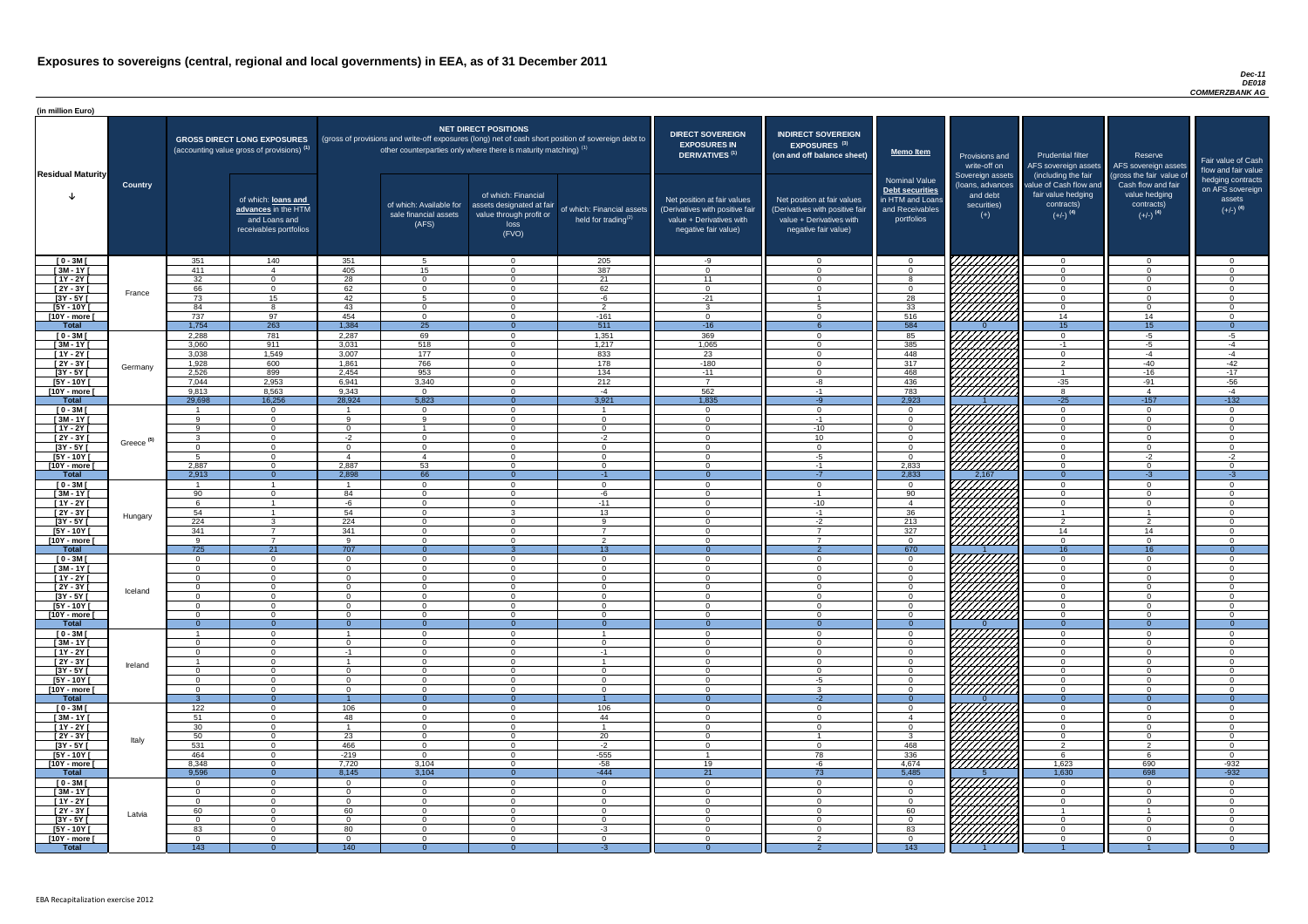#### *Dec-11 DE018 COMMERZBANK AG*

| (in million Euro)             |                |                      |                                                                                             |                             |                                                                            |                                                                                              |                                                                                                     |                                                                                                                    |                                                                                                                    |                                                                                              |                                                                          |                                                                                                             |                                                                                                         |                                                                           |
|-------------------------------|----------------|----------------------|---------------------------------------------------------------------------------------------|-----------------------------|----------------------------------------------------------------------------|----------------------------------------------------------------------------------------------|-----------------------------------------------------------------------------------------------------|--------------------------------------------------------------------------------------------------------------------|--------------------------------------------------------------------------------------------------------------------|----------------------------------------------------------------------------------------------|--------------------------------------------------------------------------|-------------------------------------------------------------------------------------------------------------|---------------------------------------------------------------------------------------------------------|---------------------------------------------------------------------------|
| <b>Residual Maturity</b>      |                |                      | <b>GROSS DIRECT LONG EXPOSURES</b><br>(accounting value gross of provisions) <sup>(1)</sup> |                             | other counterparties only where there is maturity matching) <sup>(1)</sup> | <b>NET DIRECT POSITIONS</b>                                                                  | (gross of provisions and write-off exposures (long) net of cash short position of sovereign debt to | <b>DIRECT SOVEREIGN</b><br><b>EXPOSURES IN</b><br><b>DERIVATIVES (1)</b>                                           | <b>INDIRECT SOVEREIGN</b><br><b>EXPOSURES<sup>(3)</sup></b><br>(on and off balance sheet)                          | Memo Item                                                                                    | <b>Provisions and</b><br>write-off on                                    | <b>Prudential filter</b><br>AFS sovereign assets                                                            | Reserve<br>AFS sovereign assets                                                                         | Fair value of Cash<br>flow and fair value                                 |
|                               | <b>Country</b> |                      | of which: loans and<br>advances in the HTM<br>and Loans and<br>receivables portfolios       |                             | of which: Available for<br>sale financial assets<br>(AFS)                  | of which: Financial<br>assets designated at fair<br>value through profit or<br>loss<br>(FVO) | of which: Financial assets<br>held for trading $(2)$                                                | Net position at fair values<br>(Derivatives with positive fair<br>value + Derivatives with<br>negative fair value) | Net position at fair values<br>(Derivatives with positive fair<br>value + Derivatives with<br>negative fair value) | <b>Nominal Value</b><br>Debt securities<br>in HTM and Loans<br>and Receivables<br>portfolios | Sovereign assets<br>(loans, advances<br>and debt<br>securities)<br>$(+)$ | (including the fair<br>value of Cash flow and<br>fair value hedging<br>contracts)<br>$(+/-)$ <sup>(4)</sup> | (gross the fair value of<br>Cash flow and fair<br>value hedging<br>contracts)<br>$(+/-)$ <sup>(4)</sup> | hedging contracts<br>on AFS sovereign<br>assets<br>$(+/-)$ <sup>(4)</sup> |
| $[0 - 3M]$                    |                | $\Omega$             | $\Omega$                                                                                    | $\Omega$                    | $\Omega$                                                                   | $\Omega$                                                                                     | $\overline{0}$                                                                                      | $\cap$                                                                                                             | $\Omega$                                                                                                           | $\cap$                                                                                       | ШШШ                                                                      | $\cap$                                                                                                      | $\overline{0}$                                                                                          | $\Omega$                                                                  |
| $[3M - 1Y]$<br>$[1Y - 2Y]$    |                | $\Omega$<br>$\Omega$ | $\Omega$<br>$\Omega$                                                                        | $\Omega$<br>$\Omega$        | $\Omega$<br>$\Omega$                                                       | $\cap$<br>$\cap$                                                                             | $\Omega$<br>$\overline{0}$                                                                          | $\Omega$<br>$\cap$                                                                                                 | $\Omega$<br>$\Omega$                                                                                               | $\Omega$                                                                                     |                                                                          | $\cap$<br>$\Omega$                                                                                          | $\Omega$<br>$\Omega$                                                                                    | $\Omega$<br>$\Omega$                                                      |
| $[2Y - 3Y]$                   |                | $\overline{0}$       | $\Omega$                                                                                    | $\Omega$                    | $\Omega$                                                                   | $\cap$                                                                                       | $\overline{0}$                                                                                      | $\Omega$                                                                                                           | $\Omega$                                                                                                           | $\Omega$                                                                                     | 777777777                                                                | $\Omega$                                                                                                    | $\Omega$                                                                                                | $\Omega$                                                                  |
| $[3Y - 5Y]$                   | Liechtenstein  | $\Omega$             | $\Omega$                                                                                    | $\Omega$                    | $\Omega$                                                                   | $\Omega$                                                                                     | $\overline{0}$                                                                                      | $\Omega$                                                                                                           | $\Omega$                                                                                                           | $\cap$                                                                                       |                                                                          | $\Omega$                                                                                                    | $\Omega$                                                                                                | $\Omega$                                                                  |
| $[5Y - 10Y]$                  |                | $\Omega$             | $\Omega$                                                                                    | $\Omega$                    | $\Omega$                                                                   | $\Omega$                                                                                     | $\overline{0}$                                                                                      | $\Omega$                                                                                                           | $\Omega$                                                                                                           | $\cap$                                                                                       |                                                                          | $\Omega$                                                                                                    | $\Omega$                                                                                                | $\Omega$                                                                  |
| [10Y - more [                 |                | $\Omega$             | $\Omega$                                                                                    | $\Omega$                    | $\Omega$                                                                   | $\Omega$                                                                                     | $\overline{0}$                                                                                      | $\Omega$                                                                                                           | $\Omega$                                                                                                           | $\Omega$                                                                                     | 777777777                                                                | $\Omega$                                                                                                    | $\Omega$                                                                                                | $\Omega$                                                                  |
| <b>Total</b><br>$[0 - 3M]$    |                | $\Omega$<br>$\Omega$ | $\overline{0}$<br>$\Omega$                                                                  | $\Omega$<br>$\Omega$        | $\Omega$<br>$\Omega$                                                       | $\Omega$<br>$\Omega$                                                                         | $\Omega$<br>$\overline{0}$                                                                          | $\Omega$<br>$\Omega$                                                                                               | $\Omega$                                                                                                           | $\Omega$<br>$\Omega$                                                                         | 7777777777                                                               | $\Omega$<br>$\cap$                                                                                          | $\Omega$<br>$\overline{0}$                                                                              | $\overline{0}$<br>$\Omega$                                                |
| $[3M - 1Y]$                   |                | 25                   | $\Omega$                                                                                    | 25                          | $\Omega$                                                                   | $\Omega$                                                                                     | $\overline{0}$                                                                                      | $\Omega$                                                                                                           | $\Omega$                                                                                                           | 25                                                                                           | 777777777                                                                | $\Omega$                                                                                                    | $\overline{0}$                                                                                          | $\Omega$                                                                  |
| $[1Y - 2Y]$                   |                | 65                   | $\Omega$                                                                                    | 65                          | $\Omega$                                                                   | $\Omega$                                                                                     | $\overline{0}$                                                                                      | $\Omega$                                                                                                           | $-10$                                                                                                              | 65                                                                                           | 777777777                                                                | $\Omega$                                                                                                    | $\Omega$                                                                                                | $\Omega$                                                                  |
| [2Y - 3Y [                    | Lithuania      | $\overline{0}$       | $\Omega$                                                                                    | $\Omega$                    | $\Omega$                                                                   | $\Omega$                                                                                     | $\Omega$                                                                                            | $\Omega$                                                                                                           | $\Omega$                                                                                                           | $\Omega$                                                                                     | ШШШ                                                                      | $\Omega$                                                                                                    | $\overline{0}$                                                                                          | $\Omega$                                                                  |
| $[3Y - 5Y]$<br>$[5Y - 10Y]$   |                | 102<br>69            | $\Omega$<br>$\Omega$                                                                        | 102<br>69                   | $\Omega$<br>$\Omega$                                                       | $\Omega$<br>. വ                                                                              | $\overline{2}$                                                                                      | - 0<br>$\cap$                                                                                                      | $\Omega$<br>$-2$                                                                                                   | 100<br>68                                                                                    |                                                                          | 2<br>$\mathcal{P}$                                                                                          | $\overline{2}$<br>$\overline{2}$                                                                        | $\Omega$<br>$\cap$                                                        |
| [10Y - more [                 |                | $\Omega$             | $\cap$                                                                                      | $\cap$                      | $\Omega$                                                                   | $\cap$                                                                                       | $\Omega$                                                                                            | $\cap$                                                                                                             | $\Omega$                                                                                                           | $\cap$                                                                                       |                                                                          | $\cap$                                                                                                      | $\Omega$                                                                                                | $\Omega$                                                                  |
| <b>Total</b>                  |                | 261                  | $\overline{0}$                                                                              | 261                         | <u>_ N</u>                                                                 |                                                                                              |                                                                                                     |                                                                                                                    | $-12$                                                                                                              | 258                                                                                          |                                                                          |                                                                                                             |                                                                                                         |                                                                           |
| $[0 - 3M]$                    |                | $\Omega$             | - റ                                                                                         | $\Omega$                    | $\Omega$                                                                   | $\cap$                                                                                       | $\Omega$                                                                                            | $\cap$                                                                                                             | $\Omega$                                                                                                           | . വ                                                                                          |                                                                          | $\cap$                                                                                                      | $\Omega$                                                                                                | $\cap$                                                                    |
| $[3M - 1Y]$                   |                | $\Omega$<br>17       | $\Omega$<br>$\Omega$                                                                        | $\Omega$<br>17 <sup>2</sup> | $\Omega$                                                                   | $\Omega$<br>$\Omega$                                                                         | $\Omega$                                                                                            | $\cap$<br>$\Omega$                                                                                                 | $\cap$<br>$\Omega$                                                                                                 | റ<br>റ                                                                                       |                                                                          | $\cap$<br>$\Omega$                                                                                          | $\Omega$<br>$\Omega$                                                                                    | $\Omega$<br>$\Omega$                                                      |
| $[1Y - 2Y]$<br>$[2Y - 3Y]$    |                | $\Omega$             | $\Omega$                                                                                    | $\Omega$                    | 11<br>$\Omega$                                                             | $\cap$                                                                                       | - 6<br>$\Omega$                                                                                     | $\Omega$                                                                                                           | $\Omega$                                                                                                           | $\Omega$                                                                                     | <i>VIIIII</i> A                                                          | $\cap$                                                                                                      | $\Omega$                                                                                                | $\Omega$                                                                  |
| $[3Y - 5Y]$                   | Luxembourg     |                      |                                                                                             |                             |                                                                            |                                                                                              |                                                                                                     |                                                                                                                    |                                                                                                                    |                                                                                              |                                                                          |                                                                                                             |                                                                                                         |                                                                           |
| $[5Y - 10Y]$                  |                | $\Omega$             | $\Omega$                                                                                    | $\Omega$                    | $\Omega$                                                                   | $\Omega$                                                                                     | $\Omega$                                                                                            | $\Omega$                                                                                                           | $\Omega$                                                                                                           |                                                                                              |                                                                          |                                                                                                             | $\Omega$                                                                                                |                                                                           |
| [10Y - more [                 |                | $\Omega$             | $\cap$                                                                                      | $\Omega$                    | $\Omega$                                                                   | $\cap$                                                                                       | $\Omega$                                                                                            | $\cap$                                                                                                             | $\Omega$                                                                                                           |                                                                                              | 777777777                                                                |                                                                                                             | $\Omega$                                                                                                |                                                                           |
| <b>Total</b><br>$[0 - 3M]$    |                | 17<br>$\Omega$       | $\overline{0}$<br>$\Omega$                                                                  | 17 <sup>2</sup><br>$\Omega$ | 11<br>$\Omega$                                                             | $\Omega$<br>$\Omega$                                                                         | $\Omega$                                                                                            | $\Omega$                                                                                                           | $\Omega$<br>$\Omega$                                                                                               | $\Omega$                                                                                     |                                                                          | $\Omega$<br>$\Omega$                                                                                        | $\Omega$<br>$\Omega$                                                                                    | $\Omega$                                                                  |
| $[3M - 1Y]$                   |                | $\Omega$             | $\Omega$                                                                                    | $\Omega$                    | $\Omega$                                                                   | $\Omega$                                                                                     | $\Omega$                                                                                            | $\Omega$                                                                                                           | $\Omega$                                                                                                           |                                                                                              |                                                                          | $\Omega$                                                                                                    | $\Omega$                                                                                                | $\Omega$                                                                  |
| $[1Y - 2Y]$                   |                | $\Omega$             | $\Omega$                                                                                    | $\Omega$                    | $\Omega$                                                                   | $\Omega$                                                                                     | $\overline{0}$                                                                                      | $\Omega$                                                                                                           | $\Omega$                                                                                                           | $\cap$                                                                                       |                                                                          | $\Omega$                                                                                                    | $\overline{0}$                                                                                          | $\Omega$                                                                  |
| $[2Y - 3Y]$                   | Malta          | $\Omega$             | $\Omega$                                                                                    | $\Omega$                    | $\Omega$                                                                   | $\Omega$                                                                                     | $\Omega$                                                                                            | $\Omega$                                                                                                           | $\Omega$                                                                                                           | $\cap$                                                                                       |                                                                          | $\Omega$                                                                                                    | $\Omega$                                                                                                | $\Omega$                                                                  |
| $[3Y - 5Y]$<br>$[5Y - 10Y]$   |                | $\Omega$<br>$\Omega$ | $\Omega$<br>$\Omega$                                                                        | $\Omega$<br>$\Omega$        | $\Omega$<br>$\Omega$                                                       | $\Omega$<br>$\Omega$                                                                         | $\Omega$<br>$\Omega$                                                                                | $\Omega$<br>$\Omega$                                                                                               | $\Omega$<br>$\Omega$                                                                                               | $\cap$<br>$\Omega$                                                                           |                                                                          | $\Omega$<br>$\Omega$                                                                                        | $\Omega$<br>$\Omega$                                                                                    | $\Omega$<br>$\Omega$                                                      |
| [10Y - more [                 |                | $\Omega$             | $\Omega$                                                                                    | $\Omega$                    | $\Omega$                                                                   | $\Omega$                                                                                     | $\overline{0}$                                                                                      | $\Omega$                                                                                                           | $\Omega$                                                                                                           | $\Omega$                                                                                     | <u> 77777777</u>                                                         | $\Omega$                                                                                                    | $\Omega$                                                                                                | $\Omega$                                                                  |
| <b>Total</b>                  |                | $\Omega$             | $\overline{0}$                                                                              | $\Omega$                    | $\Omega$                                                                   | $\Omega$                                                                                     | $\overline{0}$                                                                                      | $\Omega$                                                                                                           | $\Omega$                                                                                                           | $\Omega$                                                                                     |                                                                          | $\Omega$                                                                                                    | $\Omega$                                                                                                | $\Omega$                                                                  |
| $[0 - 3M]$                    |                | 30                   | $\Omega$                                                                                    | 30                          | 11                                                                         | $\Omega$                                                                                     | 18                                                                                                  | $\Omega$                                                                                                           | $\Omega$                                                                                                           | $\Omega$                                                                                     |                                                                          | $\Omega$                                                                                                    | $\overline{0}$                                                                                          | $\Omega$                                                                  |
| $[3M - 1Y]$<br>$[1Y - 2Y]$    |                | 288<br>14            | $\Omega$                                                                                    | 288<br>14                   | $\Omega$<br>$\Omega$                                                       | $\Omega$<br>$\Omega$                                                                         | 282<br>14                                                                                           | $\Omega$                                                                                                           | $\Omega$<br>$\Omega$                                                                                               | $\cap$<br>$\Omega$                                                                           |                                                                          | $\Omega$<br>$\Omega$                                                                                        | $\Omega$<br>$\Omega$                                                                                    |                                                                           |
| $[2Y - 3Y]$                   |                | -9                   |                                                                                             | $-12$                       | 3                                                                          |                                                                                              | $-20$                                                                                               | $-70$                                                                                                              | 0                                                                                                                  |                                                                                              | n an                                                                     | $\Omega$                                                                                                    | $\overline{0}$                                                                                          |                                                                           |
| $[3Y - 5Y]$                   | Netherlands    | 13                   |                                                                                             | 10 <sup>1</sup>             |                                                                            | $\Omega$                                                                                     |                                                                                                     | 14                                                                                                                 | $\Omega$                                                                                                           |                                                                                              |                                                                          | - 0                                                                                                         | $\Omega$                                                                                                |                                                                           |
| [5Y - 10Y]                    |                | 130                  |                                                                                             | 113                         | 117                                                                        | $\Omega$                                                                                     | $-10$                                                                                               | $-74$                                                                                                              | $\Omega$                                                                                                           |                                                                                              |                                                                          | $-1$                                                                                                        | $-4$                                                                                                    | $-3$                                                                      |
| [10Y - more [<br><b>Total</b> |                | 12<br>495            | $\Omega$<br>21                                                                              | $\Omega$<br>442             | $\Omega$<br>136                                                            | $\Omega$                                                                                     | $\overline{0}$<br>286                                                                               | $-298$<br>$-425$                                                                                                   | $\Omega$                                                                                                           | - 0                                                                                          | //////////                                                               | $\overline{0}$<br>$-1$                                                                                      | $\overline{0}$<br>$-4$                                                                                  | $\Omega$<br>-3                                                            |
| $[0 - 3M]$                    |                | $\Omega$             | $\overline{0}$                                                                              | $\Omega$                    | $\Omega$                                                                   | $\Omega$                                                                                     | $\overline{0}$                                                                                      | $\Omega$                                                                                                           | $\Omega$                                                                                                           | $\cap$                                                                                       |                                                                          | $\Omega$                                                                                                    | $\overline{0}$                                                                                          | $\cap$                                                                    |
| $[3M-1Y]$                     |                | $\Omega$             | $\overline{0}$                                                                              | $\Omega$                    | $\overline{0}$                                                             | $\Omega$                                                                                     | $\overline{0}$                                                                                      | $\Omega$                                                                                                           | $\Omega$                                                                                                           | $\Omega$                                                                                     |                                                                          | $\overline{0}$                                                                                              | $\overline{0}$                                                                                          | $\Omega$                                                                  |
| $[1Y - 2Y]$                   |                | $\Omega$             | $\overline{0}$                                                                              | $\Omega$                    | $\Omega$                                                                   | - റ                                                                                          | $\overline{0}$                                                                                      | $\Omega$                                                                                                           | $\Omega$                                                                                                           | $\cap$                                                                                       |                                                                          | $\overline{0}$                                                                                              | $\overline{0}$                                                                                          | $\Omega$                                                                  |
| [2Y - 3Y [<br>$[3Y - 5Y]$     | Norway         | $\Omega$<br>$\Omega$ | $\overline{0}$<br>$\Omega$                                                                  | $\Omega$<br>$\Omega$        | $\Omega$<br>$\Omega$                                                       | $\Omega$<br>$\Omega$                                                                         | $\Omega$<br>$\overline{0}$                                                                          | $\Omega$<br>$\Omega$                                                                                               | $\Omega$<br>$\Omega$                                                                                               | $\cap$<br>$\Omega$                                                                           |                                                                          | $\Omega$<br>$\Omega$                                                                                        | $\overline{0}$<br>$\overline{0}$                                                                        | $\Omega$<br>$\Omega$                                                      |
| $[5Y - 10Y]$                  |                | $\Omega$             | $\Omega$                                                                                    | $\Omega$                    | $\Omega$                                                                   | $\Omega$                                                                                     | $\Omega$                                                                                            | $\Omega$                                                                                                           | $\Omega$                                                                                                           | $\Omega$                                                                                     |                                                                          | $\Omega$                                                                                                    | $\overline{0}$                                                                                          | $\Omega$                                                                  |
| [10Y - more [                 |                | $\Omega$             | $\Omega$                                                                                    | $\Omega$                    | $\Omega$                                                                   | $\cap$                                                                                       | $\Omega$                                                                                            | $\Omega$                                                                                                           | $\Omega$                                                                                                           | $\Omega$                                                                                     | <u> 77777777</u>                                                         | $\Omega$                                                                                                    | $\Omega$                                                                                                | $\cap$                                                                    |
| <b>Total</b>                  |                | $\Omega$             | $\overline{0}$                                                                              | $\Omega$                    | $\Omega$                                                                   |                                                                                              | $\Omega$                                                                                            |                                                                                                                    |                                                                                                                    |                                                                                              |                                                                          | $\Omega$                                                                                                    | $\overline{0}$                                                                                          |                                                                           |
| $[0 - 3M]$<br>$[3M - 1Y]$     |                | 57<br>1,103          | $\mathcal{R}$<br>35                                                                         | 57<br>1,103                 | 54<br>852                                                                  | $\Omega$<br>$\Omega$                                                                         | $\Omega$<br>$\Omega$                                                                                | $\Omega$<br>$\Omega$                                                                                               | $\Omega$<br>$\Omega$                                                                                               | $\cap$<br>216                                                                                | KAANAN K                                                                 | $\Omega$<br>$-1$                                                                                            | $\overline{0}$<br>$-1$                                                                                  | $\Omega$                                                                  |
| $[1Y - 2Y]$                   |                | 267                  | 37                                                                                          | 267                         | 199                                                                        | $\Omega$                                                                                     | 15                                                                                                  | $\Omega$                                                                                                           | $\Omega$                                                                                                           | 15                                                                                           |                                                                          | $-1$                                                                                                        | $-1$                                                                                                    | $\Omega$                                                                  |
| $[2Y - 3Y]$                   | Poland         | 61                   | 19                                                                                          | 61                          | 27                                                                         | $\Omega$                                                                                     | 15                                                                                                  | $\Omega$                                                                                                           | $\Omega$                                                                                                           | റ                                                                                            |                                                                          | $\Omega$                                                                                                    | $\overline{0}$                                                                                          | $\Omega$                                                                  |
| $[3Y - 5Y]$                   |                | 879                  | 94                                                                                          | 879                         | 566                                                                        | $\Omega$                                                                                     |                                                                                                     | $\Omega$                                                                                                           | $-1$                                                                                                               | 217                                                                                          |                                                                          | $\Omega$                                                                                                    | $\Omega$                                                                                                | $\Omega$                                                                  |
| $[5Y - 10Y]$                  |                | 2,154<br>144         | 369<br>76                                                                                   | 2,148                       | 1,224<br>8                                                                 | $\Omega$<br>$\Omega$                                                                         | $-15$                                                                                               | $\Omega$<br>$\Omega$                                                                                               | $\Omega$<br>$\Omega$                                                                                               | 554<br>60                                                                                    | ///////////                                                              | 15                                                                                                          | 15                                                                                                      | $\Omega$<br>$\Omega$                                                      |
| [10Y - more [<br><b>Total</b> |                | 4,664                | 633                                                                                         | 128<br>4,643                | 2,930                                                                      | $\Omega$                                                                                     | 17                                                                                                  | $\Omega$                                                                                                           |                                                                                                                    | 1,062                                                                                        |                                                                          | 15                                                                                                          | 15                                                                                                      | $\overline{0}$                                                            |
| $[0 - 3M]$                    |                | $\Omega$             | $\Omega$                                                                                    | $\Omega$                    | $\Omega$                                                                   | $\Omega$                                                                                     | $\overline{0}$                                                                                      | $\Omega$                                                                                                           | $\Omega$                                                                                                           | $\Omega$                                                                                     | <i>VIIIIIIII</i>                                                         | $\Omega$                                                                                                    | $\Omega$                                                                                                |                                                                           |
| $[3M - 1Y]$                   |                | $\Omega$             | - റ                                                                                         | -1                          | $\Omega$                                                                   | $\Omega$                                                                                     | -1                                                                                                  | $\Omega$                                                                                                           | $\overline{0}$                                                                                                     |                                                                                              |                                                                          | $\cap$                                                                                                      | $\overline{0}$                                                                                          |                                                                           |
| $[1Y - 2Y]$                   |                | $\overline{0}$       | $\Omega$                                                                                    | $\Omega$                    | $\Omega$                                                                   | $\Omega$                                                                                     | $\Omega$                                                                                            | $\Omega$                                                                                                           | $-11$                                                                                                              | $\Omega$                                                                                     |                                                                          | $\Omega$                                                                                                    | $\overline{0}$                                                                                          | $\Omega$                                                                  |
| [2Y - 3Y [<br>$[3Y - 5Y]$     | Portugal       | - 0                  | $\overline{0}$<br>$\Omega$                                                                  | -1                          | $\Omega$<br>- 0                                                            | $\Omega$<br>$\Omega$                                                                         | -1                                                                                                  | $\mathbf{0}$<br>- 0                                                                                                | $\overline{0}$                                                                                                     | $\Omega$                                                                                     |                                                                          | $\overline{0}$<br>- 0                                                                                       | $\overline{0}$<br>$\overline{0}$                                                                        | $\Omega$<br>$\Omega$                                                      |
| $[5Y - 10Y]$                  |                | 366                  | 51                                                                                          | 366                         | - 0                                                                        | $\Omega$                                                                                     | $\overline{0}$                                                                                      | $\Omega$                                                                                                           | $-19$                                                                                                              | 315                                                                                          | UMAN<br>UMAN                                                             | -8                                                                                                          | -8                                                                                                      | $\Omega$                                                                  |
| [10Y - more [                 |                | 475                  | $\overline{0}$                                                                              | 475                         | $\Omega$                                                                   | $\Omega$                                                                                     | $\overline{0}$                                                                                      | $\Omega$                                                                                                           | 11                                                                                                                 | 475                                                                                          |                                                                          | 34                                                                                                          | 34                                                                                                      | $\mathbf{0}$                                                              |
| <b>Total</b>                  |                | 843                  | 51                                                                                          | 840                         | -0                                                                         |                                                                                              | $-1$                                                                                                |                                                                                                                    | $-15$                                                                                                              | 790                                                                                          |                                                                          | 42                                                                                                          | 42                                                                                                      | $\Omega$                                                                  |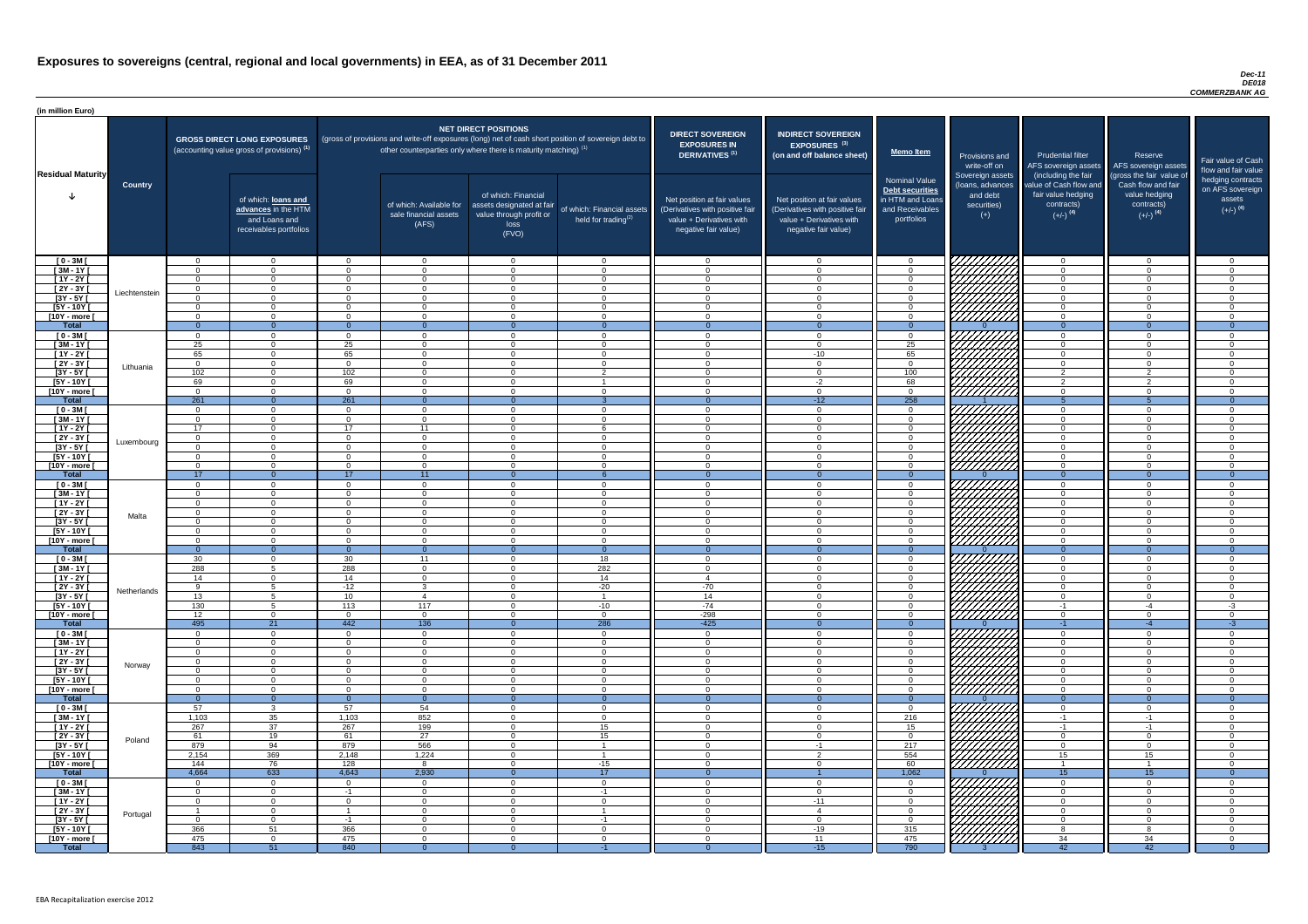#### *Dec-11 DE018 COMMERZBANK AG*

(4) According with CEBS Guidelines on prudential filters it is required a consistent treatment of gains and losses resulting from a transaction whereby a cash flow hedge is created for an available for sale instrument: i.e item are recognised in additional own funds, so should the results of the corresponding cash flow hedging derivative. Moreover if fair-value hedging contracts on sovereign assets are taken in consideration for the computat (before their removal), the FV of such contracts must be reported in the column AB.

| (in million Euro)           |                     |                      |                                                                                             |                             |                                                                            |                                                                                              |                                                                                                     |                                                                                                                    |                                                                                                                    |                                                                                              |                                                                                                                                                                                                                                 |                                                                                                             |                                                                                                         |                                                                           |
|-----------------------------|---------------------|----------------------|---------------------------------------------------------------------------------------------|-----------------------------|----------------------------------------------------------------------------|----------------------------------------------------------------------------------------------|-----------------------------------------------------------------------------------------------------|--------------------------------------------------------------------------------------------------------------------|--------------------------------------------------------------------------------------------------------------------|----------------------------------------------------------------------------------------------|---------------------------------------------------------------------------------------------------------------------------------------------------------------------------------------------------------------------------------|-------------------------------------------------------------------------------------------------------------|---------------------------------------------------------------------------------------------------------|---------------------------------------------------------------------------|
| <b>Residual Maturity</b>    |                     |                      | <b>GROSS DIRECT LONG EXPOSURES</b><br>(accounting value gross of provisions) <sup>(1)</sup> |                             | other counterparties only where there is maturity matching) <sup>(1)</sup> | NET DIRECT POSITIONS                                                                         | (gross of provisions and write-off exposures (long) net of cash short position of sovereign debt to | <b>DIRECT SOVEREIGN</b><br><b>EXPOSURES IN</b><br>DERIVATIVES <sup>(1)</sup>                                       | <b>INDIRECT SOVEREIGN</b><br><b>EXPOSURES<sup>(3)</sup></b><br>(on and off balance sheet)                          | <b>Memo Item</b>                                                                             | Provisions and<br>write-off on                                                                                                                                                                                                  | Prudential filter<br>AFS sovereign assets                                                                   | Reserve<br>AFS sovereign assets                                                                         | Fair value of Cash<br>flow and fair value                                 |
|                             | <b>Country</b>      |                      | of which: loans and<br>advances in the HTM<br>and Loans and<br>receivables portfolios       |                             | of which: Available for<br>sale financial assets<br>(AFS)                  | of which: Financial<br>assets designated at fair<br>value through profit or<br>loss<br>(FVO) | of which: Financial assets<br>held for trading $^{(2)}$                                             | Net position at fair values<br>(Derivatives with positive fair<br>value + Derivatives with<br>negative fair value) | Net position at fair values<br>(Derivatives with positive fair<br>value + Derivatives with<br>negative fair value) | <b>Nominal Value</b><br>Debt securities<br>in HTM and Loans<br>and Receivables<br>portfolios | Sovereign assets<br>(loans, advances<br>and debt<br>securities)<br>$(+)$                                                                                                                                                        | (including the fair<br>value of Cash flow and<br>fair value hedging<br>contracts)<br>$(+/-)$ <sup>(4)</sup> | (gross the fair value of<br>Cash flow and fair<br>value hedging<br>contracts)<br>$(+/-)$ <sup>(4)</sup> | hedging contracts<br>on AFS sovereign<br>assets<br>$(+/-)$ <sup>(4)</sup> |
| $[0 - 3M]$                  |                     | 34                   | 34                                                                                          | 34                          | $\Omega$                                                                   | $\Omega$                                                                                     | $\overline{0}$                                                                                      | $\Omega$                                                                                                           | $\Omega$                                                                                                           | - റ                                                                                          | 0777777777                                                                                                                                                                                                                      | $\overline{0}$                                                                                              | $\overline{0}$                                                                                          | - 0                                                                       |
| $[3M-1Y]$                   |                     | $\Omega$             | $\Omega$                                                                                    | $\Omega$                    | $\Omega$                                                                   | $\Omega$                                                                                     | $\Omega$                                                                                            | $\Omega$                                                                                                           | $\Omega$                                                                                                           | $\cap$                                                                                       |                                                                                                                                                                                                                                 | $\Omega$                                                                                                    | $\overline{0}$                                                                                          | $\cap$                                                                    |
| $[1Y - 2Y]$                 |                     | $10^{-7}$            | 10 <sup>°</sup><br>$\Omega$                                                                 | 10 <sup>1</sup><br>$\Omega$ | $\Omega$<br>$\Omega$                                                       | $\cap$<br>$\Omega$                                                                           | $\Omega$<br>$\Omega$                                                                                | $\Omega$<br>$\Omega$                                                                                               | $\Omega$<br>$\Omega$                                                                                               | $\cap$<br>$\cap$                                                                             |                                                                                                                                                                                                                                 | $\Omega$<br>$\Omega$                                                                                        | $\overline{0}$<br>$\Omega$                                                                              | $\sqrt{ }$<br>$\sqrt{ }$                                                  |
| [2Y - 3Y [<br>[3Y - 5Y [    | Romania             | $\Omega$<br>32       | $\overline{32}$                                                                             | 32                          | $\Omega$                                                                   | $\Omega$                                                                                     | $\Omega$                                                                                            | $\Omega$                                                                                                           | $\Omega$                                                                                                           |                                                                                              | HHHH                                                                                                                                                                                                                            | $\Omega$                                                                                                    | $\Omega$                                                                                                |                                                                           |
| [5Y - 10Y [                 |                     | -                    |                                                                                             |                             | $\Omega$                                                                   | $\cap$                                                                                       | $\Omega$                                                                                            | $\Omega$                                                                                                           | $\Omega$                                                                                                           |                                                                                              |                                                                                                                                                                                                                                 | $\cap$                                                                                                      | $\Omega$                                                                                                |                                                                           |
| [10Y - more [               |                     | $\Omega$             | $\cap$                                                                                      | $\cap$                      | $\Omega$                                                                   | $\cap$                                                                                       | $\Omega$                                                                                            | $\cap$                                                                                                             | $\Omega$                                                                                                           |                                                                                              |                                                                                                                                                                                                                                 | $\Omega$                                                                                                    | $\Omega$                                                                                                |                                                                           |
| <b>Total</b>                |                     | 83                   | 83                                                                                          | 83                          | $\Omega$                                                                   |                                                                                              | $\Omega$                                                                                            | $\Omega$                                                                                                           | $\Omega$                                                                                                           | $\Omega$                                                                                     |                                                                                                                                                                                                                                 | $\Omega$                                                                                                    | $\Omega$                                                                                                | $\Omega$                                                                  |
| $[0 - 3M]$                  |                     | $\Omega$             | $\Omega$                                                                                    | $\cap$                      | $\Omega$                                                                   | $\Omega$                                                                                     | $\Omega$                                                                                            | $\cap$                                                                                                             | $\Omega$                                                                                                           | $\Omega$                                                                                     |                                                                                                                                                                                                                                 | $\cap$                                                                                                      | $\Omega$                                                                                                |                                                                           |
| $[3M-1Y]$<br>$[1Y - 2Y]$    |                     | $\Omega$<br>$\Omega$ | $\Omega$<br>$\Omega$                                                                        | $\cap$<br>$\Omega$          | $\Omega$<br>$\Omega$                                                       | $\Omega$<br>$\Omega$                                                                         | $\overline{0}$<br>$\overline{0}$                                                                    | $\Omega$<br>$\cap$                                                                                                 | $\Omega$<br>$\Omega$                                                                                               | $\Omega$<br>$\cap$                                                                           | FATA HA                                                                                                                                                                                                                         | $\Omega$<br>$\cap$                                                                                          | $\Omega$<br>$\Omega$                                                                                    | $\cap$<br>$\Omega$                                                        |
| $[2Y - 3Y]$                 |                     | 253                  | $\Omega$                                                                                    | 253                         | $\Omega$                                                                   | $\Omega$                                                                                     | $\overline{0}$                                                                                      | $\Omega$                                                                                                           | $\Omega$                                                                                                           | 253                                                                                          |                                                                                                                                                                                                                                 |                                                                                                             |                                                                                                         | $\cap$                                                                    |
| $[3Y - 5Y]$                 | Slovakia            |                      | $\cap$                                                                                      | $-2$                        | $\Omega$                                                                   | $\Omega$                                                                                     | $-2$                                                                                                | $\Omega$                                                                                                           | $\Omega$                                                                                                           | $\Omega$                                                                                     |                                                                                                                                                                                                                                 | $\Omega$                                                                                                    | $\Omega$                                                                                                | $\Omega$                                                                  |
| [5Y - 10Y [                 |                     | 143                  | $\Omega$                                                                                    | 142                         | $\Omega$                                                                   | $\Omega$                                                                                     | $\overline{2}$                                                                                      | $\Omega$                                                                                                           |                                                                                                                    | 140                                                                                          |                                                                                                                                                                                                                                 | $\mathbf{R}$                                                                                                | ູ                                                                                                       | $\cap$                                                                    |
| [10Y - more [               |                     | $\Omega$             | $\Omega$                                                                                    | $-1$                        | $\Omega$                                                                   | $\Omega$                                                                                     | $-1$                                                                                                | $\Omega$                                                                                                           | $\Omega$                                                                                                           | $\overline{0}$                                                                               | <u>Hittittik</u>                                                                                                                                                                                                                | $\Omega$                                                                                                    | $\Omega$                                                                                                | $\Omega$                                                                  |
| <b>Total</b>                |                     | 396                  | $\Omega$                                                                                    | 391                         | $\Omega$                                                                   | $\Omega$                                                                                     | $-1$                                                                                                | $\Omega$                                                                                                           |                                                                                                                    | 393                                                                                          |                                                                                                                                                                                                                                 |                                                                                                             |                                                                                                         | $\Omega$                                                                  |
| $[0 - 3M]$                  |                     | $\Omega$             | $\Omega$                                                                                    | $\cap$                      | $\Omega$                                                                   | $\Omega$                                                                                     | $\overline{0}$                                                                                      | $\Omega$                                                                                                           | $\Omega$                                                                                                           | $\cap$                                                                                       | 7777777777                                                                                                                                                                                                                      | $\Omega$                                                                                                    | $\Omega$                                                                                                | $\Omega$                                                                  |
| $[3M - 1Y]$                 |                     | $\Omega$             | $\Omega$                                                                                    | $\cap$                      | $\Omega$                                                                   | $\Omega$<br>∩                                                                                | $\overline{0}$                                                                                      | $\Omega$                                                                                                           | $\Omega$                                                                                                           | $\Omega$<br>$\Omega$                                                                         | <u>UMMA</u>                                                                                                                                                                                                                     | $\Omega$                                                                                                    | $\Omega$                                                                                                | $\Omega$                                                                  |
| $[1Y - 2Y]$<br>$[2Y - 3Y]$  |                     | - 0<br>21            |                                                                                             | 21                          | $\Omega$<br>$\Omega$                                                       | $\Omega$                                                                                     | $\Omega$<br>$\Omega$                                                                                | $\Omega$<br>$\Omega$                                                                                               | $\Omega$<br>$\Omega$                                                                                               | 21                                                                                           |                                                                                                                                                                                                                                 | $\Omega$<br>$\cap$                                                                                          | $\Omega$<br>$\Omega$                                                                                    |                                                                           |
| [3Y - 5Y [                  | Slovenia            |                      |                                                                                             |                             |                                                                            | $\mathbf{U}$                                                                                 | 0                                                                                                   | - 0                                                                                                                | 0                                                                                                                  |                                                                                              | WITTI S                                                                                                                                                                                                                         | -0                                                                                                          | 0                                                                                                       |                                                                           |
| $[5Y - 10Y]$                |                     | 58                   | $\Omega$                                                                                    | 58                          | $\Omega$                                                                   | $\Omega$                                                                                     | $\overline{0}$                                                                                      | - 0                                                                                                                | $\mathcal{P}$                                                                                                      | 58                                                                                           |                                                                                                                                                                                                                                 | $\overline{0}$                                                                                              | $\overline{0}$                                                                                          | - 0                                                                       |
| [10Y - more [               |                     | $\Omega$             | - റ                                                                                         | - റ                         | $\Omega$                                                                   | $\Omega$                                                                                     | $\overline{0}$                                                                                      | - 0                                                                                                                | $\Omega$                                                                                                           | _റ                                                                                           | ///////////                                                                                                                                                                                                                     | $\Omega$                                                                                                    | $\Omega$                                                                                                | $\cap$                                                                    |
| <b>Total</b>                |                     | 82                   | $\Omega$                                                                                    | 82                          | $\overline{2}$                                                             |                                                                                              | $\overline{0}$                                                                                      | - 0                                                                                                                |                                                                                                                    | 79                                                                                           |                                                                                                                                                                                                                                 |                                                                                                             |                                                                                                         |                                                                           |
| $[0 - 3M]$                  |                     | 123                  | $\Omega$                                                                                    | 123                         | 59                                                                         | $\Omega$                                                                                     | 64                                                                                                  | $\Omega$                                                                                                           | $\Omega$                                                                                                           | $\Omega$                                                                                     | ШШ                                                                                                                                                                                                                              | $\Omega$                                                                                                    | $\overline{0}$                                                                                          | $\Omega$                                                                  |
| $[3M - 1Y]$                 |                     | 434                  | 76                                                                                          | 430                         | $\overline{0}$                                                             | $\Omega$                                                                                     | 18                                                                                                  | $\overline{0}$                                                                                                     | $\Omega$                                                                                                           | 336                                                                                          |                                                                                                                                                                                                                                 | $\overline{0}$                                                                                              | $\overline{0}$                                                                                          | $\Omega$                                                                  |
| $[1Y - 2Y]$                 |                     | 83                   | $\overline{0}$                                                                              | 83                          | $\overline{0}$                                                             | $\Omega$                                                                                     | 23                                                                                                  | $\overline{0}$                                                                                                     | $\Omega$                                                                                                           | 60                                                                                           |                                                                                                                                                                                                                                 | $\overline{0}$                                                                                              | $\overline{0}$                                                                                          | $\overline{0}$                                                            |
| $[2Y - 3Y]$<br>$[3Y - 5Y]$  | Spain               | 258<br>861           | $\Omega$<br>121                                                                             | 256<br>848                  | 34<br>$\Omega$                                                             | $\Omega$<br>$\Omega$                                                                         | $\overline{4}$<br>$-2$                                                                              | $\Omega$<br>$\Omega$                                                                                               | $\Omega$<br>$\Omega$                                                                                               | 218<br>729                                                                                   |                                                                                                                                                                                                                                 | $\overline{2}$<br>$\mathbf{B}$                                                                              | $\mathbf{3}$                                                                                            | $-1$<br>$\Omega$                                                          |
| [5Y - 10Y [                 |                     | 526                  | 97                                                                                          | $-607$                      | 19                                                                         | $\Omega$                                                                                     | $-1,120$                                                                                            | $\Omega$                                                                                                           | 11                                                                                                                 | 397                                                                                          |                                                                                                                                                                                                                                 | -6                                                                                                          | $\overline{2}$                                                                                          | -4                                                                        |
| [10Y - more ]               |                     | 796                  | 80                                                                                          | 788                         | 12                                                                         | $\Omega$                                                                                     | 129                                                                                                 | $\Omega$                                                                                                           | $-3$                                                                                                               | 567                                                                                          | HIIII)<br>HIIIII)                                                                                                                                                                                                               | 17                                                                                                          | 17                                                                                                      | $\Omega$                                                                  |
| <b>Total</b>                |                     | 3,081                | 373                                                                                         | 1,922                       | 124                                                                        | $\Omega$                                                                                     | $-883$                                                                                              | - 0                                                                                                                |                                                                                                                    | 2,308                                                                                        |                                                                                                                                                                                                                                 | 30                                                                                                          | 25                                                                                                      | $-5$                                                                      |
| $[0 - 3M]$                  |                     | 12 <sup>1</sup>      | 12                                                                                          | 12                          | $\Omega$                                                                   | $\Omega$                                                                                     | $\overline{0}$                                                                                      | 23                                                                                                                 | $\Omega$                                                                                                           | $\Omega$                                                                                     | UNING<br>UNING                                                                                                                                                                                                                  | $\Omega$                                                                                                    | $\Omega$                                                                                                | $\Omega$                                                                  |
| $[3M - 1Y]$                 |                     | $\Omega$             | $\Omega$                                                                                    | $\Omega$                    | $\Omega$                                                                   | $\Omega$                                                                                     | $\overline{0}$                                                                                      |                                                                                                                    | $\Omega$                                                                                                           | $\Omega$                                                                                     |                                                                                                                                                                                                                                 | $\Omega$                                                                                                    | $\overline{0}$                                                                                          | $\Omega$                                                                  |
| [1Y - 2Y [                  |                     | $\mathcal{B}$        | $\Omega$                                                                                    | $\mathcal{R}$               | $\Omega$                                                                   | $\Omega$                                                                                     | $\mathbf{3}$                                                                                        | $\Omega$                                                                                                           | $\Omega$                                                                                                           | $\cap$                                                                                       |                                                                                                                                                                                                                                 | $\Omega$                                                                                                    | $\Omega$                                                                                                | $\Omega$                                                                  |
| [2Y - 3Y [<br>$[3Y - 5Y]$   | Sweden              | $\Omega$<br>22       | $\Omega$<br>$\Omega$                                                                        | -1<br>22                    | $\Omega$<br>$\Omega$                                                       | $\Omega$<br>$\Omega$                                                                         | $-1$<br>$\overline{0}$                                                                              | $\Omega$<br>$\Omega$                                                                                               | $\Omega$<br>$\Omega$                                                                                               | $\cap$<br>22                                                                                 |                                                                                                                                                                                                                                 | $\Omega$<br>$\Omega$                                                                                        | $\Omega$<br>$\Omega$                                                                                    | $\Omega$<br>$\Omega$                                                      |
| [5Y - 10Y [                 |                     | $\Omega$             | $\Omega$                                                                                    | $\Omega$                    | $\Omega$                                                                   | $\Omega$                                                                                     | $\overline{0}$                                                                                      | $\Omega$                                                                                                           | $\Omega$                                                                                                           | $\Omega$                                                                                     | ГАДАД<br>ПАДАДАР                                                                                                                                                                                                                | $\Omega$                                                                                                    | $\Omega$                                                                                                | $\Omega$                                                                  |
| [10Y - more ]               |                     | $\overline{0}$       | $\Omega$                                                                                    | $\Omega$                    | $\overline{0}$                                                             | $\Omega$                                                                                     | $\overline{0}$                                                                                      | $\overline{0}$                                                                                                     | $\Omega$                                                                                                           | $\Omega$                                                                                     | 777777777                                                                                                                                                                                                                       | $\Omega$                                                                                                    | $\Omega$                                                                                                | $\Omega$                                                                  |
| <b>Total</b>                |                     | 38                   | 12                                                                                          | 37                          | $\Omega$                                                                   | $\Omega$                                                                                     | $\overline{2}$                                                                                      | $\overline{24}$                                                                                                    | $\Omega$                                                                                                           | $\overline{22}$                                                                              |                                                                                                                                                                                                                                 | $\Omega$                                                                                                    | $\Omega$                                                                                                | $\overline{0}$                                                            |
| $[0 - 3M]$                  |                     | $\Omega$             | $\Omega$                                                                                    | $\Omega$                    | $\Omega$                                                                   | $\Omega$                                                                                     | $\overline{0}$                                                                                      | 42                                                                                                                 | $\Omega$                                                                                                           | $\Omega$                                                                                     |                                                                                                                                                                                                                                 | $\Omega$                                                                                                    | $\Omega$                                                                                                | $\Omega$                                                                  |
| $[3M - 1Y]$                 |                     | $\overline{4}$       |                                                                                             |                             | $\Omega$                                                                   | $\Omega$                                                                                     | $\overline{0}$                                                                                      | $\Omega$                                                                                                           | $\overline{0}$                                                                                                     | $\Omega$                                                                                     |                                                                                                                                                                                                                                 | $\overline{0}$                                                                                              | $\overline{0}$                                                                                          | $\Omega$                                                                  |
| $[1Y - 2Y]$                 |                     | 12                   | 12                                                                                          | 12 <sup>7</sup>             | $\Omega$                                                                   | $\Omega$                                                                                     | $\Omega$                                                                                            | $\Omega$                                                                                                           | $\Omega$                                                                                                           | $\cap$                                                                                       | an dheer is ah dheer is ah dheer is aan dheer is aan dheer is aan dheer is aan dheer is aan dheer is aan dheer<br>Marko dheer is aan dheer is aan dheer is aan dheer is aan dheer is aan dheer is aan dheer is aan dheer is aan | $\Omega$                                                                                                    | $\Omega$                                                                                                |                                                                           |
| [2Y - 3Y]                   | United Kingdom      | -3                   | ົາ                                                                                          | $\mathcal{R}$               |                                                                            | $\Omega$                                                                                     | $\Omega$                                                                                            | $\Omega$                                                                                                           | $\Omega$                                                                                                           |                                                                                              |                                                                                                                                                                                                                                 | $\Omega$                                                                                                    | $\Omega$                                                                                                |                                                                           |
| $[3Y - 5Y]$<br>$[5Y - 10Y]$ |                     | - 0<br>18            | $\Omega$<br>18                                                                              | $\Omega$<br>18              | $\Omega$<br>$\Omega$                                                       | $\Omega$<br>$\Omega$                                                                         | $\Omega$<br>$\Omega$                                                                                | $\Omega$<br>$\Omega$                                                                                               | $\Omega$<br>ົ                                                                                                      | $\cap$                                                                                       | 7777777777                                                                                                                                                                                                                      | $\Omega$<br>- 0                                                                                             | $\Omega$<br>$\Omega$                                                                                    | $\cap$                                                                    |
| [10Y - more [               |                     | 2,256                | 2,216                                                                                       | 2,256                       | $\cap$                                                                     | $\Omega$                                                                                     | $\Omega$                                                                                            | $\Omega$                                                                                                           | $\Omega$                                                                                                           | 40                                                                                           | 777777777                                                                                                                                                                                                                       | $-1$                                                                                                        | -1                                                                                                      | $\Omega$                                                                  |
| <b>Total</b>                |                     | 2,293                | 2,252                                                                                       | 2,293                       |                                                                            |                                                                                              |                                                                                                     | 42                                                                                                                 |                                                                                                                    | 40 <sup>°</sup>                                                                              |                                                                                                                                                                                                                                 | -1                                                                                                          | $-1$                                                                                                    |                                                                           |
|                             |                     |                      |                                                                                             |                             |                                                                            |                                                                                              |                                                                                                     |                                                                                                                    |                                                                                                                    |                                                                                              |                                                                                                                                                                                                                                 |                                                                                                             |                                                                                                         |                                                                           |
|                             | <b>TOTAL EEA 30</b> | 59,125               | 20,567                                                                                      | 55,196                      | 12,843                                                                     | 11 <sub>1</sub>                                                                              | 3,718                                                                                               | 1,546                                                                                                              | 69                                                                                                                 | 18,057                                                                                       | 2,184                                                                                                                                                                                                                           | 1,765                                                                                                       | 636                                                                                                     | $-1,130$                                                                  |

(3) The exposures reported include the positions towards counterparts (other than sovereign) on sovereign credit risk (i.e. CDS, financial guarantees) booked in all the accounting portfolio (on-off balance sheet). Irrespec or accounting classification of the positions the economic substance over the form must be used as a criteria for the identification of the exposures to be included in this column. This item does not include exposures to c sovereign) with full or partial government guarantees by central, regional and local governments

**(5)** Please report gross and net direct positions before eventual write-off (PSI); in the column provisions must be included eventual write-off (PSI).

#### **Notes and definitions**

**(1)** The exposures reported cover only exposures to central, regional and local governments on immediate borrower basis, and do not include exposures to other counterparts with full or partial government guarantees **(2)** The banks disclose the exposures in the "Financial assets held for trading" portfolio after offsetting the cash short positions having the same maturities.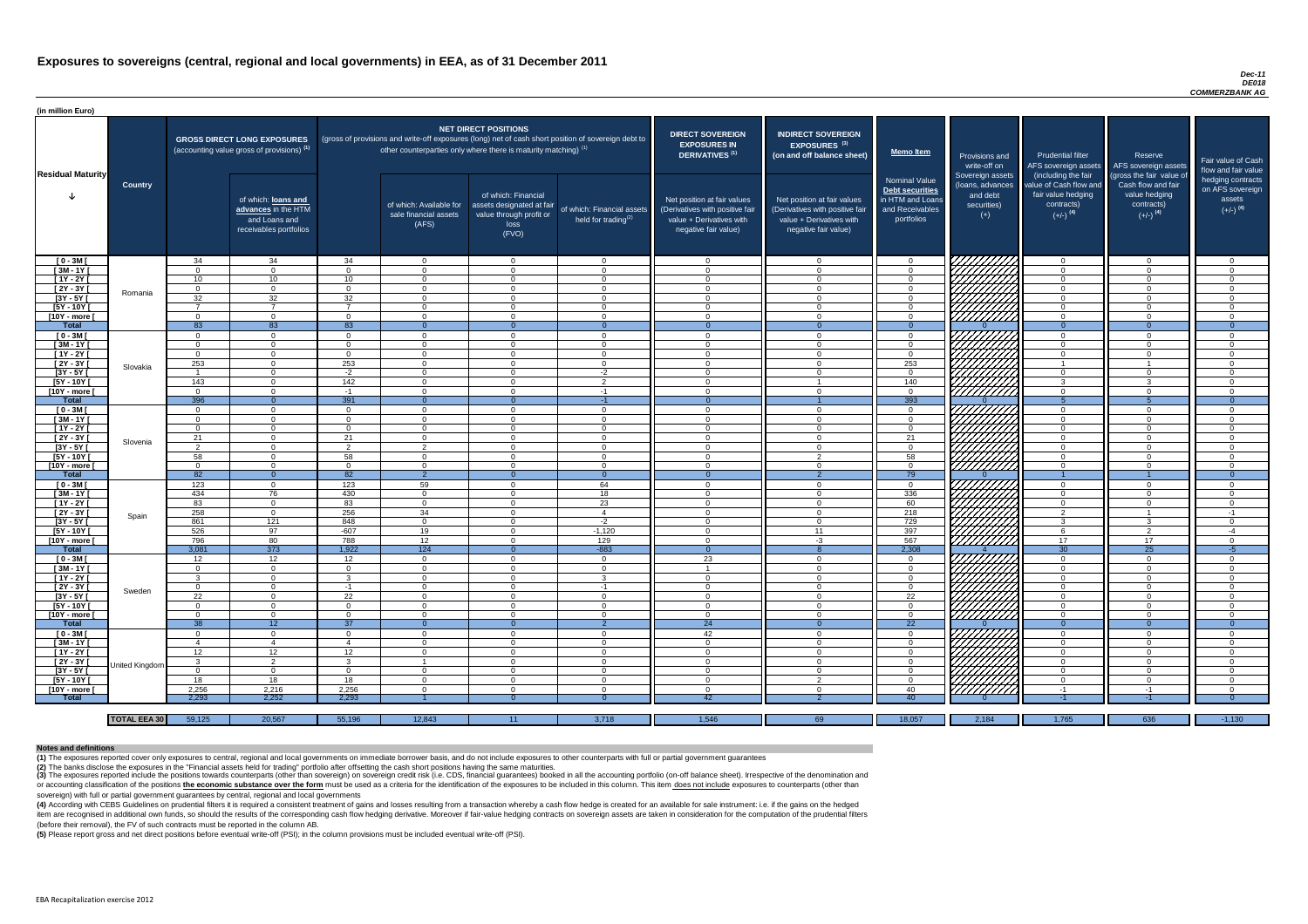#### *Jun-12 DE018 COMMERZBANK AG*

| (in million Euro)             |                 |                    |                                                                                             |                      |                                                                                                                                                                                   |                                                                                              |                                                      |                                                                                                                    |                                                                                                                    |                                                                                              |                                                                          |                                                                                                             |                                                                                                         |                                                                           |
|-------------------------------|-----------------|--------------------|---------------------------------------------------------------------------------------------|----------------------|-----------------------------------------------------------------------------------------------------------------------------------------------------------------------------------|----------------------------------------------------------------------------------------------|------------------------------------------------------|--------------------------------------------------------------------------------------------------------------------|--------------------------------------------------------------------------------------------------------------------|----------------------------------------------------------------------------------------------|--------------------------------------------------------------------------|-------------------------------------------------------------------------------------------------------------|---------------------------------------------------------------------------------------------------------|---------------------------------------------------------------------------|
| <b>Residual Maturity</b>      |                 |                    | <b>GROSS DIRECT LONG EXPOSURES</b><br>(accounting value gross of provisions) <sup>(1)</sup> |                      | (gross of provisions and write-off exposures (long) net of cash short position of sovereign debt to<br>other counterparties only where there is maturity matching) <sup>(1)</sup> | NET DIRECT POSITIONS                                                                         |                                                      | <b>DIRECT SOVEREIGN</b><br><b>EXPOSURES IN</b><br>DERIVATIVES <sup>(1)</sup>                                       | <b>INDIRECT SOVEREIGN</b><br><b>EXPOSURES<sup>(3)</sup></b><br>(on and off balance sheet)                          | Memo Item                                                                                    | Provisions and<br>write-off on                                           | <b>Prudential filter</b>                                                                                    | Reserve<br>AFS sovereign assets AFS sovereign assets                                                    | Fair value of Cash<br>flow and fair value                                 |
|                               | <b>Country</b>  |                    | of which: loans and<br>advances in the HTM<br>and Loans and<br>receivables portfolios       |                      | of which: Available for<br>sale financial assets<br>(AFS)                                                                                                                         | of which: Financial<br>assets designated at fair<br>value through profit or<br>loss<br>(FVO) | of which: Financial assets<br>held for trading $(2)$ | Net position at fair values<br>(Derivatives with positive fair<br>value + Derivatives with<br>negative fair value) | Net position at fair values<br>(Derivatives with positive fair<br>value + Derivatives with<br>negative fair value) | <b>Nominal Value</b><br>Debt securities<br>in HTM and Loans<br>and Receivables<br>portfolios | Sovereign assets<br>(loans, advances<br>and debt<br>securities)<br>$(+)$ | (including the fair<br>value of Cash flow and<br>fair value hedging<br>contracts)<br>$(+/-)$ <sup>(4)</sup> | (gross the fair value of<br>Cash flow and fair<br>value hedging<br>contracts)<br>$(+/-)$ <sup>(4)</sup> | hedging contracts<br>on AFS sovereign<br>assets<br>$(+/-)$ <sup>(4)</sup> |
| $[0 - 3M]$                    |                 |                    | $\overline{0}$                                                                              |                      | $\Omega$                                                                                                                                                                          | $\Omega$                                                                                     | - 6                                                  | $\mathcal{R}$                                                                                                      | $\Omega$<br>$\Omega$                                                                                               | $\Omega$                                                                                     |                                                                          | $\overline{0}$                                                                                              | - റ                                                                                                     | ∩ ∩                                                                       |
| $[3M - 1Y]$<br>$[1Y - 2Y]$    |                 | $\cap$<br>ົາ       | $\Omega$<br>$\overline{1}$                                                                  | $\Omega$<br>$\Omega$ | $\Omega$<br>$\Omega$                                                                                                                                                              | $\Omega$<br>$\Omega$                                                                         | $\overline{0}$                                       | $\cap$<br>24                                                                                                       | $\Omega$                                                                                                           | $\Omega$<br>$\Omega$                                                                         |                                                                          | $\Omega$<br>$\overline{0}$                                                                                  | $\Omega$<br>$\Omega$                                                                                    | . വ<br>$\cap$                                                             |
| $[2Y - 3Y]$                   |                 | 35                 |                                                                                             | 25                   | $\Omega$                                                                                                                                                                          | Б.                                                                                           | 18                                                   | $\overline{2}$                                                                                                     |                                                                                                                    | $\Omega$                                                                                     |                                                                          | $\Omega$                                                                                                    | $\Omega$                                                                                                | $\cap$                                                                    |
| $[3Y - 5Y]$                   | Austria         | 154                | 10 <sup>°</sup>                                                                             | 153                  | 98                                                                                                                                                                                | $\Omega$                                                                                     | 5                                                    | -5                                                                                                                 |                                                                                                                    | 41                                                                                           | HHHA                                                                     |                                                                                                             | $-13$                                                                                                   | $-14$                                                                     |
| $[5Y - 10Y]$                  |                 | 19                 | $\overline{4}$                                                                              | $-27$                | $\Omega$                                                                                                                                                                          | г.                                                                                           | $-35$                                                | $-2$                                                                                                               |                                                                                                                    | $\Omega$                                                                                     |                                                                          | $\Omega$                                                                                                    | $\Omega$                                                                                                | $\Omega$                                                                  |
| [10Y - more [                 |                 | 818                | 416<br>433                                                                                  | 808                  | 270                                                                                                                                                                               | $\Omega$                                                                                     | $-8$                                                 | 32                                                                                                                 |                                                                                                                    | 130<br>171                                                                                   | 777777777                                                                | 19<br>$\overline{20}$                                                                                       | $-27$                                                                                                   | $-46$                                                                     |
| <b>Total</b><br>$[0 - 3M]$    |                 | 1,033              |                                                                                             | 967                  | 368<br>$\Omega$                                                                                                                                                                   | 10 <sup>°</sup><br>$\Omega$                                                                  | $-14$                                                | 63<br>$\cap$                                                                                                       |                                                                                                                    | $\Omega$                                                                                     | 777777777                                                                | $\Omega$                                                                                                    | $-40$<br>$\Omega$                                                                                       | $-60$<br>- 0                                                              |
| $[3M - 1Y]$                   |                 | 60                 | $\overline{0}$                                                                              | 57                   | $\Omega$                                                                                                                                                                          | $\Omega$                                                                                     | 57                                                   | $\cap$                                                                                                             | $\Omega$                                                                                                           | $\Omega$                                                                                     | V <i>IIIIIII</i>                                                         | $\Omega$                                                                                                    | $\Omega$                                                                                                | $\cap$                                                                    |
| $[1Y - 2Y]$                   |                 | $\Omega$           | $\overline{0}$                                                                              | $-1$                 | $\Omega$                                                                                                                                                                          | $\Omega$                                                                                     | $-1$                                                 | -8                                                                                                                 | $\Omega$                                                                                                           | $\overline{0}$                                                                               |                                                                          | $\overline{0}$                                                                                              | $\Omega$                                                                                                | $\Omega$                                                                  |
| $[2Y - 3Y]$                   | Belgium         | 146                | 30                                                                                          | 146                  | $\Omega$                                                                                                                                                                          | $\Omega$                                                                                     | 116                                                  | Б.                                                                                                                 | $\Omega$                                                                                                           | $\Omega$                                                                                     | HAAAA<br>HAAAAA                                                          | $\Omega$                                                                                                    | $\Omega$                                                                                                | $\Omega$                                                                  |
| $[3Y - 5Y]$                   |                 | 65                 | $\overline{0}$                                                                              | 56<br>$\Omega$       | 56                                                                                                                                                                                | $\Omega$                                                                                     | $\overline{0}$                                       | $\bigcap$                                                                                                          | $\Omega$<br>$\Omega$                                                                                               | $\overline{0}$                                                                               |                                                                          |                                                                                                             | $-3$                                                                                                    | $-3$                                                                      |
| $[5Y - 10Y]$<br>[10Y - more [ |                 | 14<br>$\mathbf{P}$ | $\overline{0}$<br>$\overline{0}$                                                            | $\cap$               | $\overline{0}$<br>$\overline{0}$                                                                                                                                                  | $\Omega$<br>$\Omega$                                                                         | $\overline{2}$<br>$\overline{0}$                     | 22<br><u>ິດ</u>                                                                                                    | $\Omega$                                                                                                           | $\overline{0}$<br>$\overline{0}$                                                             | <u> 277777777</u>                                                        | $\overline{0}$<br>$\overline{0}$                                                                            | $\Omega$<br>$\Omega$                                                                                    | $\Omega$<br>$\Omega$                                                      |
| <b>Total</b>                  |                 | 290                | 31                                                                                          | 263                  | 56                                                                                                                                                                                |                                                                                              | $\overline{176}$                                     | $\overline{18}$                                                                                                    |                                                                                                                    | $\Omega$                                                                                     |                                                                          |                                                                                                             | $-3$                                                                                                    | $-3$                                                                      |
| $[0 - 3M]$                    |                 | $\Omega$           | $\overline{0}$                                                                              | $\Omega$             | $\overline{0}$                                                                                                                                                                    | $\Omega$                                                                                     | $\overline{0}$                                       | $\overline{0}$                                                                                                     | $\cap$                                                                                                             | $\overline{0}$                                                                               | HHHH                                                                     | $\overline{0}$                                                                                              | $\Omega$                                                                                                | $\Omega$                                                                  |
| $[3M - 1Y]$                   |                 | $\Omega$           | $\overline{0}$                                                                              |                      | $\Omega$                                                                                                                                                                          | $\Omega$                                                                                     | $\overline{0}$                                       | $\Omega$                                                                                                           |                                                                                                                    | $\Omega$                                                                                     |                                                                          | $\overline{0}$                                                                                              | $\Omega$                                                                                                | $\Omega$                                                                  |
| $[1Y - 2Y]$                   |                 | $\Omega$           | $\Omega$<br>$\overline{0}$                                                                  |                      | $\Omega$<br>$\Omega$                                                                                                                                                              | $\Omega$<br>$\Omega$                                                                         | $\Omega$                                             | - 0<br>- 0                                                                                                         | $\cap$                                                                                                             | $\Omega$<br>$\overline{0}$                                                                   |                                                                          | $\overline{0}$<br>$\overline{0}$                                                                            | $\Omega$<br>$\Omega$                                                                                    | $\Omega$<br>$\Omega$                                                      |
| $[2Y - 3Y]$<br>$[3Y - 5Y]$    | <b>Bulgaria</b> |                    | 0                                                                                           |                      | - 0                                                                                                                                                                               |                                                                                              | $\Omega$                                             |                                                                                                                    |                                                                                                                    |                                                                                              | $\mathbb{Z}/\mathbb{Z}/\mathbb{Z}$                                       | - 0                                                                                                         |                                                                                                         |                                                                           |
| $[5Y - 10Y]$                  |                 | $\Omega$           | $\Omega$                                                                                    | $\cap$               | - റ                                                                                                                                                                               | $\Omega$                                                                                     | $\Omega$                                             | - വ                                                                                                                |                                                                                                                    | $\Omega$                                                                                     |                                                                          | $\Omega$                                                                                                    | $\Omega$                                                                                                | ി                                                                         |
| $[10Y - more]$                |                 | $\cap$             | $\Omega$                                                                                    | $\cap$               | - റ                                                                                                                                                                               | $\Omega$                                                                                     | $\Omega$                                             | റ                                                                                                                  |                                                                                                                    | $\Omega$                                                                                     | HHHH                                                                     | $\overline{0}$                                                                                              | $\cap$                                                                                                  | $\cap$                                                                    |
| <b>Total</b>                  |                 |                    | $\Omega$                                                                                    |                      |                                                                                                                                                                                   |                                                                                              |                                                      | $\Omega$                                                                                                           | $\Omega$                                                                                                           |                                                                                              |                                                                          | $\Omega$                                                                                                    |                                                                                                         | $\Omega$                                                                  |
| $[0 - 3M]$<br>$[3M - 1Y]$     |                 | $\cap$<br>$\Omega$ | $\Omega$<br>$\overline{0}$                                                                  | $\Omega$<br>$\Omega$ | $\Omega$<br>$\Omega$                                                                                                                                                              | $\Omega$<br>$\Omega$                                                                         | $\Omega$<br>$\overline{0}$                           | $\Omega$                                                                                                           | $\cap$                                                                                                             | $\Omega$<br>$\Omega$                                                                         |                                                                          | $\overline{0}$<br>$\overline{0}$                                                                            | $\cap$<br>$\Omega$                                                                                      | - 0                                                                       |
| $[1Y - 2Y]$                   |                 | 18                 | $\overline{0}$                                                                              | $-2$                 | $\Omega$                                                                                                                                                                          | $\Omega$                                                                                     | $-2$                                                 | $\cap$                                                                                                             | $\Omega$                                                                                                           | $\Omega$                                                                                     |                                                                          | $\overline{0}$                                                                                              | $\Omega$                                                                                                | $\cap$                                                                    |
| [2Y - 3Y [                    | Cyprus          | $\Omega$           | $\overline{0}$                                                                              | $-1$                 | $\Omega$                                                                                                                                                                          | $\Omega$                                                                                     | $-1$                                                 | $\Omega$                                                                                                           | $\cap$                                                                                                             | $\Omega$                                                                                     | 77777777                                                                 | $\overline{0}$                                                                                              | $\Omega$                                                                                                | $\Omega$                                                                  |
| $[3Y - 5Y]$                   |                 |                    | $\Omega$                                                                                    | $-1$                 | $\Omega$                                                                                                                                                                          | $\Omega$                                                                                     | $-1$                                                 | $\cap$                                                                                                             |                                                                                                                    | $\Omega$                                                                                     |                                                                          | $\Omega$                                                                                                    | $\Omega$                                                                                                | $\cap$                                                                    |
| $[5Y - 10Y]$                  |                 | $\Omega$           | $\Omega$<br>$\Omega$                                                                        | ∩                    | $\Omega$<br>$\Omega$                                                                                                                                                              | $\Omega$<br>$\Omega$                                                                         | $\Omega$                                             | $\cap$                                                                                                             |                                                                                                                    | $\Omega$<br>$\Omega$                                                                         | 77777777                                                                 | $\Omega$<br>$\Omega$                                                                                        | $\Omega$<br>$\Omega$                                                                                    |                                                                           |
| [10Y - more [<br><b>Total</b> |                 | 19                 | $\Omega$                                                                                    | $-4$                 | $\Omega$                                                                                                                                                                          | $\Omega$                                                                                     | $-4$                                                 | $\Omega$                                                                                                           |                                                                                                                    | $\Omega$                                                                                     |                                                                          | $\Omega$                                                                                                    | $\Omega$                                                                                                | $\Omega$                                                                  |
| $[0 - 3M]$                    |                 |                    | $\Omega$                                                                                    | $\Omega$             | $\Omega$                                                                                                                                                                          | $\Omega$                                                                                     | $\overline{0}$                                       | റ                                                                                                                  |                                                                                                                    | $\Omega$                                                                                     |                                                                          | $\Omega$                                                                                                    | $\Omega$                                                                                                |                                                                           |
| $[3M - 1Y]$                   |                 |                    | $\Omega$                                                                                    |                      | 8                                                                                                                                                                                 | $\Omega$                                                                                     | $\Omega$                                             | $\Omega$                                                                                                           | $\cap$                                                                                                             | $\Omega$                                                                                     |                                                                          | $\overline{0}$                                                                                              | $\Omega$                                                                                                | $\Omega$                                                                  |
| $[1Y - 2Y]$                   |                 | $\mathcal{D}$      | $\Omega$                                                                                    | $\mathcal{D}$        | $\mathcal{D}$                                                                                                                                                                     | $\Omega$<br>$\Omega$                                                                         | $\Omega$                                             | $\Omega$<br>$\Omega$                                                                                               | $\Omega$                                                                                                           | $\Omega$                                                                                     | UMMI<br>UMMI                                                             | $\Omega$                                                                                                    | $\Omega$<br>$\Omega$                                                                                    | $\cap$<br>$\cap$                                                          |
| $[2Y - 3Y]$<br>$[3Y - 5Y]$    | Czech Republic  | 24<br>117          | $\overline{0}$<br>$\overline{0}$                                                            | 24<br>117            | $5\overline{5}$<br>117                                                                                                                                                            | $\Omega$                                                                                     | $\Omega$                                             | $\Omega$                                                                                                           | $\Omega$                                                                                                           | 18<br>$\overline{0}$                                                                         |                                                                          | $\Omega$<br>$\overline{0}$                                                                                  | $\Omega$                                                                                                | $\Omega$                                                                  |
| $[5Y - 10Y]$                  |                 | 256                | $\overline{0}$                                                                              | 249                  | $\overline{0}$                                                                                                                                                                    | $\Omega$                                                                                     | $-7$                                                 | $\Omega$                                                                                                           | $\Omega$                                                                                                           | 256                                                                                          |                                                                          | $\mathcal{S}$                                                                                               | ર                                                                                                       | $\Omega$                                                                  |
| [10Y - more [                 |                 | $\Omega$           | $\overline{0}$                                                                              | $\Omega$             | $\Omega$                                                                                                                                                                          | $\Omega$                                                                                     | $\Omega$                                             | $\Omega$                                                                                                           | $\Omega$                                                                                                           | $\overline{0}$                                                                               | <u>UMMA</u>                                                              | $\overline{0}$                                                                                              | $\Omega$                                                                                                | $\Omega$                                                                  |
| <b>Total</b>                  |                 | 408                | $\overline{0}$<br>$\overline{ }$                                                            | 401                  | $\overline{132}$                                                                                                                                                                  |                                                                                              | $-6$                                                 | $\Omega$                                                                                                           |                                                                                                                    | 274                                                                                          |                                                                          | $\overline{2}$                                                                                              | $\Omega$                                                                                                | $\Omega$                                                                  |
| $[0 - 3M]$<br>$1$ 3M - 1Y I   |                 |                    | $\overline{0}$                                                                              |                      | $\Omega$<br>$\Omega$                                                                                                                                                              | $\Omega$<br>$\Omega$                                                                         | $\overline{0}$<br>$\overline{0}$                     | - വ<br>- 0                                                                                                         |                                                                                                                    | $\overline{0}$<br>$\Omega$                                                                   | 777777777                                                                | $\overline{0}$<br>$\overline{0}$                                                                            | $\Omega$                                                                                                | $\cap$                                                                    |
| $[1Y - 2Y]$                   |                 | 16                 | $\mathbf 0$                                                                                 | 16                   | $\Omega$                                                                                                                                                                          | $\Omega$                                                                                     | 16                                                   | $\Omega$                                                                                                           |                                                                                                                    | $\Omega$                                                                                     |                                                                          | $\overline{0}$                                                                                              |                                                                                                         |                                                                           |
| $[2Y - 3Y]$                   | Denmark         |                    | $\Omega$                                                                                    |                      | - 0                                                                                                                                                                               | $\Omega$                                                                                     | $\overline{0}$                                       | - 0                                                                                                                |                                                                                                                    | $\Omega$                                                                                     |                                                                          | $\overline{0}$                                                                                              |                                                                                                         |                                                                           |
| $[3Y - 5Y]$                   |                 |                    | $\Omega$                                                                                    |                      | $\Omega$                                                                                                                                                                          | $\Omega$                                                                                     | $\Omega$                                             | -5                                                                                                                 |                                                                                                                    | $\Omega$                                                                                     |                                                                          | $\Omega$                                                                                                    |                                                                                                         |                                                                           |
| [5Y - 10Y]<br>[10Y - more [   |                 | . വ                | $\overline{0}$<br>$\Omega$                                                                  | $\cap$               | - 0<br>- റ                                                                                                                                                                        | $\Omega$<br>$\Omega$                                                                         | $\overline{0}$<br>$\overline{0}$                     | - 0<br>റ                                                                                                           |                                                                                                                    | $\overline{7}$<br>$\Omega$                                                                   | 7777777777                                                               | $\overline{0}$<br>$\overline{0}$                                                                            | $\Omega$<br>$\Omega$                                                                                    | $\Omega$<br>$\cap$                                                        |
| <b>Total</b>                  |                 | 30 <sup>°</sup>    |                                                                                             | 30                   | - 0                                                                                                                                                                               |                                                                                              | 16                                                   | -5                                                                                                                 |                                                                                                                    |                                                                                              |                                                                          | $\Omega$                                                                                                    |                                                                                                         | ി                                                                         |
| $[0 - 3M]$                    |                 | $\cap$             | $\overline{0}$                                                                              | $\Omega$             | $\Omega$                                                                                                                                                                          | $\Omega$                                                                                     | $\Omega$                                             | - 0                                                                                                                | $\cap$                                                                                                             | $\Omega$                                                                                     |                                                                          | $\overline{0}$                                                                                              | $\Omega$                                                                                                | $\Omega$                                                                  |
| $[3M - 1Y]$                   |                 | $\Omega$           | $\overline{0}$                                                                              | $\Omega$             | $\Omega$                                                                                                                                                                          | $\Omega$                                                                                     | $\overline{0}$                                       | $\Omega$                                                                                                           | $\cap$                                                                                                             | $\Omega$                                                                                     |                                                                          | $\overline{0}$                                                                                              | $\Omega$                                                                                                | $\Omega$                                                                  |
| $[1Y - 2Y]$                   |                 | $\Omega$           | $\Omega$                                                                                    | $\Omega$             | $\Omega$                                                                                                                                                                          | $\Omega$                                                                                     | $\Omega$                                             | $\Omega$                                                                                                           | $\Omega$<br>$\Omega$                                                                                               | $\Omega$                                                                                     | <i>VIIIIIIII</i>                                                         | $\overline{0}$                                                                                              | $\Omega$                                                                                                | $\Omega$<br>$\Omega$                                                      |
| [2Y - 3Y [<br>$[3Y - 5Y]$     | Estonia         | <u>n</u>           | $\overline{0}$<br>$\Omega$                                                                  | $\Omega$<br>$\Omega$ | $\overline{0}$<br>- 0                                                                                                                                                             | $\Omega$<br>$\Omega$                                                                         | $\Omega$<br>$\Omega$                                 | - 0<br>- വ                                                                                                         |                                                                                                                    | $\overline{0}$<br>$\Omega$                                                                   |                                                                          | $\overline{0}$<br>$\Omega$                                                                                  | $\Omega$<br>$\Omega$                                                                                    | ി                                                                         |
| $[5Y - 10Y]$                  |                 | 14                 | 14                                                                                          | 14                   | $\Omega$                                                                                                                                                                          | $\Omega$                                                                                     | $\Omega$                                             | $\cap$                                                                                                             |                                                                                                                    | $\Omega$                                                                                     |                                                                          | $\Omega$                                                                                                    | $\Omega$                                                                                                | $\cap$                                                                    |
| [10Y - more [                 |                 | $\Omega$           | $\Omega$                                                                                    | $\Omega$             | - റ                                                                                                                                                                               | $\Omega$                                                                                     | $\Omega$                                             | - വ                                                                                                                |                                                                                                                    | $\Omega$                                                                                     | <u>/////////</u>                                                         | $\Omega$                                                                                                    | $\Omega$                                                                                                | $\cap$                                                                    |
| <b>Total</b>                  |                 | 14                 | 14                                                                                          | 14                   |                                                                                                                                                                                   |                                                                                              | $\Omega$                                             |                                                                                                                    |                                                                                                                    | $\Omega$                                                                                     |                                                                          | $\theta$                                                                                                    |                                                                                                         | $\Omega$                                                                  |
| $[0 - 3M]$<br>$[3M - 1Y]$     |                 |                    | $\Omega$<br>$\overline{0}$                                                                  | $-24$                | $\cap$<br>$\overline{0}$                                                                                                                                                          | $\Omega$<br>$\Omega$                                                                         | $\Omega$<br>$-24$                                    | -4<br>$\cap$                                                                                                       |                                                                                                                    | $\cap$<br>$\Omega$                                                                           | <u>VIIIIIIII</u>                                                         | $\Omega$<br>$\overline{0}$                                                                                  | $\Omega$                                                                                                |                                                                           |
| $[1Y - 2Y]$                   |                 | 15                 | $\overline{0}$                                                                              | 15                   | $\Omega$                                                                                                                                                                          | $\overline{0}$                                                                               | 15                                                   | $\Omega$                                                                                                           | $\cap$                                                                                                             | $\Omega$                                                                                     |                                                                          | $\Omega$                                                                                                    | $\Omega$                                                                                                | - 0                                                                       |
| $[2Y - 3Y]$                   | Finland         | ົດ                 | $\overline{0}$                                                                              | $\overline{2}$       | $\Omega$                                                                                                                                                                          | $\overline{0}$                                                                               | $\overline{2}$                                       | $\Omega$                                                                                                           | $\cap$                                                                                                             | $\Omega$                                                                                     | UNITAS                                                                   | $\overline{0}$                                                                                              | $\Omega$                                                                                                | $\Omega$                                                                  |
| $[3Y - 5Y]$                   |                 |                    | $\overline{0}$                                                                              | $-10$                | $\overline{0}$                                                                                                                                                                    | $\overline{0}$                                                                               | $-10$                                                | $\Omega$                                                                                                           | $\Omega$                                                                                                           | $\overline{0}$                                                                               |                                                                          | $\overline{0}$                                                                                              | $\Omega$                                                                                                | $\Omega$                                                                  |
| [5Y - 10Y [<br>[10Y - more [  |                 | 88<br>111          | $\overline{0}$<br>111                                                                       | 82<br>110            | 76<br>$\overline{0}$                                                                                                                                                              | $\overline{0}$<br>$\overline{0}$                                                             | $\overline{7}$<br>$\overline{0}$                     | 17<br>$\cap$                                                                                                       | $\Omega$<br>$\Omega$                                                                                               | $\overline{0}$<br>$\overline{0}$                                                             |                                                                          | $\overline{0}$<br>$\overline{0}$                                                                            | $-2$<br>$\Omega$                                                                                        | $-2$<br>$\Omega$                                                          |
| <b>Total</b>                  |                 | 216                | 111                                                                                         | 176                  | 76                                                                                                                                                                                | $\overline{0}$                                                                               | $-11$                                                | 21                                                                                                                 |                                                                                                                    | $\Omega$                                                                                     |                                                                          | $\Omega$                                                                                                    | $-2$                                                                                                    | $-2$                                                                      |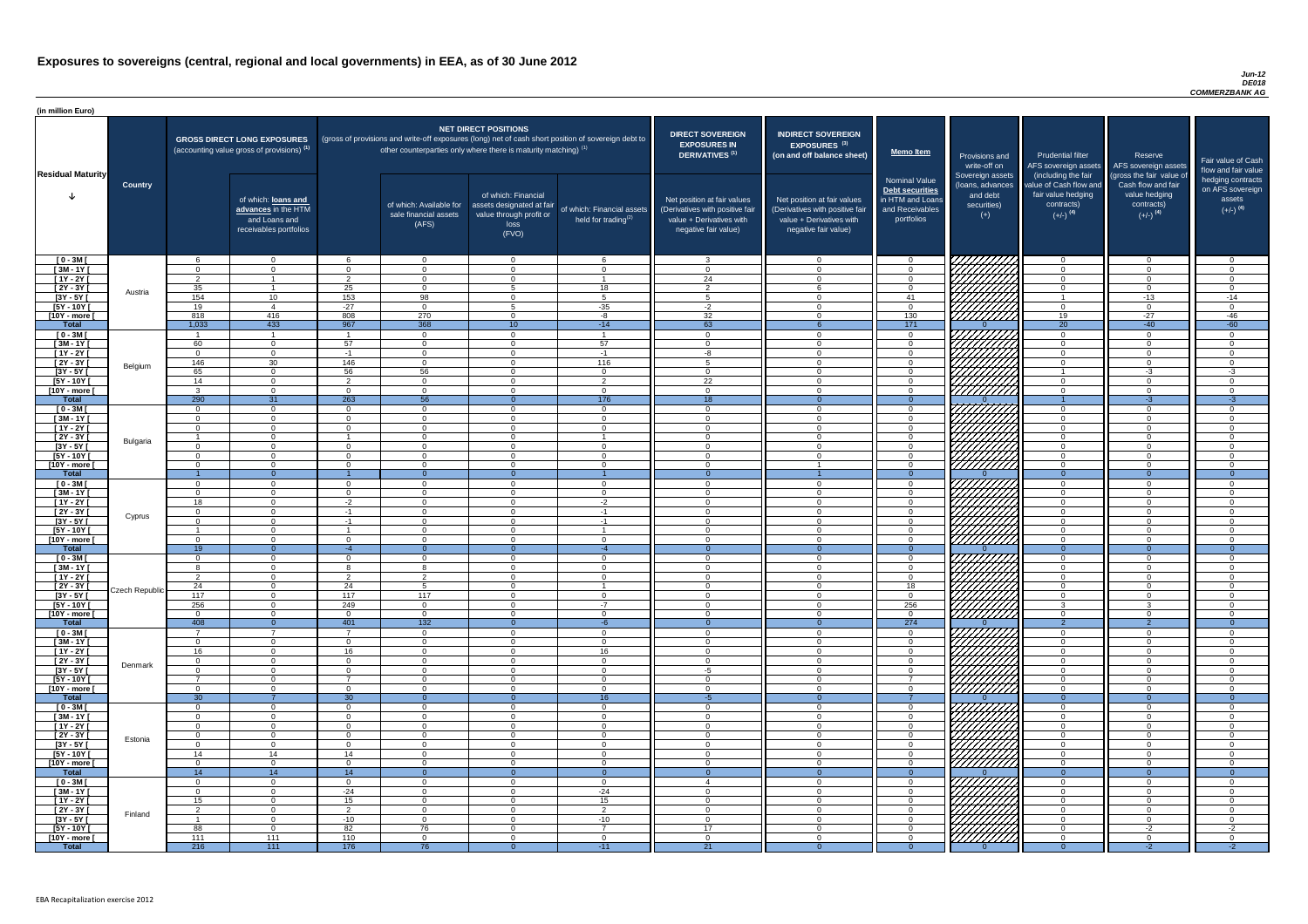#### *Jun-12 DE018 COMMERZBANK AG*

| (in million Euro)             |                       |                 |                                                                                             |                 |                                                                                                                                                                                   |                                                                                              |                                                      |                                                                                                                    |                                                                                                                    |                                                                                              |                                                                          |                                                                                                             |                                                                                                         |                                                                           |
|-------------------------------|-----------------------|-----------------|---------------------------------------------------------------------------------------------|-----------------|-----------------------------------------------------------------------------------------------------------------------------------------------------------------------------------|----------------------------------------------------------------------------------------------|------------------------------------------------------|--------------------------------------------------------------------------------------------------------------------|--------------------------------------------------------------------------------------------------------------------|----------------------------------------------------------------------------------------------|--------------------------------------------------------------------------|-------------------------------------------------------------------------------------------------------------|---------------------------------------------------------------------------------------------------------|---------------------------------------------------------------------------|
| <b>Residual Maturity</b>      |                       |                 | <b>GROSS DIRECT LONG EXPOSURES</b><br>(accounting value gross of provisions) <sup>(1)</sup> |                 | (gross of provisions and write-off exposures (long) net of cash short position of sovereign debt to<br>other counterparties only where there is maturity matching) <sup>(1)</sup> | <b>NET DIRECT POSITIONS</b>                                                                  |                                                      | <b>DIRECT SOVEREIGN</b><br><b>EXPOSURES IN</b><br>DERIVATIVES <sup>(1)</sup>                                       | <b>INDIRECT SOVEREIGN</b><br><b>EXPOSURES<sup>(3)</sup></b><br>(on and off balance sheet)                          | <b>Memo Item</b>                                                                             | Provisions and<br>write-off on                                           | <b>Prudential filter</b>                                                                                    | Reserve<br>AFS sovereign assets AFS sovereign assets                                                    | Fair value of Cash<br>flow and fair value                                 |
|                               | <b>Country</b>        |                 | of which: loans and<br>advances in the HTM<br>and Loans and<br>receivables portfolios       |                 | of which: Available for<br>sale financial assets<br>(AFS)                                                                                                                         | of which: Financial<br>assets designated at fair<br>value through profit or<br>loss<br>(FVO) | of which: Financial assets<br>held for trading $(2)$ | Net position at fair values<br>(Derivatives with positive fair<br>value + Derivatives with<br>negative fair value) | Net position at fair values<br>(Derivatives with positive fair<br>value + Derivatives with<br>negative fair value) | <b>Nominal Value</b><br>Debt securities<br>in HTM and Loans<br>and Receivables<br>portfolios | Sovereign assets<br>(Ioans, advances<br>and debt<br>securities)<br>$(+)$ | (including the fair<br>value of Cash flow and<br>fair value hedging<br>contracts)<br>$(+/-)$ <sup>(4)</sup> | (gross the fair value of<br>Cash flow and fair<br>value hedging<br>contracts)<br>$(+/-)$ <sup>(4)</sup> | hedging contracts<br>on AFS sovereign<br>assets<br>$(+/-)$ <sup>(4)</sup> |
| $[0 - 3M]$                    |                       | 420             | 128                                                                                         | 420             | $\overline{0}$                                                                                                                                                                    | $\Omega$                                                                                     | 292                                                  | - റ                                                                                                                | $\cap$                                                                                                             | $\Omega$                                                                                     |                                                                          | $\overline{0}$                                                                                              | $\cap$                                                                                                  | $\overline{0}$                                                            |
| $[3M - 1Y]$                   |                       | 232<br>207      | 2                                                                                           | Б.              | $-5$                                                                                                                                                                              | $\Omega$<br>$\Omega$                                                                         | $-1$                                                 | $\cap$                                                                                                             |                                                                                                                    | $\Omega$                                                                                     |                                                                          | $\overline{0}$                                                                                              |                                                                                                         | $\Omega$<br>$\Omega$                                                      |
| $[1Y - 2Y]$<br>$[2Y - 3Y]$    |                       | 44              | $\Omega$<br>-5                                                                              | 200<br>30       | $\Omega$<br>$\Omega$                                                                                                                                                              | $\Omega$                                                                                     | 192<br>25                                            | 10<br>$\Omega$                                                                                                     | $\cap$                                                                                                             | 8<br>$\Omega$                                                                                |                                                                          | $\overline{0}$<br>$\overline{0}$                                                                            | $\cap$                                                                                                  | $\Omega$                                                                  |
| $[3Y - 5Y]$                   | France                | 81              | $\mathbf{R}$                                                                                | $-71$           | $5^{\circ}$                                                                                                                                                                       | $\Omega$                                                                                     | $-113$                                               | $-23$                                                                                                              |                                                                                                                    | 28                                                                                           |                                                                          | $\overline{0}$                                                                                              | $\cap$                                                                                                  | $\Omega$                                                                  |
| $[5Y - 10Y]$                  |                       | 138             | 15                                                                                          | $-487$          | $\Omega$                                                                                                                                                                          | $\Omega$                                                                                     | $-535$                                               | $\overline{4}$                                                                                                     |                                                                                                                    | 33                                                                                           |                                                                          | $\overline{0}$                                                                                              | $\cap$                                                                                                  | $\Omega$                                                                  |
| [10Y - more [                 |                       | 738             | 86                                                                                          | 442             | $\overline{0}$                                                                                                                                                                    | $\Omega$                                                                                     | $-160$                                               | $\cap$                                                                                                             | $\Omega$                                                                                                           | 516                                                                                          | <u>VIIIIIII</u>                                                          | 14                                                                                                          | 14                                                                                                      | $\overline{0}$                                                            |
| <b>Total</b>                  |                       | 1,859           | 244                                                                                         | 538             | 10                                                                                                                                                                                | $\Omega$                                                                                     | $-300$                                               | $-10$                                                                                                              |                                                                                                                    | 584                                                                                          |                                                                          | 15                                                                                                          | 15                                                                                                      | $\overline{0}$                                                            |
| $[0 - 3M]$                    |                       | 1,625           | 441                                                                                         | 1,624           | 384                                                                                                                                                                               | $\Omega$                                                                                     | 610                                                  | $-414$                                                                                                             |                                                                                                                    | 190                                                                                          |                                                                          | $\overline{0}$                                                                                              | $-1$                                                                                                    | $-1$                                                                      |
| $[3M - 1Y]$                   |                       | 2,087           | 1,224                                                                                       | 2,052           | $\overline{73}$                                                                                                                                                                   | $\Omega$                                                                                     | 568                                                  | $-346$                                                                                                             |                                                                                                                    | 188                                                                                          |                                                                          | $\overline{0}$                                                                                              | $-1$                                                                                                    | $-1$                                                                      |
| $[1Y - 2Y]$                   |                       | 3,000           | 1,174                                                                                       | 2,925           | 710                                                                                                                                                                               | $\Omega$                                                                                     | 584                                                  | $-56$                                                                                                              |                                                                                                                    | 457                                                                                          |                                                                          | $\overline{0}$                                                                                              | $-27$                                                                                                   | $-27$                                                                     |
| $[2Y - 3Y]$                   | Germany               | 1,873           | 531                                                                                         | 1,791           | 860                                                                                                                                                                               | $\Omega$                                                                                     | 225                                                  | $-137$                                                                                                             |                                                                                                                    | 175                                                                                          |                                                                          | $\overline{0}$                                                                                              | $-35$                                                                                                   | $-34$                                                                     |
| $[3Y - 5Y]$<br>$[5Y - 10Y]$   |                       | 2,509           | 1,018<br>3,248                                                                              | 2,119           | 864<br>3,537                                                                                                                                                                      |                                                                                              | $-176$                                               | $-252$                                                                                                             |                                                                                                                    | 413                                                                                          | 777777771                                                                | $-2$                                                                                                        | $-32$                                                                                                   | $-30$                                                                     |
| [10Y - more [                 |                       | 7,633<br>9,525  | 8,346                                                                                       | 7,356<br>8,950  | $\Omega$                                                                                                                                                                          | $\Omega$                                                                                     | 33<br>$-78$                                          | 144<br>998                                                                                                         |                                                                                                                    | 538<br>681                                                                                   | ////////////                                                             | $-13$<br>6                                                                                                  | $-253$                                                                                                  | $-241$<br>$\Omega$                                                        |
| <b>Total</b>                  |                       | 28,250          | 15,982                                                                                      | 26,817          | 6,427                                                                                                                                                                             |                                                                                              | 1,764                                                | $-63$                                                                                                              |                                                                                                                    | 2,643                                                                                        |                                                                          | $-9$                                                                                                        | $-344$                                                                                                  | $-334$                                                                    |
| $[0 - 3M]$                    |                       | $\cap$          | $\overline{0}$                                                                              | $\cap$          | $\Omega$                                                                                                                                                                          | $\Omega$                                                                                     | $\overline{0}$                                       | $\cap$                                                                                                             |                                                                                                                    | $\Omega$                                                                                     | 77777777                                                                 | $\overline{0}$                                                                                              | $\cap$                                                                                                  | $\overline{0}$                                                            |
| $[3M - 1Y]$                   |                       | $\cap$          | $\overline{0}$                                                                              | $\Omega$        | $\Omega$                                                                                                                                                                          | $\Omega$                                                                                     | $\Omega$                                             | $\bigcap$                                                                                                          | $\cap$                                                                                                             | $\overline{0}$                                                                               |                                                                          | $\overline{0}$                                                                                              | $\cap$                                                                                                  | $\overline{0}$                                                            |
| $[1Y - 2Y]$                   |                       | $\cap$          | $\Omega$                                                                                    | $\cap$          | $\Omega$                                                                                                                                                                          | $\Omega$                                                                                     | $\Omega$                                             | - 0                                                                                                                | $\cap$                                                                                                             | $\overline{0}$                                                                               |                                                                          | $\overline{0}$                                                                                              | $\cap$                                                                                                  | $\overline{0}$                                                            |
| $[2Y - 3Y]$                   | Greece <sup>(5)</sup> | $\Omega$        | $\Omega$                                                                                    | $\Omega$        | $\Omega$                                                                                                                                                                          | $\Omega$                                                                                     | $\Omega$                                             | $\cap$                                                                                                             | $\cap$                                                                                                             | $\overline{0}$                                                                               | <i>VHHHA</i>                                                             | $\Omega$                                                                                                    | $\cap$                                                                                                  | $\Omega$                                                                  |
| $[3Y - 5Y]$                   |                       |                 |                                                                                             |                 |                                                                                                                                                                                   |                                                                                              |                                                      |                                                                                                                    |                                                                                                                    |                                                                                              |                                                                          |                                                                                                             |                                                                                                         |                                                                           |
| $[5Y - 10Y]$                  |                       | $\Omega$        | $\Omega$                                                                                    | $\Omega$        | $\overline{0}$                                                                                                                                                                    | $\Omega$                                                                                     | $\Omega$                                             | - 0                                                                                                                |                                                                                                                    | $\Omega$                                                                                     | <i>UUUU</i>                                                              | $\overline{0}$                                                                                              | $\cap$                                                                                                  | - 0                                                                       |
| [10Y - more [<br><b>Total</b> |                       |                 | $\Omega$<br>$\Omega$                                                                        | $-2$<br>$-1$    | $\Omega$                                                                                                                                                                          | $\Omega$                                                                                     | $-2$<br>$-1$                                         | ി                                                                                                                  |                                                                                                                    | $\Omega$                                                                                     | <u>77777777</u> 7                                                        | $\Omega$<br>$\Omega$                                                                                        | $\cap$                                                                                                  | $\Omega$                                                                  |
| $[0 - 3M]$                    |                       |                 | $\Omega$                                                                                    | $\Omega$        | $\Omega$                                                                                                                                                                          | $\Omega$                                                                                     | $\overline{0}$                                       | $\Omega$                                                                                                           | ∩                                                                                                                  | $\Omega$                                                                                     |                                                                          | $\overline{0}$                                                                                              | $\cap$                                                                                                  | $\Omega$                                                                  |
| $[3M - 1Y]$                   |                       | 19              |                                                                                             | 13              | $\Omega$                                                                                                                                                                          | $\Omega$                                                                                     | 11                                                   | - 0                                                                                                                | $\cap$                                                                                                             | $\Omega$                                                                                     |                                                                          | $\overline{0}$                                                                                              | $\cap$                                                                                                  | $\Omega$                                                                  |
| $[1Y - 2Y]$                   |                       |                 |                                                                                             | 8               | $\Omega$                                                                                                                                                                          | $\Omega$                                                                                     | 6                                                    | - 0                                                                                                                |                                                                                                                    | $\Omega$                                                                                     |                                                                          | $\Omega$                                                                                                    | $\Omega$                                                                                                | $\Omega$                                                                  |
| $[2Y - 3Y]$                   | Hungary               | - 1             |                                                                                             | $\overline{1}$  | $\Omega$                                                                                                                                                                          | $\Omega$                                                                                     | $\Omega$                                             | - 0                                                                                                                |                                                                                                                    | $\Omega$                                                                                     |                                                                          | $\Omega$                                                                                                    | $\Omega$                                                                                                | $\Omega$                                                                  |
| $[3Y - 5Y]$                   |                       | 165             | $\mathcal{R}$                                                                               | 165             | $\Omega$                                                                                                                                                                          | $\Omega$                                                                                     | $\Omega$                                             | - വ                                                                                                                | $-2$                                                                                                               | 162                                                                                          |                                                                          | -1                                                                                                          | -1                                                                                                      | $\Omega$                                                                  |
| $[5Y - 10Y]$                  |                       | 298             | $\overline{7}$                                                                              | 298             | $\Omega$                                                                                                                                                                          | $\Omega$                                                                                     | $5^{\circ}$                                          | $\cap$                                                                                                             | 11                                                                                                                 | 285                                                                                          | HHHHA                                                                    | 12 <sup>7</sup>                                                                                             | 12                                                                                                      | - 0                                                                       |
| [10Y - more [                 |                       |                 | 6                                                                                           | $\epsilon$      | $\Omega$                                                                                                                                                                          | $\Omega$                                                                                     | $\Omega$                                             | $\cap$                                                                                                             | $\Omega$                                                                                                           | $\Omega$                                                                                     |                                                                          | $\overline{0}$                                                                                              | $\cap$                                                                                                  | $\Omega$                                                                  |
| <b>Total</b>                  |                       | 497<br>$\Omega$ | 21<br>$\overline{0}$                                                                        | 490<br>$\Omega$ | $\Omega$<br>$\overline{0}$                                                                                                                                                        | $\Omega$<br>$\Omega$                                                                         | 23<br>$\Omega$                                       | $\Omega$<br>$\Omega$                                                                                               | 10 <sup>°</sup><br>$\cap$                                                                                          | 447<br>$\Omega$                                                                              |                                                                          | 13 <sup>°</sup><br>$\overline{0}$                                                                           | 13<br>$\Omega$                                                                                          | - 0<br>$\Omega$                                                           |
| $[0 - 3M]$<br>$[3M - 1Y]$     |                       |                 | $\overline{0}$                                                                              | $\Omega$        | $\Omega$                                                                                                                                                                          | $\Omega$                                                                                     | $\Omega$                                             | - 0                                                                                                                | $\cap$                                                                                                             | $\Omega$                                                                                     |                                                                          | $\Omega$                                                                                                    | $\Omega$                                                                                                | $\Omega$                                                                  |
| $[1Y - 2Y]$                   |                       |                 | $\Omega$                                                                                    |                 | $\Omega$                                                                                                                                                                          | $\Omega$                                                                                     | $\Omega$                                             | - 0                                                                                                                |                                                                                                                    | $\Omega$                                                                                     |                                                                          | $\Omega$                                                                                                    |                                                                                                         | $\Omega$                                                                  |
| [2Y - 3Y [                    |                       |                 | $\Omega$                                                                                    |                 | $\Omega$                                                                                                                                                                          | $\Omega$                                                                                     | $\Omega$                                             | - 0                                                                                                                |                                                                                                                    | $\Omega$                                                                                     |                                                                          | $\Omega$                                                                                                    |                                                                                                         | $\Omega$                                                                  |
| $[3Y - 5Y]$                   | Iceland               |                 | $\Omega$                                                                                    |                 | - 0                                                                                                                                                                               | $\Omega$                                                                                     | $\Omega$                                             |                                                                                                                    |                                                                                                                    | $\Omega$                                                                                     |                                                                          | $\Omega$                                                                                                    |                                                                                                         |                                                                           |
| $[5Y - 10Y]$                  |                       |                 | $\Omega$                                                                                    |                 | - 0                                                                                                                                                                               |                                                                                              | $\Omega$                                             |                                                                                                                    |                                                                                                                    | $\Omega$                                                                                     |                                                                          | $\Omega$                                                                                                    |                                                                                                         | $\cap$                                                                    |
| [10Y - more [                 |                       | $\Omega$        | $\Omega$                                                                                    |                 | - 0                                                                                                                                                                               | $\Omega$                                                                                     | $\Omega$                                             | - 0                                                                                                                |                                                                                                                    | $\Omega$                                                                                     |                                                                          | $\overline{0}$                                                                                              |                                                                                                         | $\Omega$                                                                  |
| <b>Total</b>                  |                       | - റ             | $\Omega$<br>$\Omega$                                                                        |                 | - റ<br>$\Omega$                                                                                                                                                                   | $\Omega$                                                                                     | $\Omega$<br>$\Omega$                                 | - 0<br>- വ                                                                                                         |                                                                                                                    | $\Omega$                                                                                     |                                                                          | $\Omega$                                                                                                    |                                                                                                         | - റ<br>$\Omega$                                                           |
| $[0 - 3M]$<br>$\sqrt{3M-1Y}$  |                       |                 | $\overline{0}$                                                                              |                 | $\Omega$                                                                                                                                                                          | $\Omega$                                                                                     |                                                      | - വ                                                                                                                |                                                                                                                    | $\Omega$<br>$\Omega$                                                                         |                                                                          | $\overline{0}$<br>$\overline{0}$                                                                            | $\Omega$                                                                                                | $\Omega$                                                                  |
| $[1Y - 2Y]$                   |                       |                 | $\overline{0}$                                                                              |                 | $\Omega$                                                                                                                                                                          | $\Omega$                                                                                     |                                                      | $\Omega$                                                                                                           |                                                                                                                    | $\overline{0}$                                                                               |                                                                          | $\overline{0}$                                                                                              | $\Omega$                                                                                                | $\Omega$                                                                  |
| $[2Y - 3Y]$                   |                       | $\cap$          | $\overline{0}$                                                                              | $\cap$          | $\Omega$                                                                                                                                                                          | $\Omega$                                                                                     | $\Omega$                                             | $\Omega$                                                                                                           |                                                                                                                    | $\Omega$                                                                                     | 77777777777                                                              | $\overline{0}$                                                                                              | $\Omega$                                                                                                | $\Omega$                                                                  |
| $[3Y - 5Y]$                   | Ireland               |                 | $\overline{0}$                                                                              |                 | $\Omega$                                                                                                                                                                          | $\Omega$                                                                                     |                                                      | $\Omega$                                                                                                           | $\cap$                                                                                                             | $\overline{0}$                                                                               |                                                                          | $\overline{0}$                                                                                              | $\Omega$                                                                                                | $\Omega$                                                                  |
| $[5Y - 10Y]$                  |                       |                 | $\Omega$                                                                                    | $\mathcal{D}$   | $\Omega$                                                                                                                                                                          | $\Omega$                                                                                     | $\overline{2}$                                       | - 0                                                                                                                | $-4$                                                                                                               | $\Omega$                                                                                     | 777777777                                                                | $\overline{0}$                                                                                              | $\cap$                                                                                                  | $\Omega$                                                                  |
| [10Y - more [                 |                       | $\Omega$        | $\Omega$                                                                                    | $-1$            | $\Omega$                                                                                                                                                                          | $\Omega$                                                                                     | $-1$                                                 | $\Omega$                                                                                                           | $\cap$                                                                                                             | $\Omega$                                                                                     |                                                                          | $\overline{0}$                                                                                              | $\Omega$                                                                                                | $\Omega$                                                                  |
| <b>Total</b>                  |                       | 12              | $\Omega$                                                                                    |                 |                                                                                                                                                                                   |                                                                                              |                                                      | $\Omega$                                                                                                           |                                                                                                                    |                                                                                              |                                                                          | $\Omega$                                                                                                    |                                                                                                         | $\Omega$                                                                  |
| $[0 - 3M]$<br>$[3M - 1Y]$     |                       | 106<br>56       | $\Omega$<br>$\overline{0}$                                                                  | 77<br>$-63$     | $\Omega$<br>$\Omega$                                                                                                                                                              | $\Omega$<br>$\Omega$                                                                         | 77<br>$-64$                                          | - 0<br>- 0                                                                                                         | $\cap$                                                                                                             | $\Omega$<br>2                                                                                |                                                                          | $\overline{0}$<br>$\overline{0}$                                                                            | $\cap$                                                                                                  | $\Omega$<br>$\Omega$                                                      |
| $[1Y - 2Y]$                   |                       | 29              | $\overline{0}$                                                                              | $\overline{7}$  | $\Omega$                                                                                                                                                                          | $\Omega$                                                                                     | $\overline{7}$                                       | - 0                                                                                                                | $-2$                                                                                                               | $\Omega$                                                                                     |                                                                          | $\overline{0}$                                                                                              | $\Omega$                                                                                                | $\Omega$                                                                  |
| $[2Y - 3Y]$                   |                       | 203             | $\overline{0}$                                                                              | 143             | $\Omega$                                                                                                                                                                          | $\Omega$                                                                                     | $-24$                                                | - 0                                                                                                                |                                                                                                                    | 167                                                                                          |                                                                          | 2                                                                                                           | $\mathcal{P}$                                                                                           | $\Omega$                                                                  |
| $[3Y - 5Y]$                   | Italy                 | 410             | $\Omega$                                                                                    | 331             | $\Omega$                                                                                                                                                                          | $\Omega$                                                                                     | 21                                                   | $\cap$                                                                                                             | -8                                                                                                                 | 309                                                                                          |                                                                          | $\overline{0}$                                                                                              | $\cap$                                                                                                  | $\Omega$                                                                  |
| $[5Y - 10Y]$                  |                       | 548             | $\overline{0}$                                                                              | $-173$          | $\Omega$                                                                                                                                                                          | $\Omega$                                                                                     | $-582$                                               | - 0                                                                                                                | 80                                                                                                                 | 409                                                                                          |                                                                          | 6                                                                                                           | 6                                                                                                       | $\Omega$                                                                  |
| [10Y - more [                 |                       | 8,609           | $\Omega$                                                                                    | 7,930           | 3,347                                                                                                                                                                             | $\Omega$                                                                                     | $-57$                                                | 22                                                                                                                 | -9                                                                                                                 | 4,640                                                                                        | 777777777                                                                | 1,561                                                                                                       | 478                                                                                                     | $-1,084$                                                                  |
| <b>Total</b>                  |                       | 9,961           | $\Omega$                                                                                    | 8,252           | 3,347                                                                                                                                                                             |                                                                                              | $-623$                                               | 22                                                                                                                 | 63                                                                                                                 | 5,528                                                                                        |                                                                          | 1,569                                                                                                       | 485                                                                                                     | $-1,084$                                                                  |
| $[0 - 3M]$<br>$[3M - 1Y]$     |                       | $\Omega$        | $\Omega$<br>$\overline{0}$                                                                  | $\Omega$        | $\Omega$<br>$\overline{0}$                                                                                                                                                        | $\Omega$<br>$\Omega$                                                                         | $\Omega$<br>$\Omega$                                 | - 0<br>$\Omega$                                                                                                    |                                                                                                                    | $\Omega$<br>$\Omega$                                                                         | <i>VIIIIIIII</i>                                                         | $\Omega$<br>$\overline{0}$                                                                                  | $\cap$                                                                                                  | $\cap$<br>$\Omega$                                                        |
| $[1Y - 2Y]$                   |                       | 60              | $\overline{0}$                                                                              | 60              | $\Omega$                                                                                                                                                                          | $\Omega$                                                                                     | $\Omega$                                             | - 0                                                                                                                |                                                                                                                    | 60                                                                                           |                                                                          | $\overline{\mathbf{1}}$                                                                                     | - 1                                                                                                     | $\Omega$                                                                  |
| $[2Y - 3Y]$                   |                       | $\Omega$        | $\overline{0}$                                                                              | $\Omega$        | $\Omega$                                                                                                                                                                          | $\Omega$                                                                                     | $\overline{0}$                                       | - റ                                                                                                                |                                                                                                                    | $\Omega$                                                                                     |                                                                          | $\Omega$                                                                                                    |                                                                                                         | $\Omega$                                                                  |
| $[3Y - 5Y]$                   | Latvia                |                 | $\Omega$                                                                                    |                 | - 0                                                                                                                                                                               | $\Omega$                                                                                     | $\Omega$                                             | $\cap$                                                                                                             |                                                                                                                    | $\Omega$                                                                                     |                                                                          | $\Omega$                                                                                                    |                                                                                                         | $\Omega$                                                                  |
| [5Y - 10Y [                   |                       | 78              | $\overline{0}$                                                                              | 77              | $\Omega$                                                                                                                                                                          | $\Omega$                                                                                     | $-1$                                                 | - 0                                                                                                                |                                                                                                                    | 78                                                                                           | HANG SANG                                                                | $\Omega$                                                                                                    |                                                                                                         | $\Omega$                                                                  |
| [10Y - more [                 |                       | $\Omega$        | $\Omega$                                                                                    | $\Omega$        | - 0                                                                                                                                                                               | $\Omega$                                                                                     | $\Omega$                                             |                                                                                                                    | $\Omega$                                                                                                           | $\Omega$                                                                                     |                                                                          | $\Omega$                                                                                                    |                                                                                                         | $\Omega$                                                                  |
| <b>Total</b>                  |                       | 138             | $\Omega$                                                                                    | 137             |                                                                                                                                                                                   |                                                                                              | $-1$                                                 |                                                                                                                    |                                                                                                                    | 138                                                                                          |                                                                          |                                                                                                             |                                                                                                         | - റ                                                                       |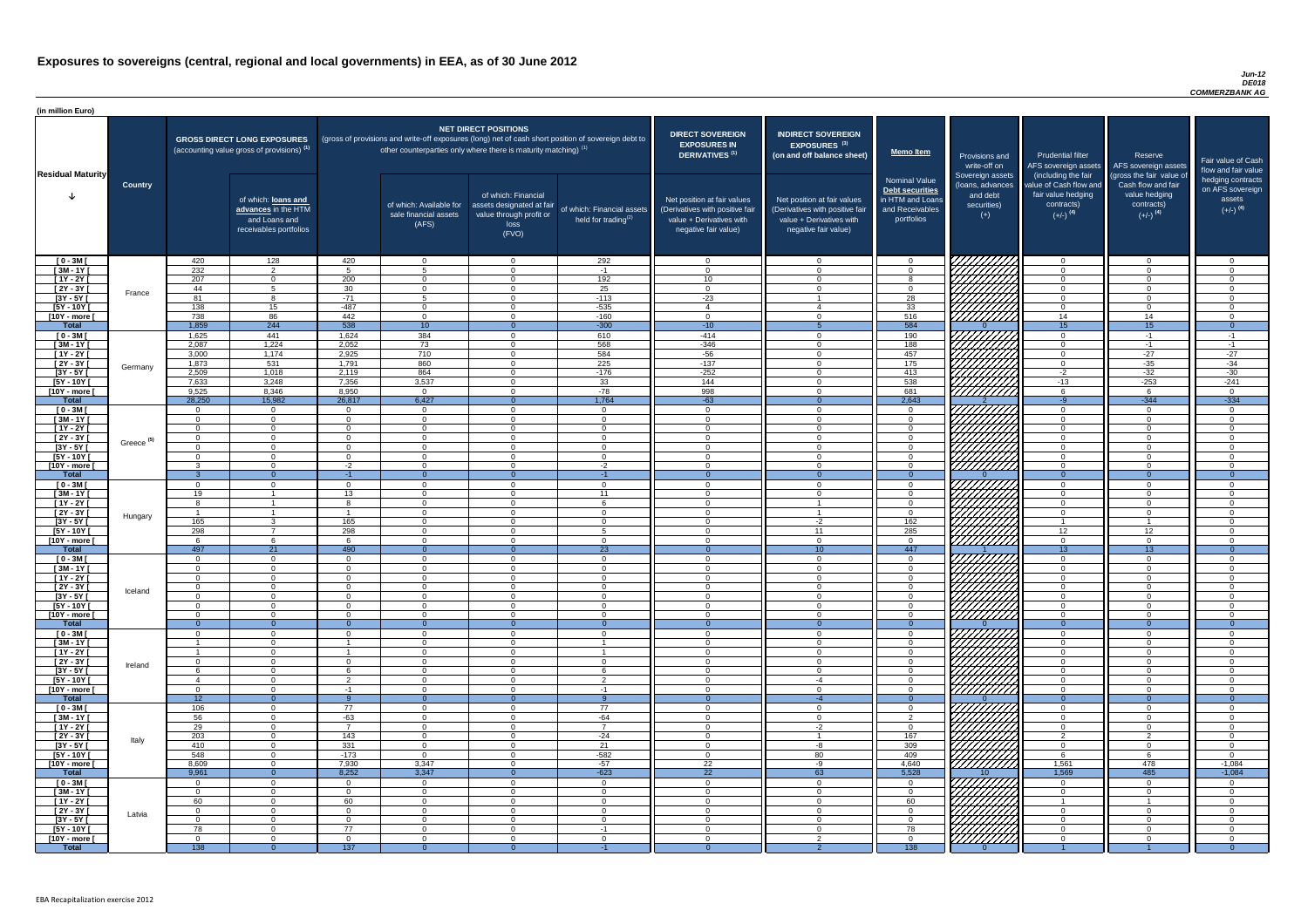#### *Jun-12 DE018 COMMERZBANK AG*

| (in million Euro)             |                |                      |                                                                                       |                          |                                                                                                                                                                          |                                                                                              |                                                      |                                                                                                                    |                                                                                                                    |                                                                                              |                                                                          |                                                                                                             |                                                                                                         |                                                                           |
|-------------------------------|----------------|----------------------|---------------------------------------------------------------------------------------|--------------------------|--------------------------------------------------------------------------------------------------------------------------------------------------------------------------|----------------------------------------------------------------------------------------------|------------------------------------------------------|--------------------------------------------------------------------------------------------------------------------|--------------------------------------------------------------------------------------------------------------------|----------------------------------------------------------------------------------------------|--------------------------------------------------------------------------|-------------------------------------------------------------------------------------------------------------|---------------------------------------------------------------------------------------------------------|---------------------------------------------------------------------------|
| <b>Residual Maturity</b><br>J |                |                      | <b>GROSS DIRECT LONG EXPOSURES</b><br>(accounting value gross of provisions) (1)      |                          | (gross of provisions and write-off exposures (long) net of cash short position of sovereign debt to<br>other counterparties only where there is maturity matching) $(1)$ | <b>NET DIRECT POSITIONS</b>                                                                  |                                                      | <b>DIRECT SOVEREIGN</b><br><b>EXPOSURES IN</b><br><b>DERIVATIVES (1)</b>                                           | <b>INDIRECT SOVEREIGN</b><br><b>EXPOSURES<sup>(3)</sup></b><br>(on and off balance sheet)                          | <b>Memo Item</b>                                                                             | Provisions and<br>write-off on                                           | <b>Prudential filter</b>                                                                                    | Reserve<br>AFS sovereign assets AFS sovereign assets                                                    | Fair value of Cash<br>flow and fair value                                 |
|                               | <b>Country</b> |                      | of which: loans and<br>advances in the HTM<br>and Loans and<br>receivables portfolios |                          | of which: Available for<br>sale financial assets<br>(AFS)                                                                                                                | of which: Financial<br>assets designated at fair<br>value through profit or<br>loss<br>(FVO) | of which: Financial assets<br>held for trading $(2)$ | Net position at fair values<br>(Derivatives with positive fair<br>value + Derivatives with<br>negative fair value) | Net position at fair values<br>(Derivatives with positive fair<br>value + Derivatives with<br>negative fair value) | <b>Nominal Value</b><br>Debt securities<br>in HTM and Loans<br>and Receivables<br>portfolios | Sovereign assets<br>(Ioans, advances<br>and debt<br>securities)<br>$(+)$ | (including the fair<br>value of Cash flow and<br>fair value hedging<br>contracts)<br>$(+/-)$ <sup>(4)</sup> | (gross the fair value of<br>Cash flow and fair<br>value hedging<br>contracts)<br>$(+/-)$ <sup>(4)</sup> | hedging contracts<br>on AFS sovereign<br>assets<br>$(+/-)$ <sup>(4)</sup> |
| $[0 - 3M]$                    |                | . റ                  | $\overline{0}$                                                                        |                          | $\Omega$                                                                                                                                                                 | $\Omega$                                                                                     | $\overline{0}$                                       | $\Omega$                                                                                                           |                                                                                                                    | $\Omega$                                                                                     |                                                                          | $\overline{0}$                                                                                              | $\Omega$                                                                                                | - 0                                                                       |
| $[3M-1Y]$                     |                | $\Omega$             | $\Omega$<br>$\Omega$                                                                  |                          | $\Omega$                                                                                                                                                                 | $\Omega$<br>$\Omega$                                                                         | $\Omega$                                             | - 0<br>$\cap$                                                                                                      |                                                                                                                    | $\Omega$                                                                                     |                                                                          | $\Omega$                                                                                                    | $\Omega$                                                                                                | $\cap$<br>$\cap$                                                          |
| $[1Y - 2Y]$<br>$[2Y - 3Y]$    |                | $\Omega$             | $\overline{0}$                                                                        | $\Omega$                 | $\Omega$<br>$\Omega$                                                                                                                                                     | $\Omega$                                                                                     | $\overline{0}$<br>$\Omega$                           | $\cap$                                                                                                             |                                                                                                                    | $\Omega$<br>$\Omega$                                                                         |                                                                          | $\Omega$<br>$\overline{0}$                                                                                  | $\Omega$                                                                                                | $\Omega$                                                                  |
| $[3Y - 5Y]$                   | Liechtenstein  | $\cap$               | $\overline{0}$                                                                        | $\cap$                   | $\Omega$                                                                                                                                                                 | $\Omega$                                                                                     | $\Omega$                                             | $\cap$                                                                                                             | $\Omega$                                                                                                           | $\overline{0}$                                                                               | HAHARA KADALLAR<br>HAHARARA                                              | $\overline{0}$                                                                                              | $\Omega$                                                                                                | $\cap$                                                                    |
| $[5Y - 10Y]$                  |                | $\cap$               | $\Omega$                                                                              | $\Omega$                 | $\Omega$                                                                                                                                                                 | $\Omega$                                                                                     | $\Omega$                                             | $\bigcap$                                                                                                          | $\Omega$                                                                                                           | $\overline{0}$                                                                               |                                                                          | $\overline{0}$                                                                                              | $\Omega$                                                                                                | $\Omega$                                                                  |
| [10Y - more [                 |                | $\Omega$             | $\overline{0}$                                                                        | $\Omega$                 | $\overline{0}$                                                                                                                                                           | $\Omega$                                                                                     | $\overline{0}$                                       | $\Omega$                                                                                                           | $\Omega$                                                                                                           | $\overline{0}$                                                                               |                                                                          | $\overline{0}$                                                                                              | $\Omega$                                                                                                | $\Omega$                                                                  |
| <b>Total</b>                  |                | - റ<br>$\Omega$      | $\Omega$                                                                              | $\Omega$<br>$\Omega$     | $\Omega$                                                                                                                                                                 | $\Omega$                                                                                     | $\Omega$                                             | - 0<br>$\bigcap$                                                                                                   | $\Omega$                                                                                                           | $\Omega$                                                                                     | VIIIIIIII                                                                | $\overline{0}$                                                                                              | $\Omega$<br>$\Omega$                                                                                    | $\Omega$<br>_റ                                                            |
| $[0 - 3M]$<br>$[3M - 1Y]$     |                | 65                   | $\Omega$<br>$\overline{0}$                                                            | 65                       | $\Omega$<br>$\Omega$                                                                                                                                                     | $\Omega$                                                                                     | $\overline{0}$<br>$\overline{0}$                     | $\Omega$                                                                                                           |                                                                                                                    | $\overline{0}$<br>65                                                                         |                                                                          | $\overline{0}$<br>$\overline{0}$                                                                            | $\Omega$                                                                                                | $\Omega$                                                                  |
| $[1Y - 2Y]$                   |                | $\Omega$             | $\overline{0}$                                                                        | ∩                        | $\Omega$                                                                                                                                                                 | $\Omega$                                                                                     | $\Omega$                                             | $\Omega$                                                                                                           |                                                                                                                    | $\overline{0}$                                                                               | UMAN<br>UMAN                                                             | $\overline{0}$                                                                                              | $\Omega$                                                                                                | $\Omega$                                                                  |
| $[2Y - 3Y]$                   | Lithuania      | $\Omega$             | $\Omega$                                                                              | $\Omega$                 | $\Omega$                                                                                                                                                                 | $\Omega$                                                                                     | $\Omega$                                             | $\Omega$                                                                                                           |                                                                                                                    | $\overline{0}$                                                                               |                                                                          | $\overline{0}$                                                                                              | $\Omega$                                                                                                | $\Omega$                                                                  |
| $\sqrt{3Y - 5Y}$              |                | 100                  | $\overline{0}$                                                                        | 100                      | $\overline{0}$                                                                                                                                                           | $\Omega$                                                                                     | $\overline{0}$                                       | $\overline{0}$                                                                                                     |                                                                                                                    | 100                                                                                          |                                                                          | $\overline{2}$                                                                                              | $\mathcal{P}$                                                                                           | - 0                                                                       |
| $[5Y - 10Y]$                  |                | 70<br>$\cap$         | $\Omega$<br>$\Omega$                                                                  | 69<br>$\cap$             | $\Omega$<br>$\Omega$                                                                                                                                                     | $\Omega$<br>$\cap$                                                                           | $\Omega$                                             | $\cap$<br>$\cap$                                                                                                   | - 1<br>റ                                                                                                           | 68                                                                                           |                                                                          | $\overline{2}$<br>$\Omega$                                                                                  | $\mathcal{D}$<br>$\Omega$                                                                               | $\cap$<br>$\cap$                                                          |
| [10Y - more [<br><b>Total</b> |                | 235                  | $\Omega$                                                                              | 234                      | $\Omega$                                                                                                                                                                 |                                                                                              |                                                      | - 0                                                                                                                | $-2$                                                                                                               | $\Omega$<br>233                                                                              | 7777777777                                                               |                                                                                                             |                                                                                                         | - 0                                                                       |
| $[0 - 3M]$                    |                | $\cap$               | $\Omega$                                                                              | $\cap$                   | $\Omega$                                                                                                                                                                 | $\Omega$                                                                                     | - റ                                                  | $\cap$                                                                                                             | $\Omega$                                                                                                           | $\Omega$                                                                                     | HAAAN<br>HAAAN                                                           | $\overline{0}$                                                                                              | $\cap$                                                                                                  | $\cap$                                                                    |
| $[3M - 1Y]$                   |                | $\cap$               | $\Omega$                                                                              | $\cap$                   | $\Omega$                                                                                                                                                                 | $\Omega$                                                                                     | $\overline{0}$                                       | $\cap$                                                                                                             | $\Omega$                                                                                                           | $\Omega$                                                                                     |                                                                          | $\overline{0}$                                                                                              | $\cap$                                                                                                  | $\cap$                                                                    |
| $[1Y - 2Y]$                   |                | 11                   | $\Omega$                                                                              | 11                       | 11                                                                                                                                                                       | - റ                                                                                          | $\overline{0}$                                       | $\cap$<br>$\bigcap$                                                                                                | $\Omega$<br>$\Omega$                                                                                               | $\overline{0}$                                                                               |                                                                          | $\Omega$                                                                                                    | $\cap$                                                                                                  | $\cap$<br>$\sqrt{ }$                                                      |
| $[2Y - 3Y]$<br>$[3Y - 5Y]$    | Luxembourg     | $\Omega$             | $\Omega$                                                                              | $\Omega$                 | $\Omega$                                                                                                                                                                 | $\Omega$                                                                                     | $\Omega$                                             |                                                                                                                    |                                                                                                                    | $\Omega$                                                                                     |                                                                          | $\Omega$                                                                                                    | $\Omega$                                                                                                |                                                                           |
| $[5Y - 10Y]$                  |                | 10                   | $\Omega$                                                                              | 10 <sup>1</sup>          | - 0                                                                                                                                                                      | $\Omega$                                                                                     | 10 <sup>1</sup>                                      |                                                                                                                    |                                                                                                                    | $\Omega$                                                                                     |                                                                          | $\Omega$                                                                                                    |                                                                                                         |                                                                           |
| [10Y - more [                 |                | $\Omega$             | $\Omega$                                                                              | $\Omega$                 | $\Omega$                                                                                                                                                                 | $\Omega$                                                                                     | $\Omega$                                             |                                                                                                                    |                                                                                                                    | $\Omega$                                                                                     | HHHH                                                                     | $\Omega$                                                                                                    | $\Omega$                                                                                                |                                                                           |
| <b>Total</b>                  |                | 21                   | $\Omega$                                                                              | 21                       | 11                                                                                                                                                                       | $\Omega$                                                                                     | 10 <sup>°</sup>                                      |                                                                                                                    |                                                                                                                    | $\Omega$                                                                                     |                                                                          | $\Omega$                                                                                                    | $\Omega$                                                                                                | - 0                                                                       |
| $[0 - 3M]$<br>$[3M - 1Y]$     |                | $\Omega$<br>$\Omega$ | $\Omega$<br>$\Omega$                                                                  | $\Omega$<br>$\Omega$     | $\Omega$<br>$\Omega$                                                                                                                                                     | $\Omega$<br>$\Omega$                                                                         | $\overline{0}$<br>$\Omega$                           | - വ<br>- വ                                                                                                         |                                                                                                                    | $\Omega$<br>$\Omega$                                                                         |                                                                          | $\Omega$<br>$\Omega$                                                                                        | $\Omega$<br>$\Omega$                                                                                    | $\cap$                                                                    |
| [ 1Y - 2Y [                   |                | $\Omega$             | $\Omega$                                                                              | $\Omega$                 | $\Omega$                                                                                                                                                                 | $\Omega$                                                                                     | $\overline{0}$                                       | $\cap$                                                                                                             | $\cap$                                                                                                             | $\Omega$                                                                                     |                                                                          | $\Omega$                                                                                                    | $\Omega$                                                                                                | $\Omega$                                                                  |
| [2Y - 3Y [                    | Malta          | $\Omega$             | $\Omega$                                                                              | $\Omega$                 | $\Omega$                                                                                                                                                                 | $\Omega$                                                                                     | $\Omega$                                             | $\cap$                                                                                                             | $\Omega$                                                                                                           | $\Omega$                                                                                     |                                                                          | $\Omega$                                                                                                    | $\Omega$                                                                                                | $\Omega$                                                                  |
| $[3Y - 5Y]$                   |                |                      | $\Omega$                                                                              | $\Omega$                 | $\Omega$                                                                                                                                                                 | $\Omega$                                                                                     | $\Omega$                                             | $\cap$                                                                                                             | $\Omega$                                                                                                           | $\Omega$                                                                                     |                                                                          | $\Omega$                                                                                                    | $\Omega$                                                                                                | $\cap$                                                                    |
| $[5Y - 10Y]$                  |                | $\Omega$             | $\Omega$                                                                              | $\Omega$                 | $\Omega$                                                                                                                                                                 | $\Omega$                                                                                     | $\Omega$                                             | $\Omega$<br>$\cap$                                                                                                 | $\Omega$<br>$\Omega$                                                                                               | $\Omega$                                                                                     |                                                                          | $\overline{0}$                                                                                              | $\Omega$                                                                                                | $\Omega$<br>$\Omega$                                                      |
| [10Y - more [<br><b>Total</b> |                | $\cap$<br>- റ        | $\Omega$<br>$\Omega$                                                                  | $\Omega$<br>$\Omega$     | $\Omega$<br>$\Omega$                                                                                                                                                     | $\Omega$<br>$\Omega$                                                                         | $\Omega$<br>$\overline{0}$                           | - 0                                                                                                                | $\Omega$                                                                                                           | $\Omega$<br>$\Omega$                                                                         | ////////////                                                             | $\overline{0}$<br>$\overline{0}$                                                                            | $\Omega$<br>$\overline{0}$                                                                              | $\Omega$                                                                  |
| $[0 - 3M]$                    |                | 99                   | $\overline{0}$                                                                        | 99                       | $\overline{0}$                                                                                                                                                           | $\Omega$                                                                                     | 99                                                   | 609                                                                                                                | $\Omega$                                                                                                           | $\overline{0}$                                                                               |                                                                          | $\overline{0}$                                                                                              | $\mathbf{0}$                                                                                            | $\Omega$                                                                  |
| $[3M - 1Y]$                   |                | 485                  |                                                                                       | 423                      | $\Omega$                                                                                                                                                                 | $\Omega$                                                                                     | 417                                                  | $\overline{2}$                                                                                                     |                                                                                                                    | $\Omega$                                                                                     |                                                                          | $\overline{0}$                                                                                              | $\Omega$                                                                                                | $\cap$                                                                    |
| $[1Y - 2Y]$                   |                | 33                   | $\overline{ }$                                                                        | 33                       |                                                                                                                                                                          | $\Omega$                                                                                     | 31                                                   | $-60$                                                                                                              |                                                                                                                    | $\Omega$                                                                                     |                                                                          | $\overline{0}$                                                                                              | $\Omega$                                                                                                | $\cap$                                                                    |
| [2Y - 3Y [<br>$[3Y - 5Y]$     | Netherlands    | 279                  | $\overline{0}$                                                                        | $-88-$<br>268            | $\overline{0}$<br>272                                                                                                                                                    | $\Omega$<br>$\Omega$                                                                         | $-95$<br>$-5$                                        | $-14$<br>$-91$                                                                                                     |                                                                                                                    | $\Omega$<br>$\Omega$                                                                         |                                                                          | $\overline{0}$<br>$\Omega$                                                                                  | $-1$                                                                                                    | -1                                                                        |
| [5Y - 10Y]                    |                | 125                  | $\overline{0}$                                                                        | 105                      | 120                                                                                                                                                                      | $\Omega$                                                                                     | $-15$                                                | 25                                                                                                                 |                                                                                                                    | $\Omega$                                                                                     | 777777777                                                                | $\Omega$                                                                                                    | $-5$                                                                                                    | -5                                                                        |
| [10Y - more [                 |                | 78                   | $\overline{0}$                                                                        | 53                       | $\Omega$                                                                                                                                                                 | $\Omega$                                                                                     | 53                                                   | $-379$                                                                                                             | $-1$                                                                                                               | $\Omega$                                                                                     |                                                                          | $\overline{0}$                                                                                              | $\Omega$                                                                                                | $\Omega$                                                                  |
| <b>Total</b>                  |                | 1,107                | 13 <sup>°</sup>                                                                       | 892                      | 394                                                                                                                                                                      |                                                                                              | 485                                                  | 92                                                                                                                 |                                                                                                                    | $\Omega$                                                                                     |                                                                          |                                                                                                             | $-6$                                                                                                    | $-6$                                                                      |
| $[0 - 3M]$<br>$[3M - 1Y]$     |                | $\cap$<br>. വ        | $\overline{0}$<br>$\overline{0}$                                                      | $\cap$<br>$\Omega$       | $\Omega$<br>$\overline{0}$                                                                                                                                               | $\Omega$<br>$\Omega$                                                                         | $\overline{0}$<br>$\overline{0}$                     | $\cap$<br>$\overline{0}$                                                                                           | $\cap$<br>$\cap$                                                                                                   | $\Omega$<br>$\Omega$                                                                         |                                                                          | $\overline{0}$<br>$\overline{0}$                                                                            | $\cap$<br>$\Omega$                                                                                      | $\cap$<br>$\Omega$                                                        |
| $[1Y - 2Y]$                   |                | $\Omega$             | $\overline{0}$                                                                        | $\Omega$                 | $\Omega$                                                                                                                                                                 | $\Omega$                                                                                     | $\overline{0}$                                       | - 0                                                                                                                | $\Omega$                                                                                                           | $\overline{0}$                                                                               |                                                                          | $\Omega$                                                                                                    | $\Omega$                                                                                                | - 0                                                                       |
| $[2Y - 3Y]$                   | Norway         | $\Omega$             | $\Omega$                                                                              | $\cap$                   | $\Omega$                                                                                                                                                                 | $\Omega$                                                                                     | $\overline{0}$                                       | $\Omega$                                                                                                           | $\Omega$                                                                                                           | $\Omega$                                                                                     | UMM)                                                                     | $\overline{0}$                                                                                              | $\Omega$                                                                                                | $\Omega$                                                                  |
| $[3Y - 5Y]$                   |                | $\Omega$             | $\Omega$                                                                              | $\Omega$                 | $\Omega$                                                                                                                                                                 | $\overline{0}$                                                                               | $\overline{0}$                                       | - 0                                                                                                                | $\Omega$                                                                                                           | $\overline{0}$                                                                               |                                                                          | $\overline{0}$                                                                                              | $\Omega$                                                                                                | $\Omega$                                                                  |
| $[5Y - 10Y]$<br>[10Y - more [ |                | $\Omega$<br>$\cap$   | $\Omega$<br>$\Omega$                                                                  | $\Omega$<br>$\cap$       | - 0<br>$\Omega$                                                                                                                                                          | $\Omega$<br>$\Omega$                                                                         | $\Omega$<br>$\Omega$                                 | റ<br>$\cap$                                                                                                        |                                                                                                                    | $\Omega$<br>$\Omega$                                                                         | HHHH                                                                     | $\overline{0}$<br>$\Omega$                                                                                  | $\Omega$<br>$\Omega$                                                                                    | ി<br>$\cap$                                                               |
| <b>Total</b>                  |                | $\Omega$             | $\Omega$                                                                              |                          | $\Omega$                                                                                                                                                                 |                                                                                              |                                                      |                                                                                                                    |                                                                                                                    | $\Omega$                                                                                     |                                                                          | $\Omega$                                                                                                    |                                                                                                         | $\Omega$                                                                  |
| $[0 - 3M]$                    |                | 444                  | -3                                                                                    | 444                      | 427                                                                                                                                                                      | $\Omega$                                                                                     |                                                      | - വ                                                                                                                |                                                                                                                    | 12 <sup>12</sup>                                                                             | 777777777                                                                | $\overline{0}$                                                                                              | $\Omega$                                                                                                |                                                                           |
| $[3M - 1Y]$                   |                | 427                  | 12                                                                                    | 427                      | 416                                                                                                                                                                      | $\Omega$                                                                                     | $\Omega$                                             | $\cap$                                                                                                             |                                                                                                                    | $\Omega$                                                                                     |                                                                          | $\Omega$                                                                                                    | $\Omega$                                                                                                |                                                                           |
| [ 1Y - 2Y [                   |                | 156                  | 17 <sup>2</sup>                                                                       | 128                      | 113                                                                                                                                                                      | $\Omega$<br>$\Omega$                                                                         | $-2$                                                 | $\Omega$<br>$\Omega$                                                                                               | $\cap$                                                                                                             | $\Omega$                                                                                     |                                                                          | $\overline{0}$                                                                                              | $\Omega$<br>$-1$                                                                                        | $\Omega$<br>$\cap$                                                        |
| $[2Y - 3Y]$<br>$[3Y - 5Y]$    | Poland         | 199<br>984           | 22<br>90                                                                              | 197<br>983               | 134<br>717                                                                                                                                                               | $\Omega$                                                                                     | $-1$<br>$-1$                                         | $\cap$                                                                                                             |                                                                                                                    | 42<br>177                                                                                    | UMANI<br>UMANI                                                           | $-1$<br>-8                                                                                                  | -8                                                                                                      | ി                                                                         |
| [5Y - 10Y [                   |                | 2,298                | 363                                                                                   | 2,295                    | 1,352                                                                                                                                                                    | $\Omega$                                                                                     | 6                                                    | $\Omega$                                                                                                           | $\cap$                                                                                                             | 574                                                                                          |                                                                          | -6                                                                                                          | հ                                                                                                       | $\Omega$                                                                  |
| [10Y - more [                 |                | 84                   | 76                                                                                    | 67                       | 8                                                                                                                                                                        | $\Omega$                                                                                     | $-17$                                                | $\cap$                                                                                                             |                                                                                                                    | $\Omega$                                                                                     | ////////////                                                             | $\overline{0}$                                                                                              | $\Omega$                                                                                                | $\Omega$                                                                  |
| <b>Total</b>                  |                | 4,592<br>$\Omega$    | 583                                                                                   | 4,541                    | 3,166                                                                                                                                                                    | $\Omega$                                                                                     | $-13$                                                | $\Omega$<br>$\cap$                                                                                                 | -2                                                                                                                 | 805                                                                                          |                                                                          | $-3$                                                                                                        | $-3$                                                                                                    | $\overline{0}$                                                            |
| $[0 - 3M]$<br>$[3M - 1Y]$     |                |                      | $\overline{0}$<br>$\overline{0}$                                                      | $\mathcal{P}$            | $\overline{0}$<br>$\Omega$                                                                                                                                               | $\Omega$<br>$\Omega$                                                                         | $\overline{2}$<br>$\Omega$                           | $\cap$                                                                                                             |                                                                                                                    | $\overline{0}$<br>$\Omega$                                                                   | VIIIIIIII                                                                | $\Omega$<br>$\Omega$                                                                                        | $\Omega$                                                                                                |                                                                           |
| $[1Y - 2Y]$                   |                |                      | $\overline{0}$                                                                        | $\overline{\phantom{a}}$ | $\Omega$                                                                                                                                                                 | $\overline{0}$                                                                               | $\overline{7}$                                       | $\Omega$                                                                                                           |                                                                                                                    | $\overline{0}$                                                                               | <i>VIIIII</i><br>VIIIII                                                  | $\overline{0}$                                                                                              | $\Omega$                                                                                                | $\Omega$                                                                  |
| [2Y - 3Y [                    | Portugal       |                      | $\overline{0}$                                                                        | $\Omega$                 | $\Omega$                                                                                                                                                                 | $\Omega$                                                                                     | $\overline{0}$                                       | $\overline{0}$                                                                                                     | $\overline{2}$                                                                                                     | $\Omega$                                                                                     |                                                                          | $\overline{0}$                                                                                              | 0                                                                                                       | $\Omega$                                                                  |
| $[3Y - 5Y]$                   |                | - 0                  | $\overline{0}$                                                                        | $-7$                     | $\Omega$                                                                                                                                                                 | $\Omega$                                                                                     | $-7$                                                 | - 0                                                                                                                |                                                                                                                    | $\Omega$                                                                                     | ШША.                                                                     | $\overline{0}$                                                                                              |                                                                                                         |                                                                           |
| $[5Y - 10Y]$<br>[10Y - more [ |                | 377<br>477           | 51<br>$\overline{0}$                                                                  | 376<br>477               | $\Omega$<br>$\Omega$                                                                                                                                                     | $\Omega$<br>$\Omega$                                                                         | 10 <sup>°</sup><br>$\overline{2}$                    | - 0<br>- 0                                                                                                         | $-28$<br>$-11$                                                                                                     | 315<br>475                                                                                   | <u>VIIIIIIA</u>                                                          | -8<br>34                                                                                                    | 34                                                                                                      | $\Omega$<br>$\Omega$                                                      |
| <b>Total</b>                  |                | 873                  | 51                                                                                    | 856                      | -0                                                                                                                                                                       |                                                                                              | 15                                                   |                                                                                                                    | $-37$                                                                                                              | 790                                                                                          |                                                                          | 41                                                                                                          | 41                                                                                                      | $\Omega$                                                                  |